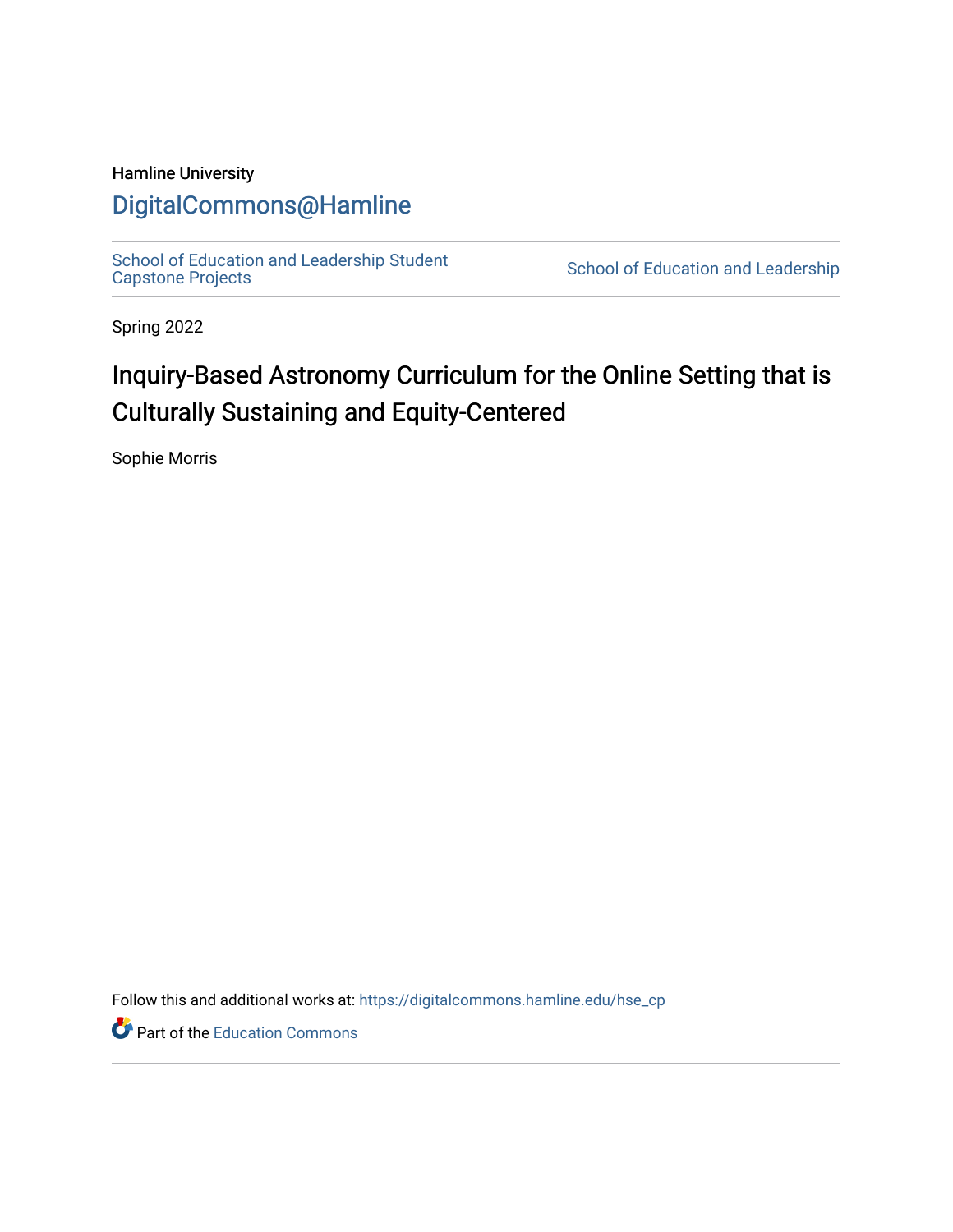Inquiry-Based Astronomy Curriculum for the Online Setting that is Culturally Sustaining

and Equity-Centered

by

Sophie Morris

A capstone project submitted in partial fulfillment of the requirements of Master of Arts

in Education: Natural Science and Environmental Education

Hamline University

St. Paul, Minnesota

May 2022

Primary Advisor: Julia Reimer Content Reviewer: Professor Alyssa Hamre-Kontak

2

## TABLE OF CONTENTS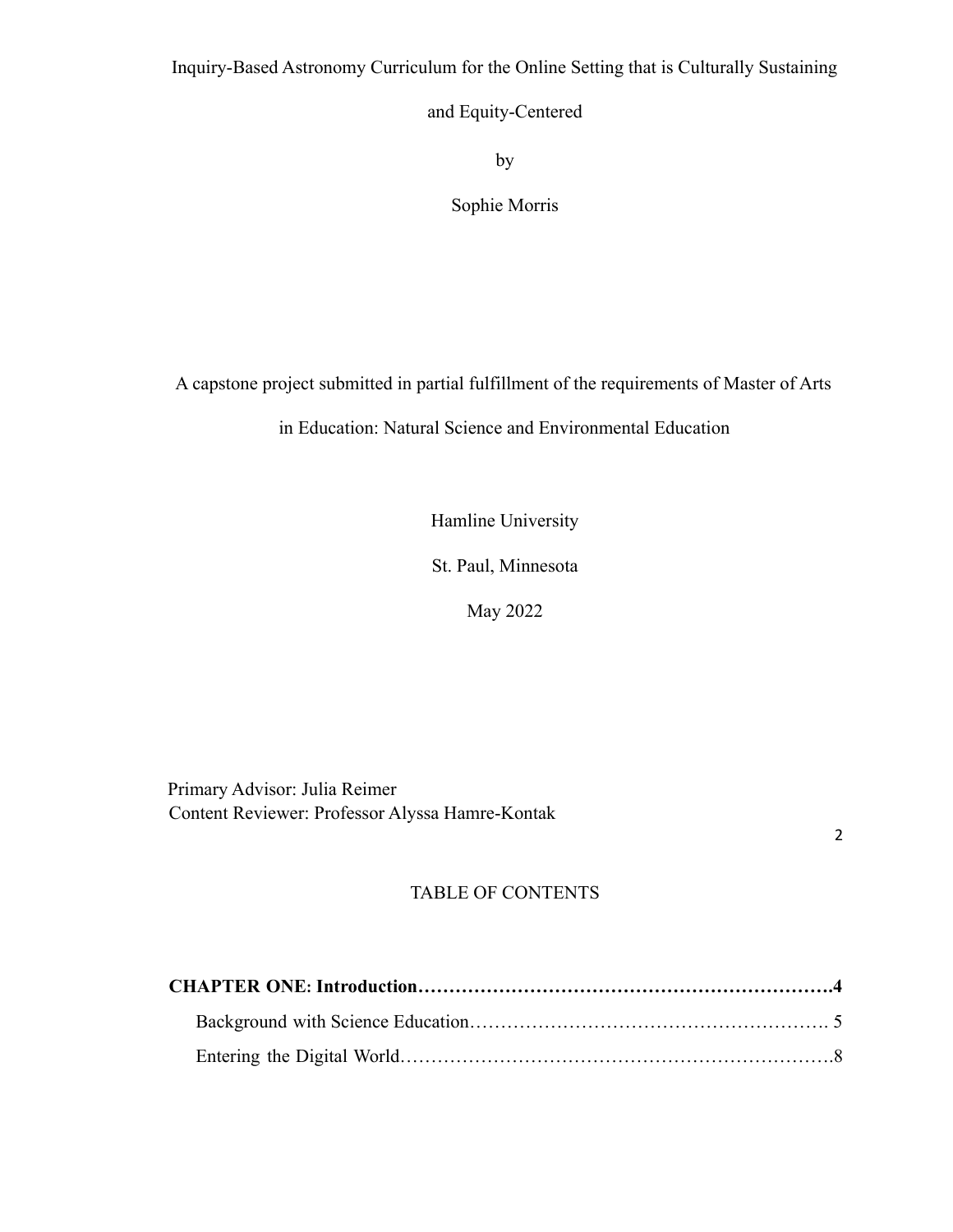| 32 |
|----|
|    |
|    |
|    |
| 3  |
|    |
|    |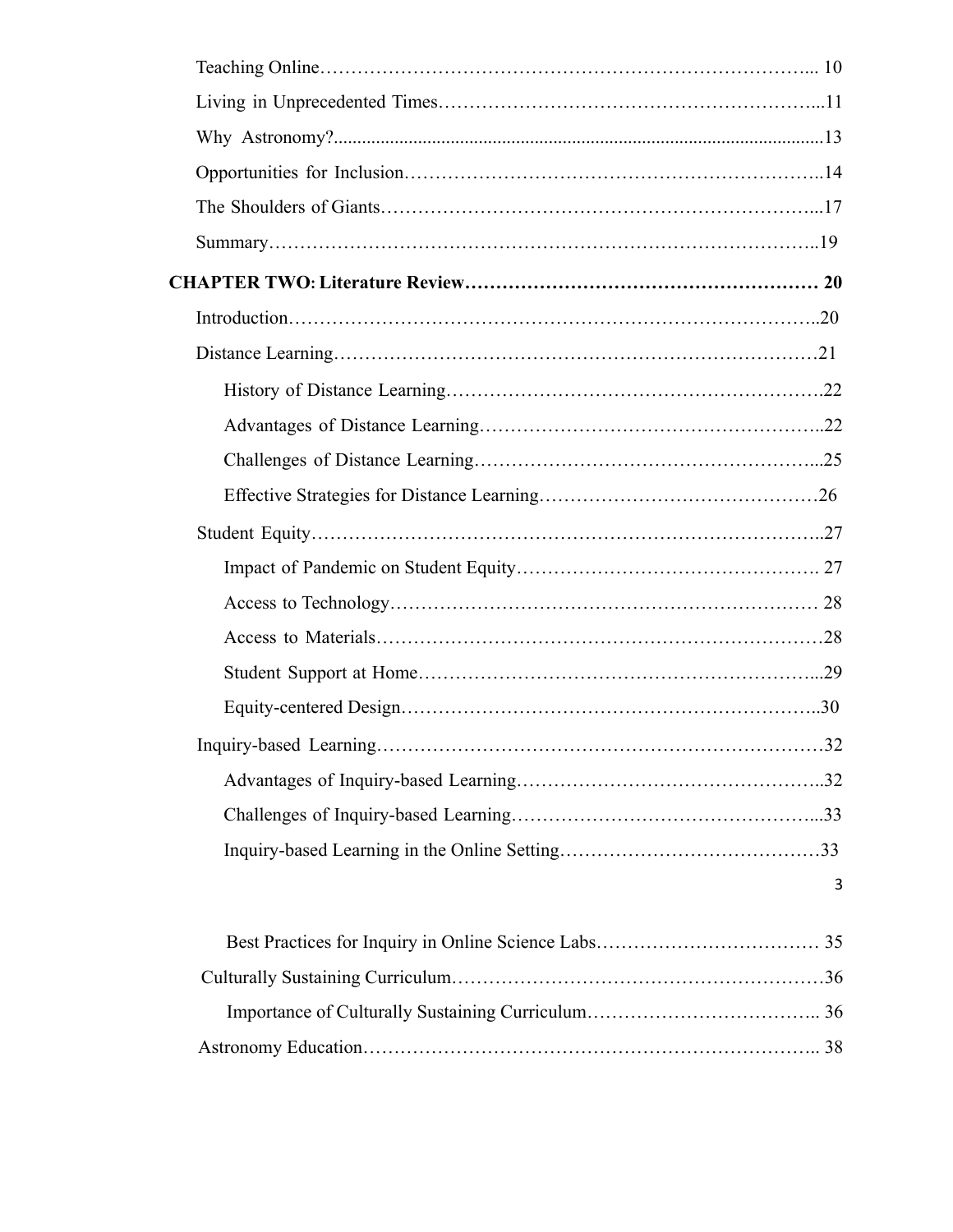|  | 4 |  |
|--|---|--|

## **CHAPTER ONE**

#### **Introduction**

Science is synonymous with inquiry, so it follows that effective science lessons are built around asking questions and allowing students to work towards solutions. As child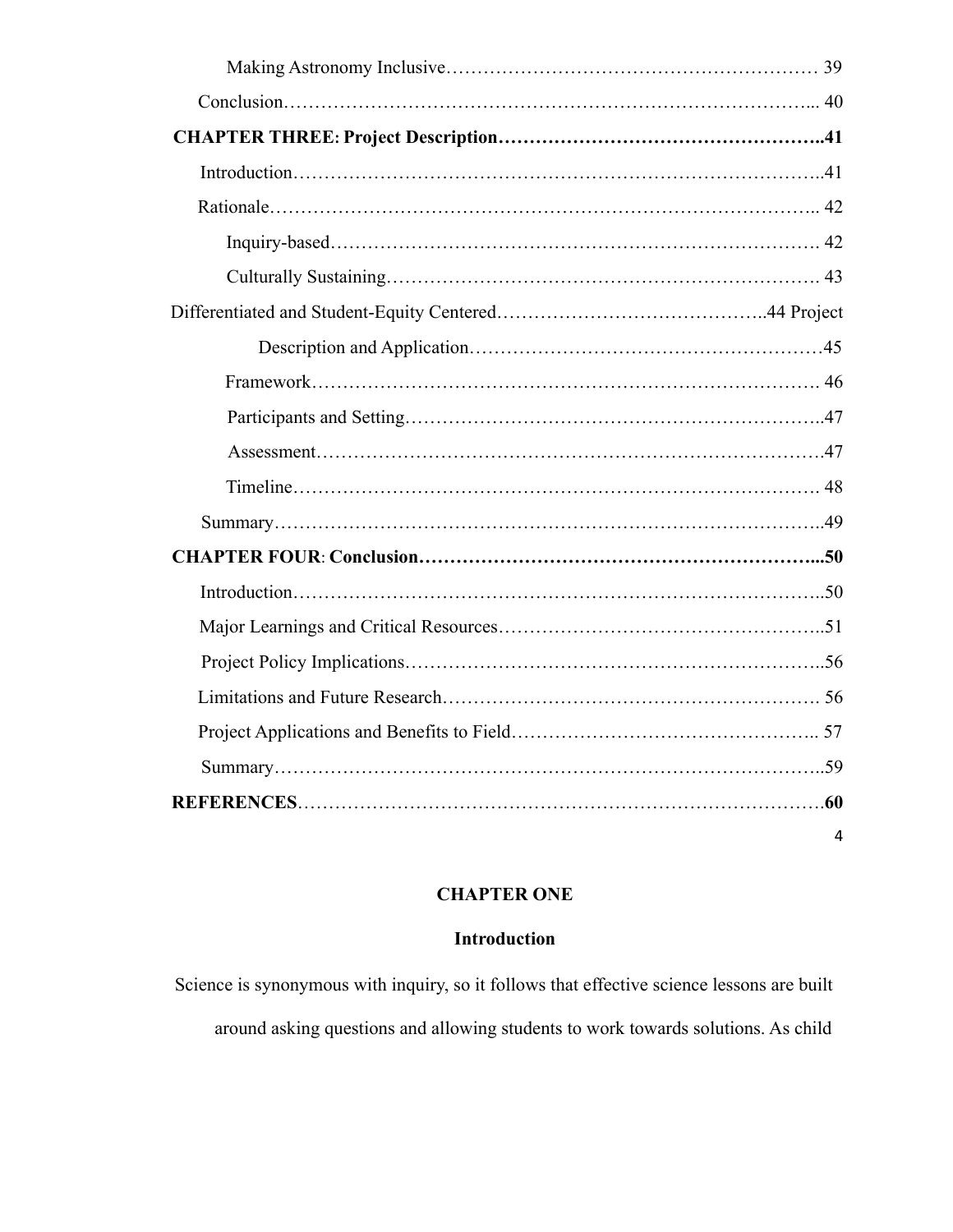psychologist Piaget outlined, learning is most impactful when students explore and make their own meaning: connecting the familiar to the new. If a student shares that science is

their favorite course, most of the time the reason given is "the experiments".

Using an inquiry-based approach is vital to both student engagement and teaching critical thinking and problem solving, essential skills in our ever evolving  $21<sup>st</sup>$  century landscape. The digital age has made information readily available, decreasing the importance of knowing facts—which can be quickly googled. Instead, it is the application of knowledge and development of skills that gains a new importance.

As vital as hands-on activities are to science, there are various barriers to ensuring that each student has access to this type of engaging science education. In the best of times, funding discrepancies lead to stark differences between the facilities of well-off districts and those where teachers are providing laboratory supplies out of their own pockets. The onset of Covid-19 instilled a universal barrier to implementing experiments when all districts were forced into distance learning or a hybrid model to cope with the pandemic. Given the continued uncertainty of the safety of in-person learning, distance learning remains an integral option for families and students, especially those with health concerns. The prevalence of distance learning means that teachers need to find ways to design engaging curriculum in this setting. This leads to my research question: *How can*

5

*inquiry-based astronomy curriculum that is culturally sustaining and differentiated be effectively adapted to the online setting with student equity as a prime consideration?* In this chapter I will emphasize the importance of incorporating inquiry into science lessons by sharing my own experience with science education. I will then identify some of the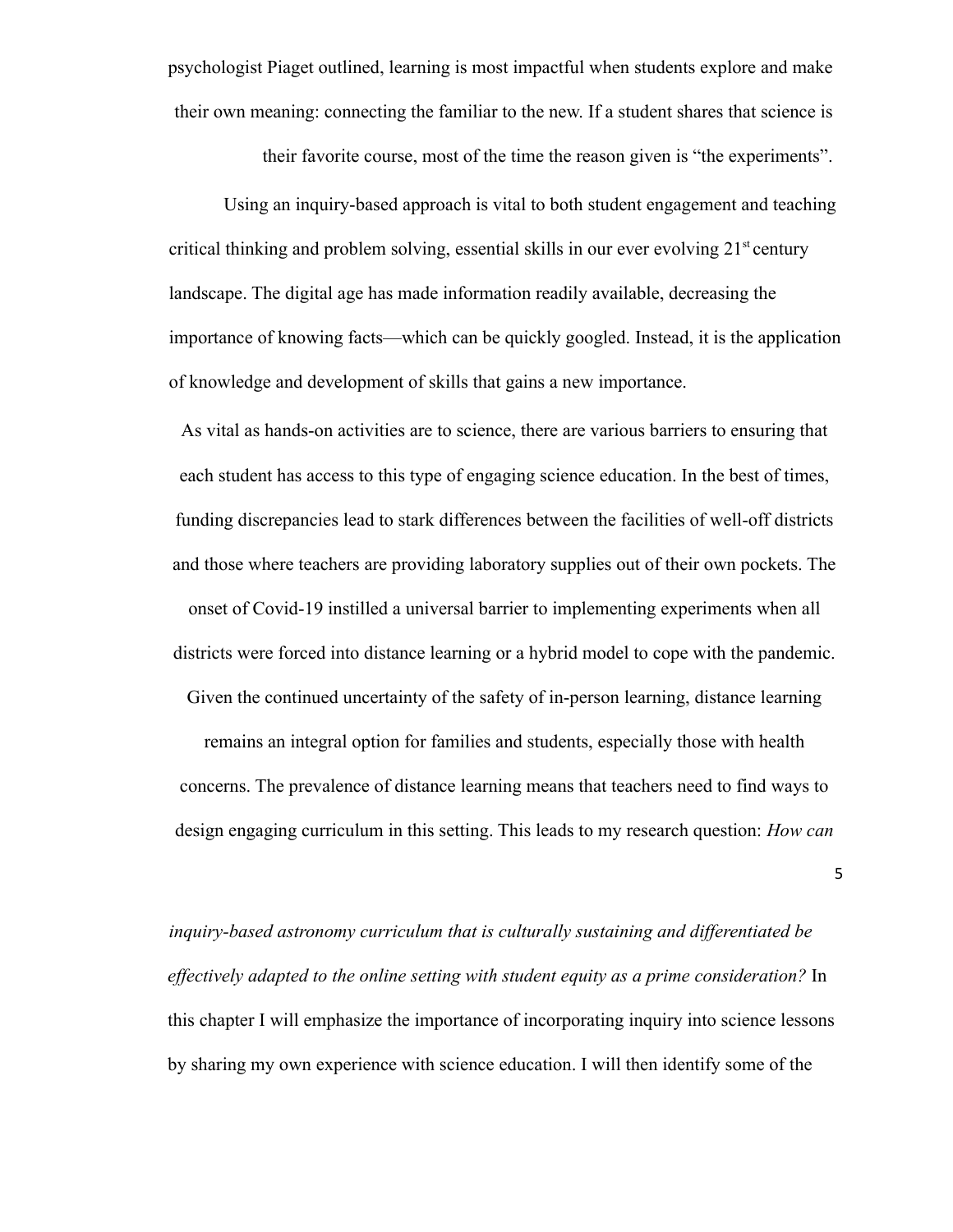benefits of distance learning and describe what led me to teaching science in the online setting. I will highlight recent events that have resulted in distance learning being implemented on an unprecedented scale. Next, I will identify some of the challenges embedded into adapting inquiry-based science lessons to distance learning. Finally, I will discuss what led to selecting astronomy as a template for designing engaging, culturally sustaining lessons in the online setting.

#### **Background with Science Education**

I never planned on being a science teacher. My path towards education was a circuitous one, and even once I considered teaching, science was not the subject that initially came to mind. This lack of interest was invariably influenced by my own experiences with the subject. It is not that I did not like science or do well in it; I was the type of student who would revise my work to get my score from a 96% to a 98%. Rather, it was that science class lacked luster in comparison to other courses.

Growing up, I attended a small school in rural Minnesota. From preschool to 12th grade there were about 150 students in total. The science room at our school was the one classroom with a sink. While our teacher did her best to make the class interesting, experiments and inquiry-based activities were limited, both by a lack of funding and teacher time. In this small school my science teacher taught all science courses from

6

seventh to twelfth grade. Class consisted of worksheets and answering questions from the textbook. How was this supposed to compete with math where we were actively solving problems or Spanish where we were learning how to communicate with people from around the world? Sure, science provided a collection of facts which was enjoyable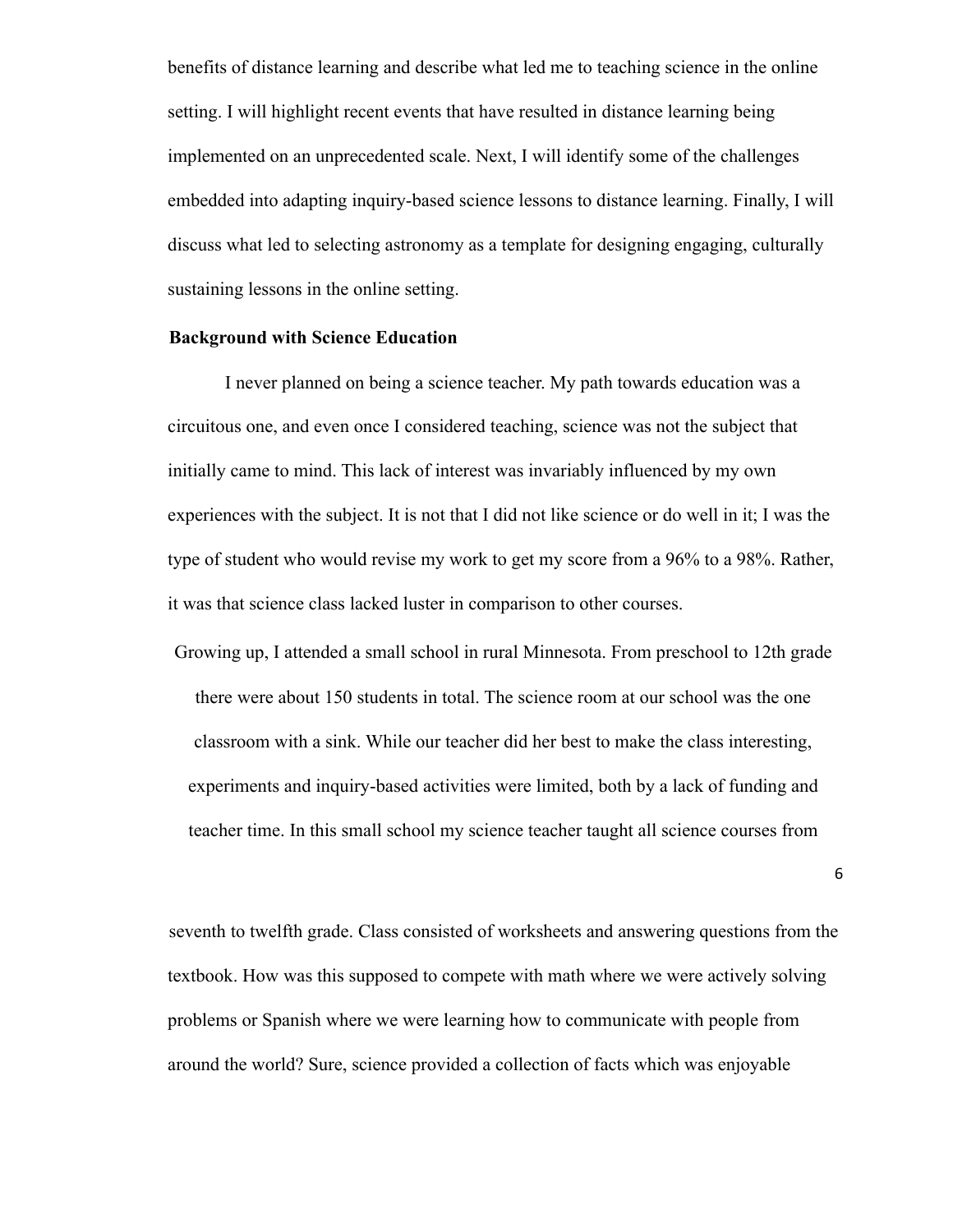enough, but what was the point of it? A seeming lack of application left me wondering how relevant the subject was.

While my exposure to laboratory exercises was limited, I vividly remember the few experiments we did have. In chemistry, we had to separate an unknown substance into its component parts using our knowledge of physical versus chemical properties. While it was vexing at first, it was also exciting to collaborate with classmates and test out different hypotheses. Experiencing failure and having to come up with new approaches gave me an appreciation for the true nature of science that could not be gleaned from a textbook.

It was not until college that I took courses that piqued my interest in science. As a PSEO student—or Post Secondary Enrollment Option where high school students have the opportunity to complete college courses—I took an environmental science course at the local community college. It was taught by Professor Wold, who had a sense of humor so dry that when he told a joke, most students looked from him to their notes, wondering if it was something they should write down for the test. Professor Wold's course was the first truly engaging science course that I completed. Whenever possible, he used local examples that helped us to realize the abstract ecological principles under investigation

were taking place right in our backyards. The course helped bridge the gap between the facts I enjoyed collecting to real-world applications.

While I had enjoyed a science class for the first time, my passion was in studying languages, so when I graduated, I initially attended the University of Minnesota, where I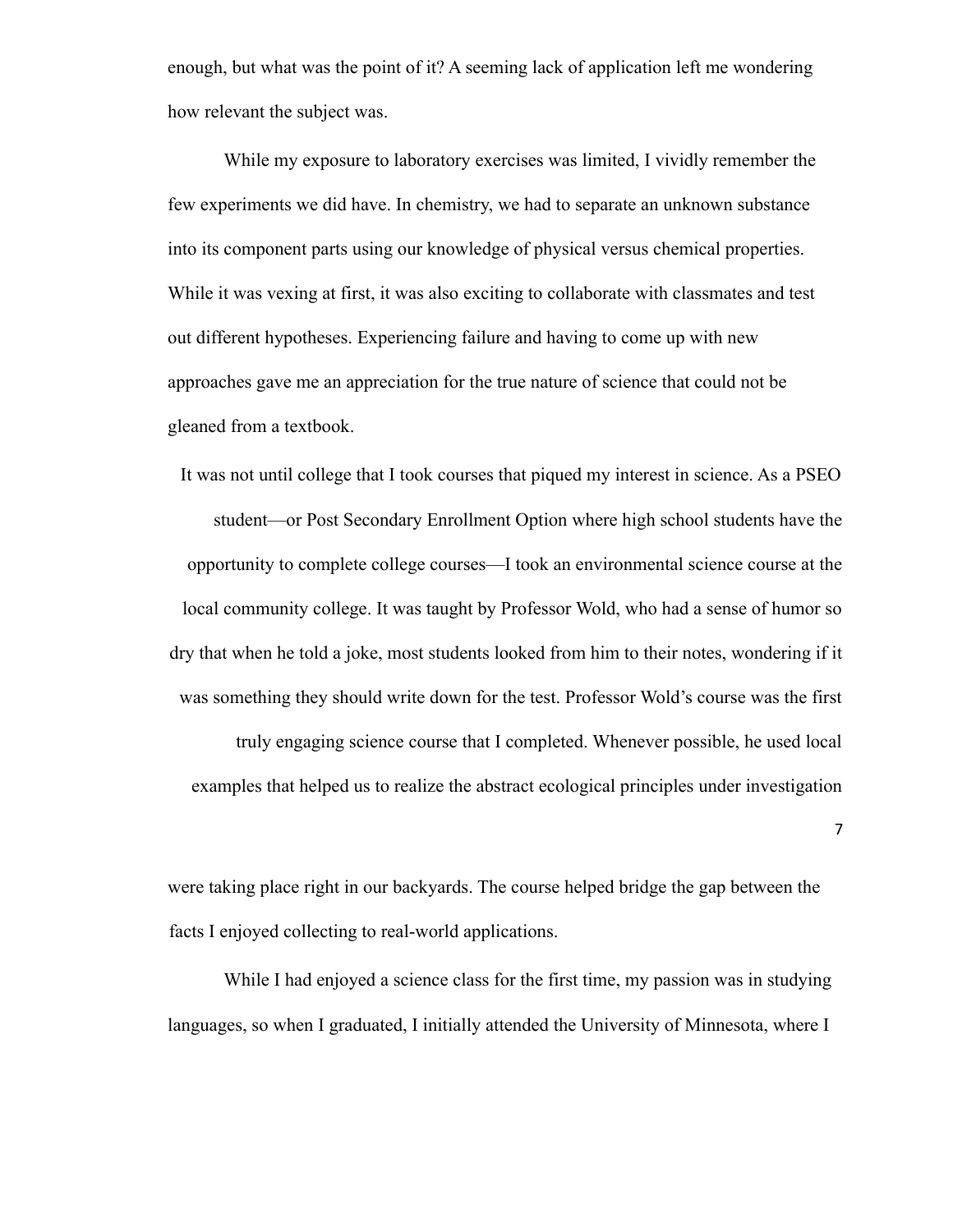planned to major in Chinese and participated in the AFROTC program, or the Air Force Reserve Officers' Training Corps. My plan had been to join the Air Force after participating in the program, but then a string of physical injuries led me to change my major to biology in the hopes of becoming a physical therapist.

Tragically, someone had decided that chemistry was an important component to biology, so I enrolled in chemistry where the lectures were fantastic, but the labs felt like Potions class in a Harry Potter book: the Teaching Assistants would give you various jars of white powder, unfamiliar equipment, and a seemingly impossible end goal. There was no lab book, no steps to follow, just Teaching Assistants instructed to remove the guidance from the Zone of Proximal Development and instead provide lots of encouragement and the helpful, "Come on, you guys know this" when we, in fact, would not. Eventually, a Teaching Assistant would see the sad desolation in our eyes as we contemplated what we would change our majors to after we failed General Chemistry and provide enough instruction for us to stumble through the lab. Suffice to say, the experience was survived rather than enjoyed. But it did leave me with the strong impression that having access to a laboratory was not synonymous with inquiry-based learning. Instruction has to be scaffolded to meet students' needs, regardless of setting.

The next year I transferred to Bethel University in search of smaller class sizes. Fortunately, here I continued to take science courses that made me fall further in love with the subject by working with actual live mice or venturing outside to observe how invasive species were transforming our local ecosystem. The classes were impactful enough that when my volunteer tutoring experience at an afterschool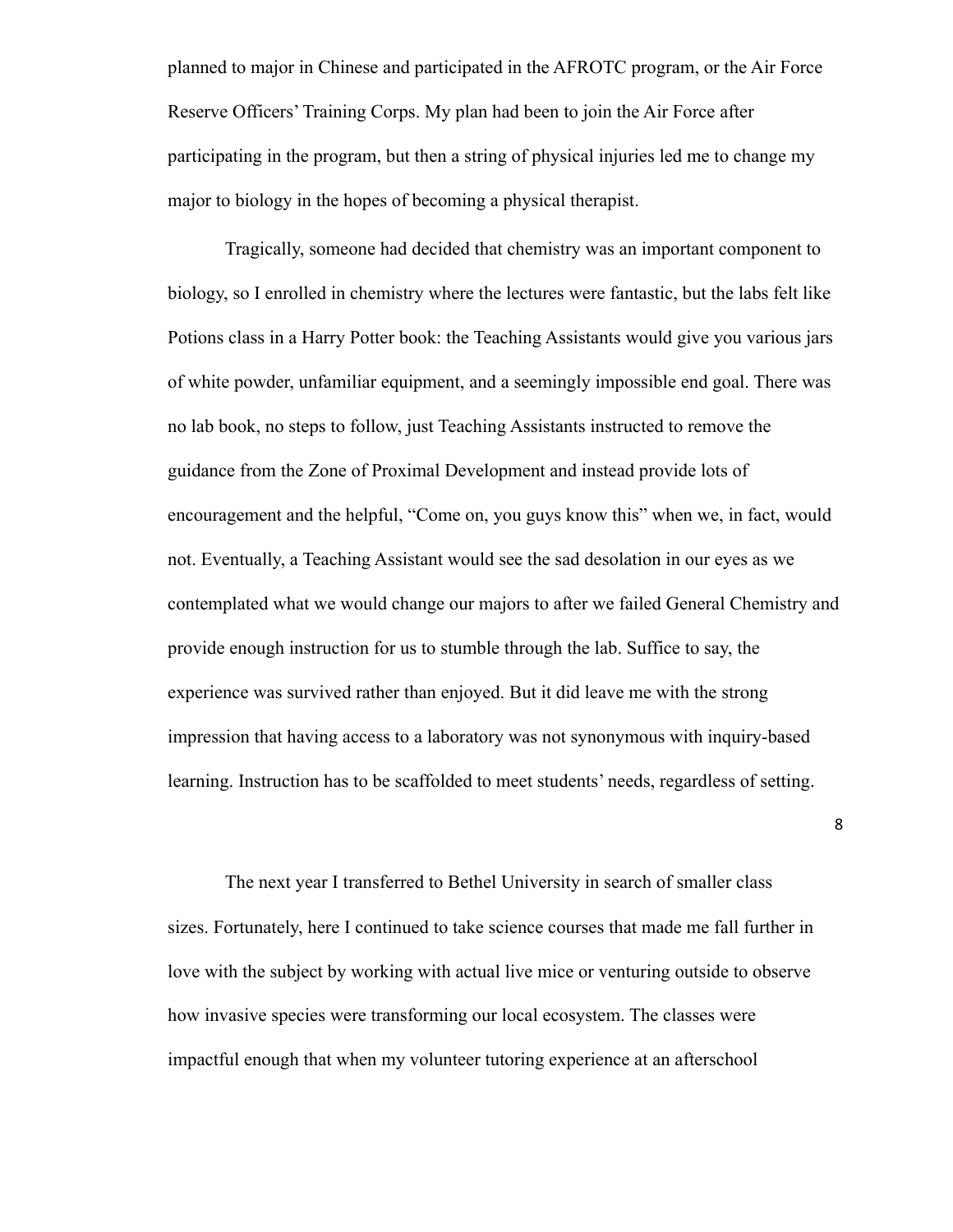program led to a desire to enter education, teaching biology felt like a natural step.

#### **Entering the Digital World**

I completed my degree in Life Science Education, but I still had apprehension about entering the world of education. My practicums and student teaching experience had varied from magical—such as getting to teach in England—to harrowing. My student teaching experience was challenging. I taught in a Twin Cities school with a high degree of poverty under a teacher mentor that was so burnt out he quit in the middle of the semester. While I had enjoyed working with the other faculty and most of the students, I was not eager to take on having my own classroom. I was apprehensive of repeating the experience in a new setting, with time devoted to managing student behavior rather than delving into science concepts.

As I was having this crisis of career planning, my younger sister was graduating high school after earning her diploma from an online school. She loved the flexibility it provided, enabling her to complete her classes around her work schedule and work through the lessons at her own pace. Perhaps teaching online could help to resolve my tension between wanting to teach but not wanting to have to spend so much time on classroom management?

I was not a stranger to distance learning myself. As a PSEO student, I had taken multiple fully online or blended courses. It ranged from world history with filmed lectures to physical education, the most natural of courses for the online setting. Fortunately, rather than having to do jumping jacks via Skype, the course took an adapted approach of submitting an activities tracking sheet. Amidst the early exposure to online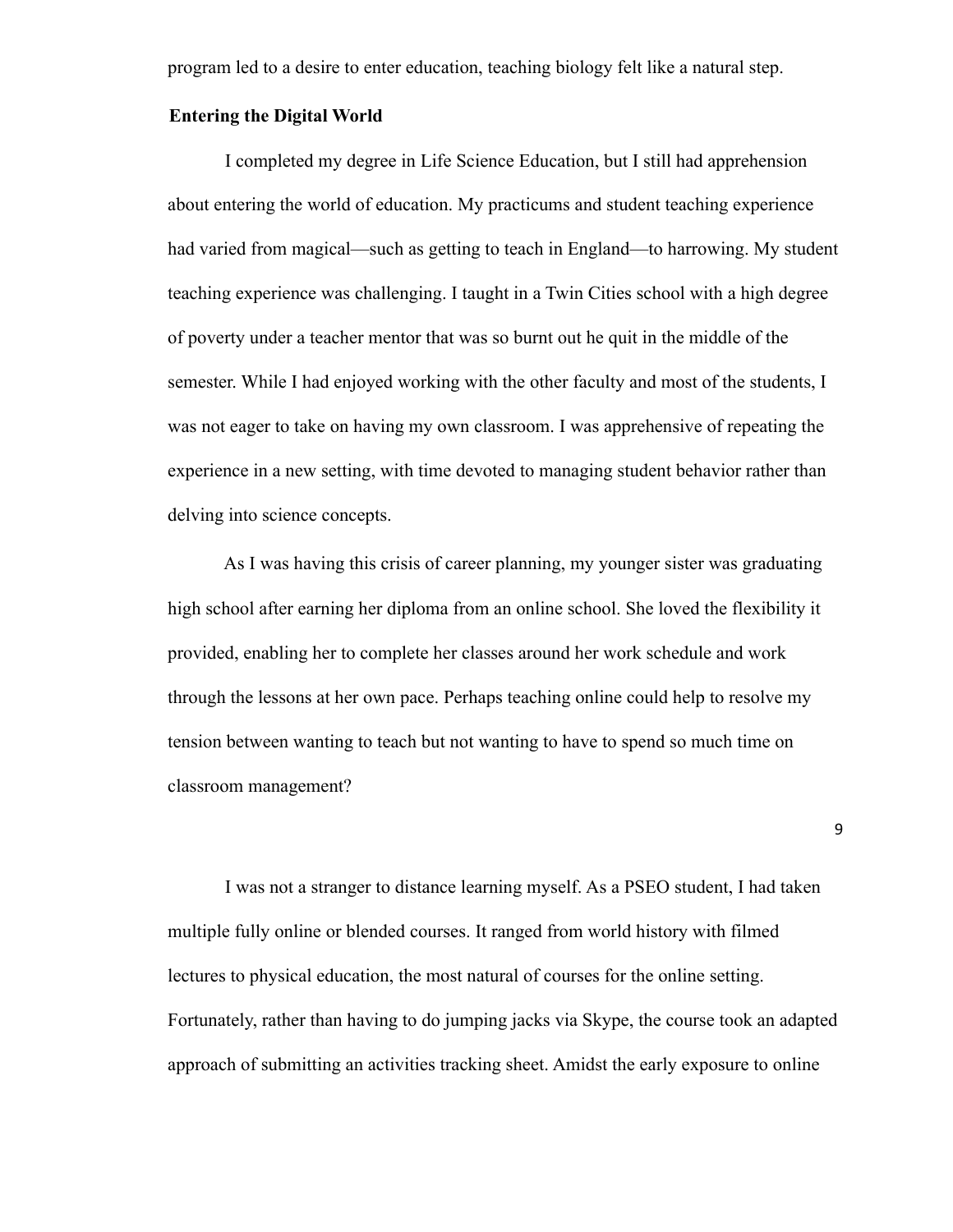education, there had even been a science course.

During my senior year of high school, I was taking PSEO courses full time and was ambitiously splitting my schedule between the local community college in Cambridge and the University of Minnesota. I registered for the online version of a biology course partly for the flexibility to make the schedule work, but also because this experience predated my appreciation for the importance of laboratory components. In fact, while I enjoyed the professor's online lecture, I did not know what to make of the experimental portion at first. I picked up a light, but cumbersome box of supplies for the experiments that I would conduct mostly at home. It was too large to carry between classes all day, so it would have to be stored somewhere. As I pressed on the edges enough that the Biology Box could be crammed into my locker at the school's fitness center, I prayed that labs would not be a repeat of potions class.

Once I returned home, I opened the box to inspect its contents: seeds, magnifying glasses, pipettes, etc. At first, the items seemed disparate in purpose. But the instructors for the distance course did an excellent job of providing directions and rationale for each activity. Gradually, each item fell into place as a necessary component for surprisingly enjoyable at-home experiments. I looked at aerobic versus anaerobic respiration through 10

growing plants and making kimchi. No extra credit was awarded for the mold cultivated in the early attempts. In contrast to the chemistry labs that had felt disconnected from the concepts in lecture, the at-home biology experiments felt like a natural extension of previous learning. With the right supports, experiments were possible in a range of settings. I decided to give teaching science online a chance.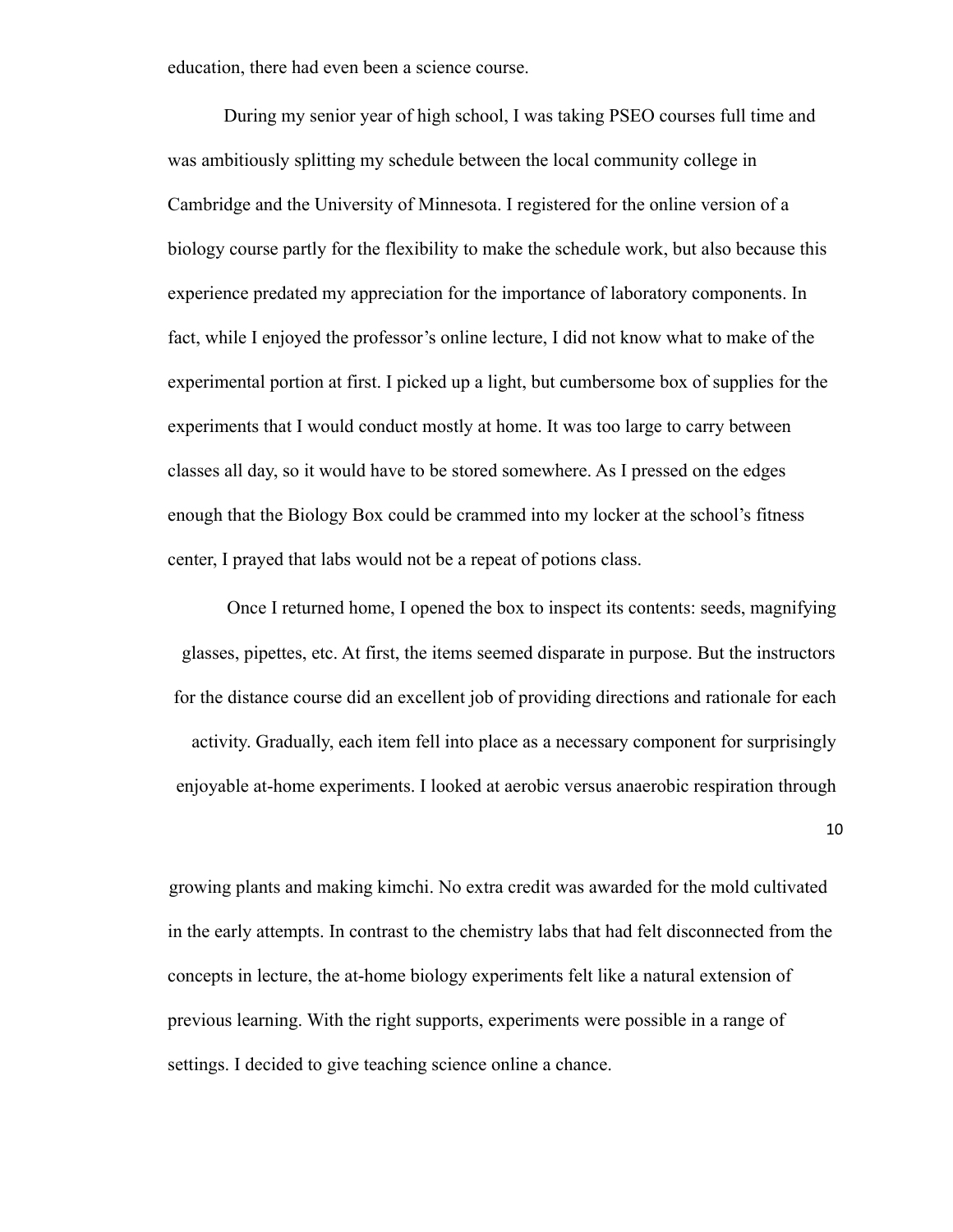#### **Teaching Online**

As I started teaching at a fully virtual K-12 school, I discovered teaching online, especially science, has its own challenges. While the school I teach at is based in St. Paul, it has students from all over the state, from urban to rural locations. It is an incredibly diverse demographic with very disparate resources and settings. How could I design hands-on activities that provided meaningful experiences that engaged students, especially when students have such varying resources and support? While I am currently in my fifth year of teaching in the online setting, I am still striving to answer the question: *How can inquiry-based astronomy curriculum that is culturally sustaining and differentiated be effectively adapted to the online setting with student equity as a prime consideration?*

When students are in school they all have access to the same resources within a particular setting. In online learning, each students' learning space and access to resources is highly varied. Some students have a parent who is home during the day to help guide them through the lessons. Other students are home alone and tasked with watching their younger siblings. Some have reliable high-speed internet while others have an unreliable internet connection and need to share their computer with another

sibling. These general disparities do not even address the differences in materials available for experiments and access to the outdoors, hugely important factors when teaching an engaging science course.

For some, physical experiments and outside exploration are a must for engaging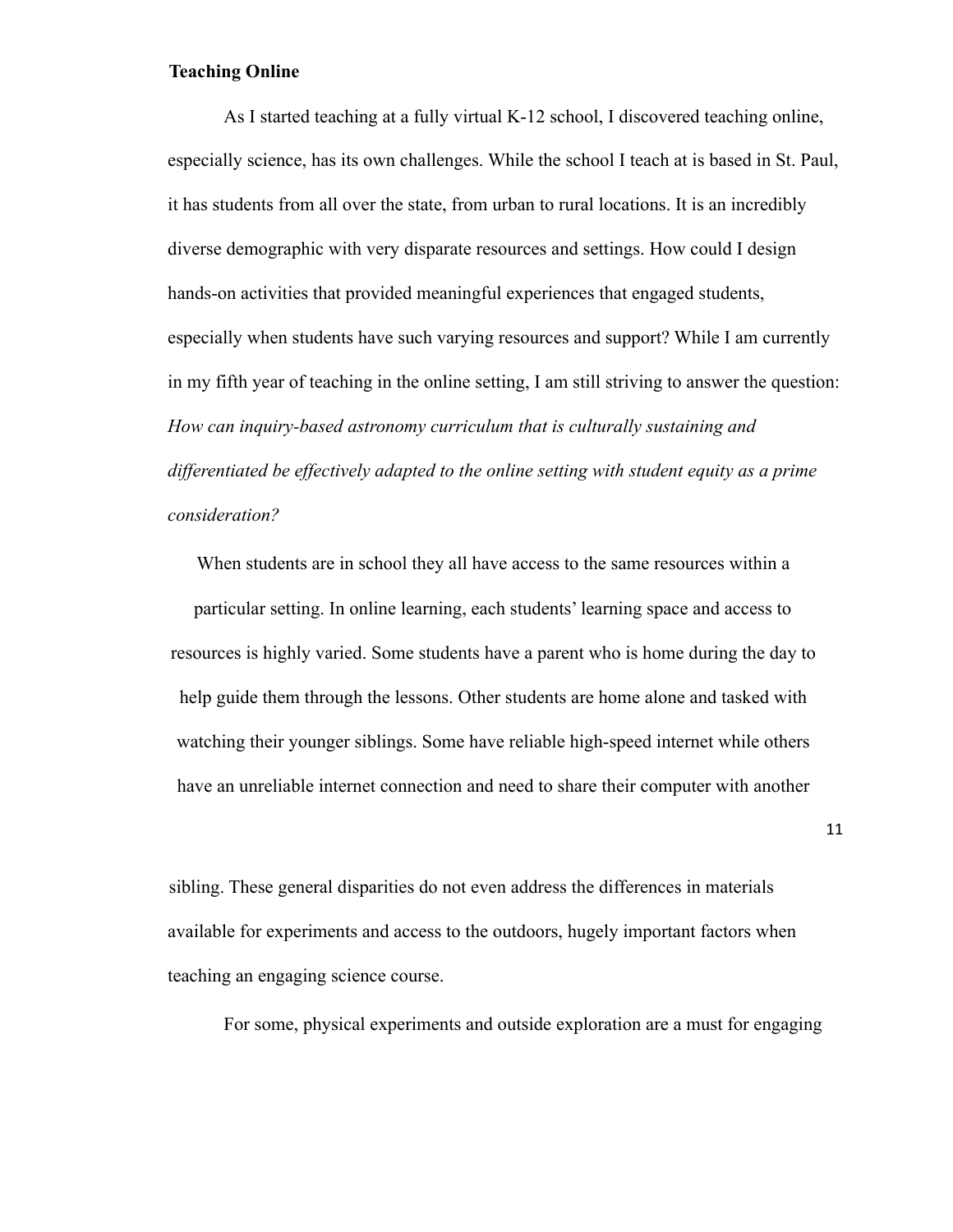science lessons. For others with financial or physical limitations, having an online alternative is essential. When providing differentiated instruction to meet students' learning needs, online teachers must account for a wide range of variables. **Living in**

#### **Unprecedented Times**

In March of 2020, distance learning transitioned from an option chosen by a few to a requirement for almost all. The lack of information and rapid transmission of the novel coronavirus meant that schools across the country were abruptly transitioning to a distance or hybrid model. On extremely short notice, teachers had to adapt their in-person courses to the virtual setting. Suddenly, questions on how to teach effectively online became a pressing concern for schools across the country.

While distance learning is relatively new to most schools, it has been around longer than most realize. The online school at which I currently teach started in 2005 with only a handful of teachers and students and steadily grew to about 2500 students in 2019. Even before the pandemic, there were many students that actively selected online learning as an alternative to in-person learning.

There are a variety of factors that bring students to distance learning. For some, it is the flexibility to pursue professional sports or accommodate a work schedule, but for many, they are attracted to distance learning for the same reason I was: having a safe

12

place to focus on learning. Many of our students have IEPs—Individual Education Plans which are documents that define the supports that need to be provided to students enrolled in the special education program—and come to the online setting to be able to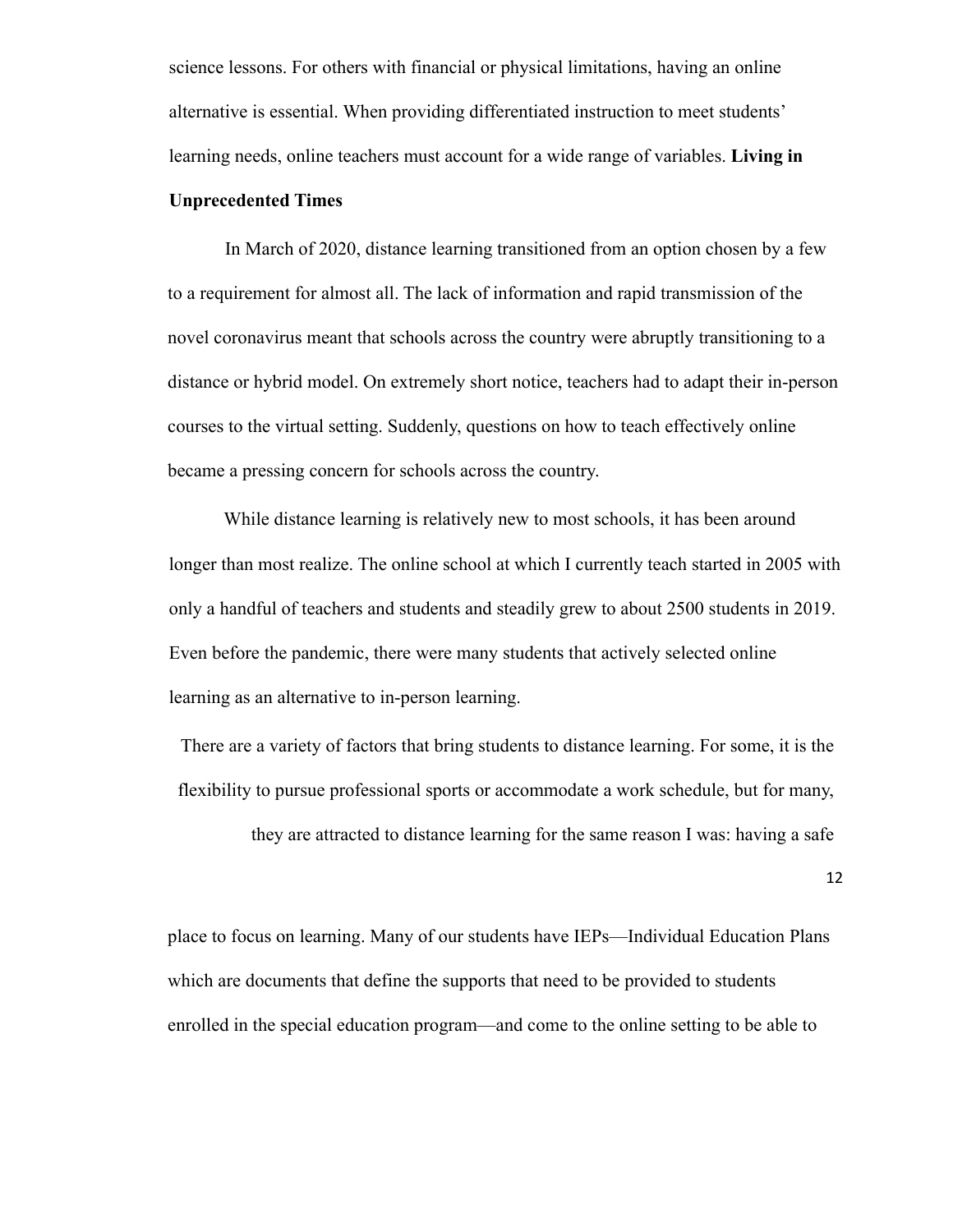work in an environment with less distractions that enables working one-on-one with teachers more easily. Another reason for coming to the online setting was escaping bullying that took place while they attended brick and mortar school. Even before the pandemic, there were students that relied on distance learning as a safe place to learn.

Nearly a year and a half since the onset of the pandemic, the safety of in-person education is still in question, necessitating the continuation of distance and hybrid education on a large scale, making questions regarding effectively adapting science to the online setting even more paramount: How can inquiry-based practices be implemented when the instructor and learners are potentially separated by great distances? What kinds of mental frames need to be developed to help students be curious investigators of their local world and effective communicators of this information with their fellow learners? If leveraged correctly, I believe that embracing observations made during distance learning can enhance students' understanding of the natural world by enabling them to both recognize patterns across settings while also investigating what makes their location unique.

#### **Why Astronomy?**

For many, astronomy is not the first discipline that comes to mind when they think of science, much less inquiry. When most imagine investigating a hypothesis, they envision beakers, white coats, and, well, you can see where I am going with this. The

13

misconception of science investigations occurring solely within sterile labs is affirmed by a quick image search of "science lab". But of course, science is much broader than the confines of the laboratory.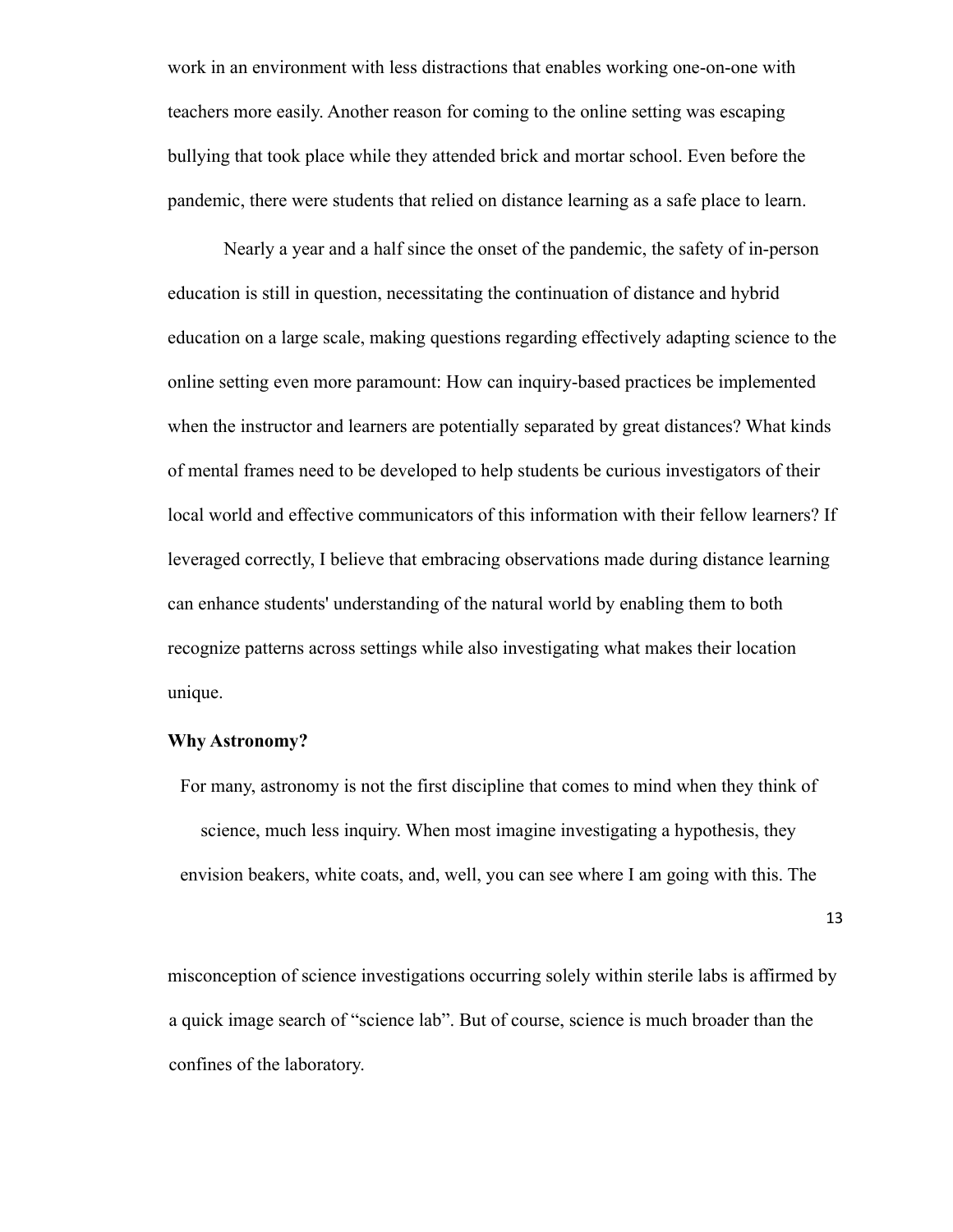One reason I am designing curriculum for astronomy is its ubiquitous nature; I want to help students see that learning is not about earning a grade but about understanding the world around them. It is not a process that starts and ends with a bell, but a life-long endeavor. Students may enter a variety of fields, but each has access to the night sky in some form or another.

In a traditional educational capacity, astronomy is an elective course in high school, but concepts from astronomy are covered as early as third grade, again in sixth grade, and then within Earth and Space Science in ninth grade (MDE, 2021). This year, I am teaching two high school astronomy electives in the online setting. The curriculum is premade by Pearson Education, and in all honesty, the courses are subpar. The lessons simply give students slides of information to read and then questions to answer--usually multiple choice. There is no inquiry, no engagement. Tragically, this is not an isolated incident. During my student teaching, my teacher mentor would talk over a powerpoint on the astronomy concepts students needed to know and then give them a worksheet to assess comprehension. It was heart wrenching, then and now, to see students view astronomy as distant and esoteric, especially when astronomy has so much potential to engage learners of all backgrounds.

**Opportunities for Inclusion**

As mentioned, my degree is in biology education. Yet, I also possess a middle school science license, which I procured mostly so that I could teach astronomy at this level. This year, I am also teaching both astronomy and physics for the first time at the high school level.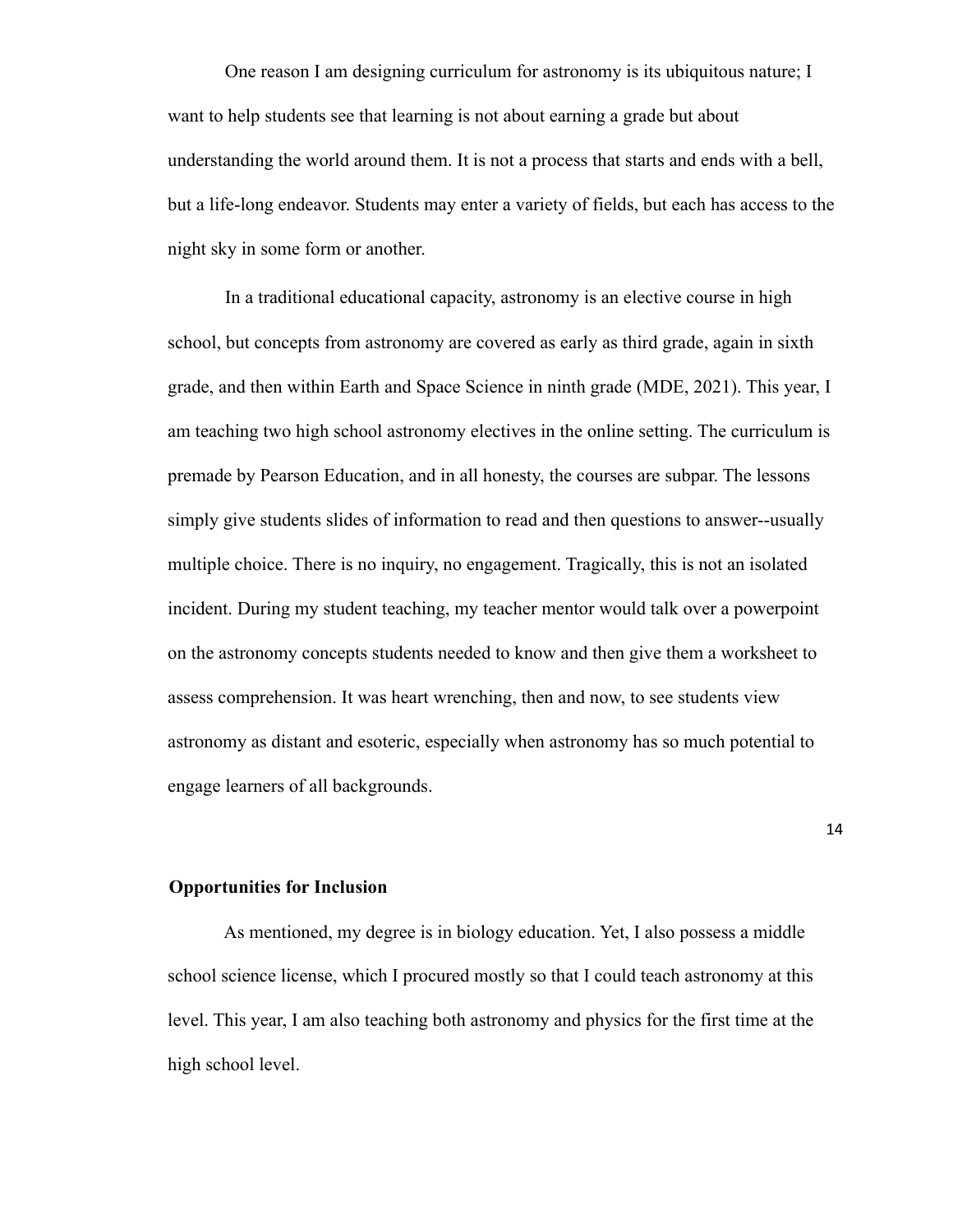I have always loved astronomy, and my affection for it has only grown with time. Like most sciences, astronomy is paradoxically ubiquitous and yet elusive until the learner possesses the knowledge to make sense of their observations. I grew up in a small town with minimal light pollution which afforded an excellent view of the night sky. When I was younger, I found the vast expanse stunning but overwhelming. There was just so much to see; how were you supposed to keep track of it all? Then I gradually learned the constellations and a few of the prominent star names. Ursa major and minor, perhaps, better known for their asterisms--or collections of stars within a constellation--the Big and Little Dipper quickly became my favorite. I was fascinated by the fact that Dubhe and Merak--stars of the Big Dipper--always pointed to Polaris, the current circumpolar north star, even as they rotated through the night sky. Like the other sciences, recognizing the one small pattern helped me to make order out of what had seemed like chaos.

I find constellations--or patterns of stars and the regions around them-- incredible. Not only do they help us organize and catalog thousands of stars, but they also teach us a great deal about humanity in the process. When I took astronomy, I learned the Greek and Roman names along with their myths that they connected to the movement of the stars.

15

Learning about how they had interpreted the objects in the sky provided insight into their language, history, and culture. It was not until this year when I started teaching astronomy at the high school level that I realized the wealth of learning opportunities that astronomy and its constellations provide.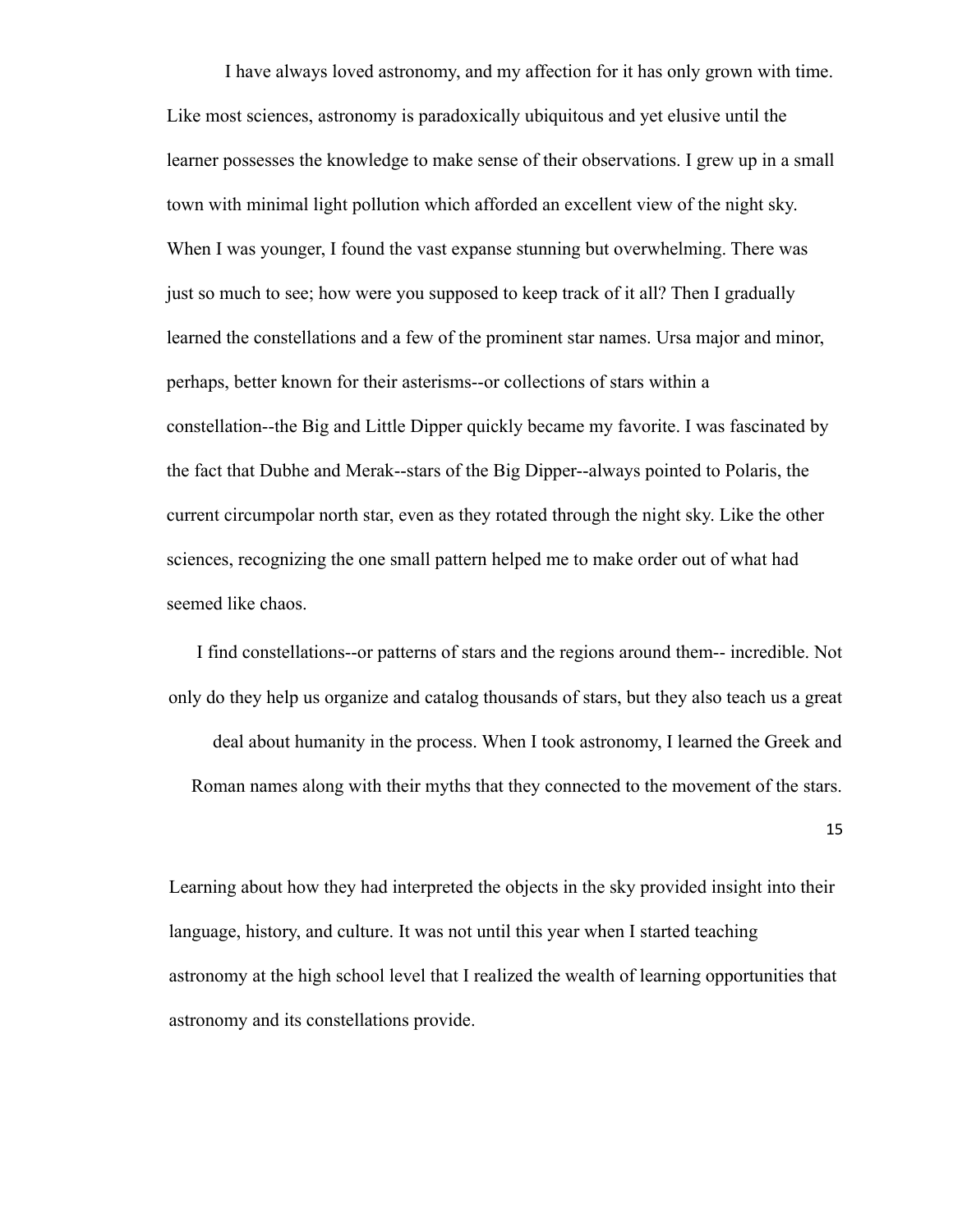In an effort to increase the inclusivity of our curriculum, a history teacher at our school asked us teachers to look through our courses and reflect on the representation of other cultures present, specifically native groups such as the Dakota and Ojibwe. As I looked through the premade lessons provided by Pearson Education, I was perturbed to discover that it was devoid of representation of any kind. Looking through the lessons on the history of astronomy, I found that they briefly acknowledged the base-60 counting system of the Sumerians before going in depth into the Greeks and Romans and then jumping to the European scientists involved in the Copernican Revolution.

I realized that the astronomy curriculum--also like most of the sciences--is incredibly Western centric. Humans have been studying and making meaning of the stars for millennia, and many--such as the Chinese--have kept accurate records of celestial objects that aid astronomers to this day (History of Astronomy in China, n.d.). And yet, when I examined my curriculum, the contributions of other cultures have been entirely overlooked. Numerous high school Minnesota Earth science standards emphasize the importance of including Indigenous knowledge (MDE, 2021), and astronomy is a natural window into this world.

Furthermore, astronomy provides opportunities to investigate hosts of other cultures whose contributions have gone unacknowledged for far too long. When I took

16

astronomy at college, I learned that two-thirds of the stars have Arabic names (Odeh, 2021; Tyson, 2020), but I did not pause to consider the significance of this fact. It took encountering an error in the curriculum I am working with to investigate the contributions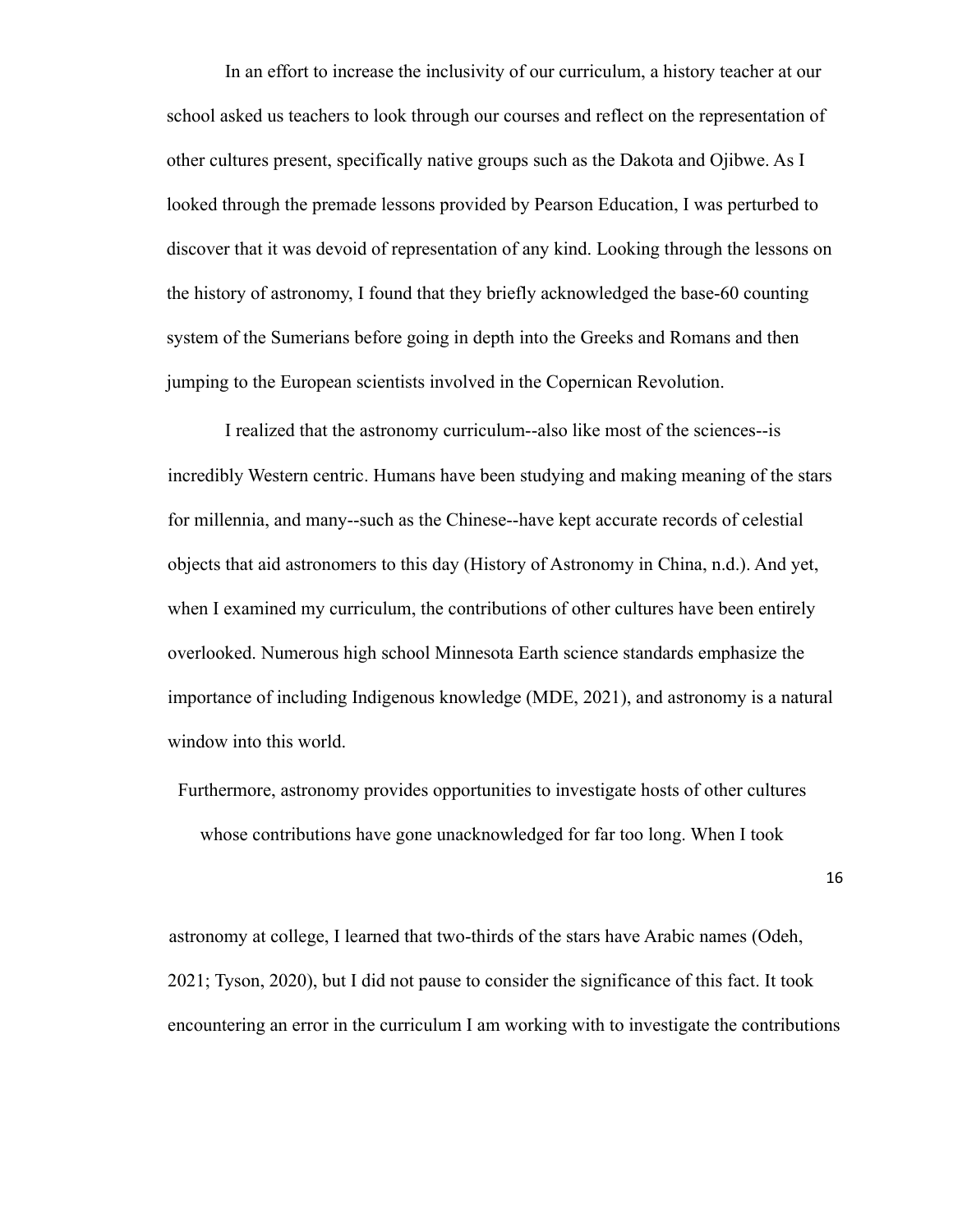of Arabic scholars. The lesson stated: "The Greeks and Romans were the first to name the constellations" (Pearson, 2020), which took me back since it was patently false. Yes, the 88 officially recognized constellations have Latin names (Smale, 2018) and most were recorded by the Alexandrian (Greek) astronomer Ptolemy in 140 CE (Engelbert & Dupuis, 2003). However, Ptolmey was hardly the first to name or associate stories with patterns of stars, and there was over a thousand years of scholarship between his writings and the Copernican Revolution.

The next time you find yourself outdoors during the night, look up. At first, you will see just a few points of light. Perhaps the bright stars of Sirius or Vega. And there might be a temptation to think that is all there is--that the sky is mostly empty, and there are only a handful of notable stars. But take the time to let your eyes adjust. If you can, go to a place with minimal light pollution. And look again. Where once there was seemingly empty space, there is now a host of stars, thousands in fact, if you find yourself in a remote enough place to see them. But it is not the sky that has changed but merely your perspective of it.

This is what it is like to research the gaps in the history of astronomy. As great as the contributions of the Romans, Greeks, and Galileo are, they are only a small part of the overall story, a handful of points of light in a dazzling tapestry of thousands. Throughout history, almost all cultures have studied the night sky, attaching their own stories and

17

significance to the movement of the heavens. Furthermore, astronomy often played a significant role in the lives of ancient civilizations, as alluded to by the structures they left behind (Taylor, 2019). Astronomy provides a natural way to investigate the lives and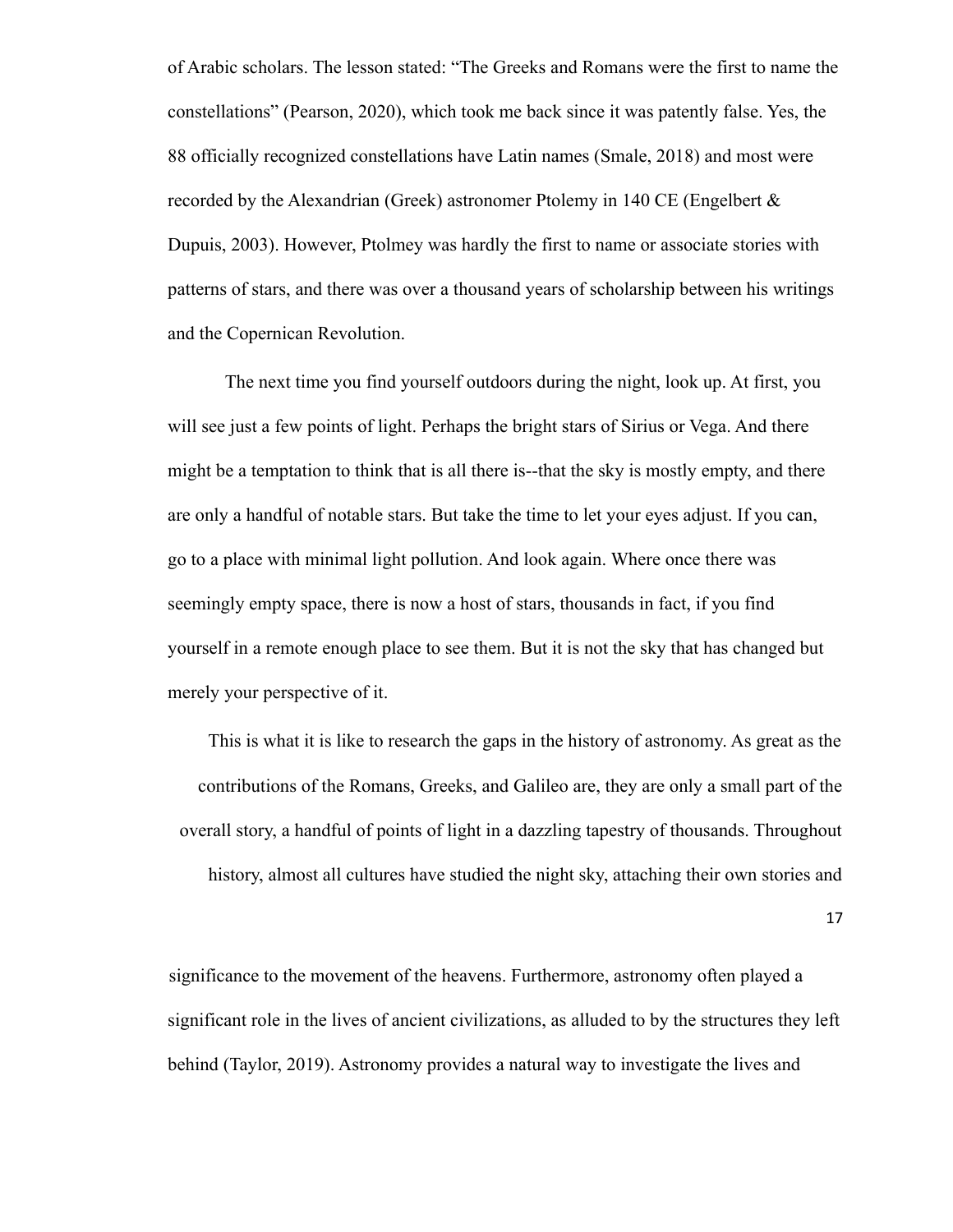contributions of diverse people groups, yet this approach is not embraced in most classrooms. Yes, these historically neglected perspectives might be harder to find, especially initially, but their discovery and dissemination is essential to creating curriculum that reflects all learners.

#### **The Shoulders of Giants**

Learning about the contributions to astronomy during the Golden Age of Islam was like seeing the band of the Milky Way galaxy across the sky for the first time. As Neil deGrasse Tyson puts it, "Two thirds of all stars in the night sky with names have Arabic names. An homage to their 'stellar' navigational skills 1000 years ago, during the Golden Age of Islam" (Tyson, 2020). Most of the stars in the sky have Arabic names because astronomers of the Islamic empire observed and identified them hundreds of years before the advent of the telescope.

Listing the accomplishments of the scientists of this era would take far too many pages, but suffice to say that their contributions would echo through the centuries. From Muhammad ibn Musa al-Khwarizmi--whose Latinized name was Algorithmi--who codified the rules of aljabr--more widely known as algebra (Green, 2018)--to Abd al-Rahman al-Sufi who first observed the Andromeda galaxy and wrote "The Book of Fixed Stars" (Schilling & Tirion, 2019) the sciences would not be what they are today without the contributions of these scientists. Also, it is worth noting that scholars of this

18

era made many discoveries well before the Europeans that are later credited with them. For example, Iranian polymath Al Biruni born in 973 proposed a heliocentric model long before Copernicus, and under the direction of Caliph Al-ma'mun, scientists of the day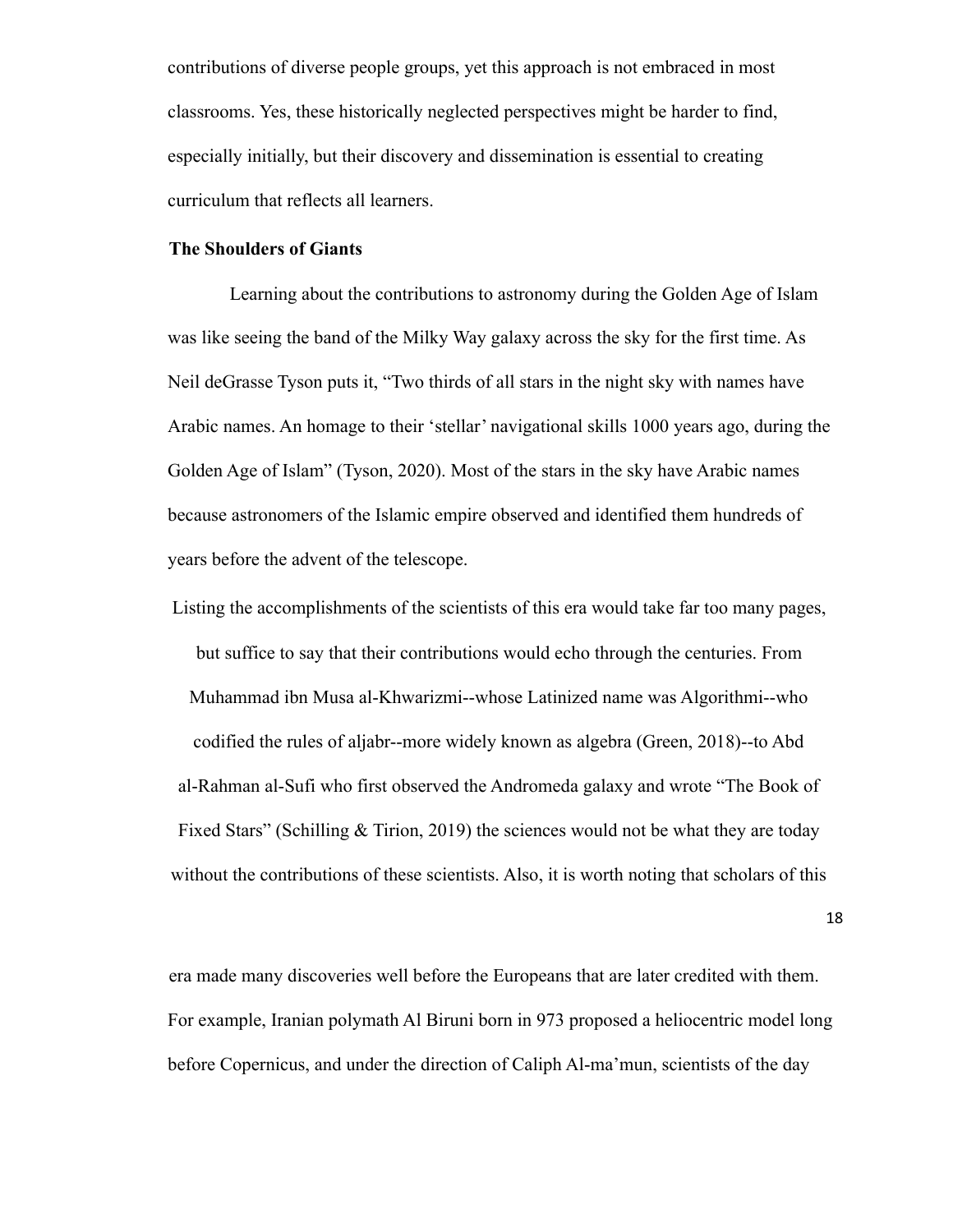were able to predict the circumference of the Earth to within 2% of the actual value (Green, 2018).

Another oft overlooked fact is that the scholars of this age are to thank for the preservation of so much ancient Greek and Roman knowledge through the Translation Movement. As Hank Green points out in his series on the history of science, "By 950, virtually every Greek scholarly text had been translated multiple times." (Green, 2018). Ibn Rushd--or Averroes in Latin--was a scholar who wrote so many commentaries on the works of Aristotle that he earned the nickname "the Commentator". It is bizarre that most astronomy curriculum praises the scholarship of the Greeks and Romans, but then overlooks those that preserved and expanded on that knowledge. As Isaac Newton wrote in 1675, "If I have seen further, it is by standing on the shoulders of giants" (Farnam Street, 2021). Science is a collaborative field that expands on the works of others; recognizing the contributions of those who came before is essential to practicing sound science.

#### **Summary**

In this chapter I discussed the importance of incorporating inquiry-based learning into science education by sharing how transformative it was for my own educational experience. Then, I identified some of the challenges of adapting engaging science lessons to distance learning that I discovered as I began my teaching career in the online

19

setting. A major concern in adapting lessons is equity, as resource disparity becomes even more pronounced when students are learning from home. I also discussed some of the unique and universal attributes of astronomy that make it an ideal template for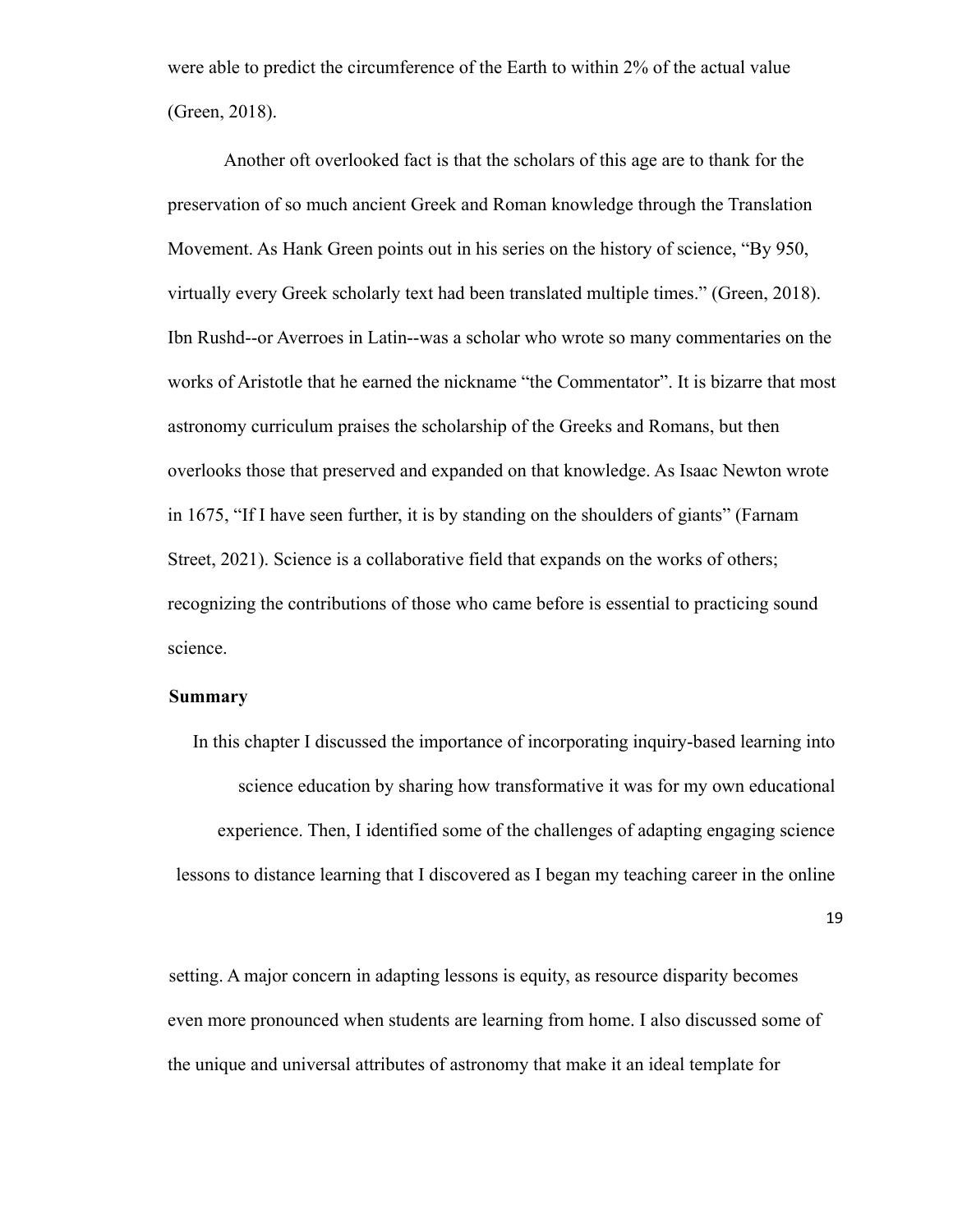developing engaging curriculum. Due to the coronavirus, many schools have transitioned to distance learning, increasing the importance of answering the question: *How can inquiry-based astronomy curriculum that is culturally sustaining and differentiated be effectively adapted to the online setting with student equity as a prime consideration?*

In the next chapter I will look at the literature on distance learning and adapting science courses to the online setting. I will look at this adaptation process through the lens of pre-pandemic and during. Next, I will focus on the role that resource disparity plays in effectively adapting inquiry science lessons to distance learning. Then, I will look at why it is important to provide curriculum that is culturally sustaining and differentiated to the needs of learners, with particular emphasis on the area of astronomy. Chapter Three will contain a description of my project: curriculum for a unit in high school astronomy that is adapted to the online setting with engagement and equity as key considerations.

Chapter Four will be a reflection on the development of my project.

#### **CHAPTER TWO**

#### **Literature Review**

#### **Introduction**

As outlined in Chapter One, I have a vested interest in developing science curriculum in the online setting that engages learners of a variety of backgrounds. I have chosen astronomy because it is a useful template for science curriculum in general. The onset of the Covid-19 pandemic and the corresponding mass migration to distance learning makes developing effective curriculum a pressing concern for districts around the world. In this chapter, I will review literature that addresses facets of my research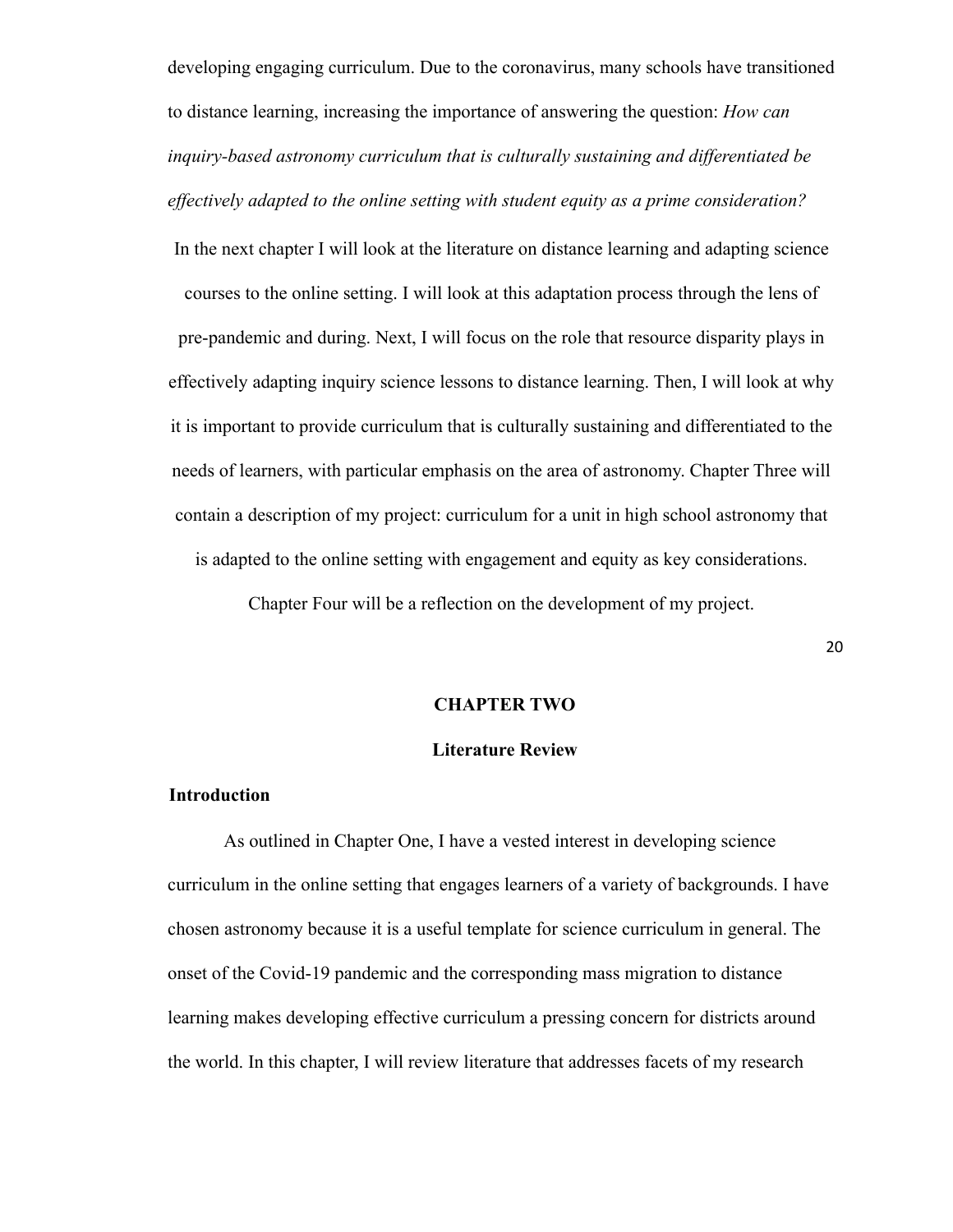question: *How can inquiry-based astronomy curriculum that is culturally sustaining and differentiated be effectively adapted to the online setting with student equity as a prime consideration?*

To investigate this question, I will review the literature for five themes: distance learning, student equity, inquiry-based learning, culturally sustaining curriculum, and astronomy education. The first theme outlines the history of distance learning along with its advantages and disadvantages. The second theme of student equity looks into the impact of differing access to resources which become even more pronounced in distance and hybrid learning. The third and fourth themes investigate inquiry-based learning and culturally sustaining curriculum as hallmarks of engaging curriculum. I will look at the advantages and some of the challenges that accompany designing and implementing these types of lessons. The fifth theme investigates the history and recommendations for implementing the previous themes in astronomy curriculum.

21

#### **Distance Learning**

Distance learning--or online learning--is a model of education where students attend classes and collaborate with teachers in an entirely virtual manner. In practical terms, this means that students work from their own homes and complete lessons on either their own computer or a school provided laptop. This model usually includes a blend of synchronous and asynchronous learning (Daniel, 2021). Synchronous--or students and instructors working at the same time--modes of instruction include attending a Zoom meeting, meeting in Adobe LiveLesson, or even a phone call (Lemay, 2021). Asynchronous--or students and teachers working at different times--learning occurs when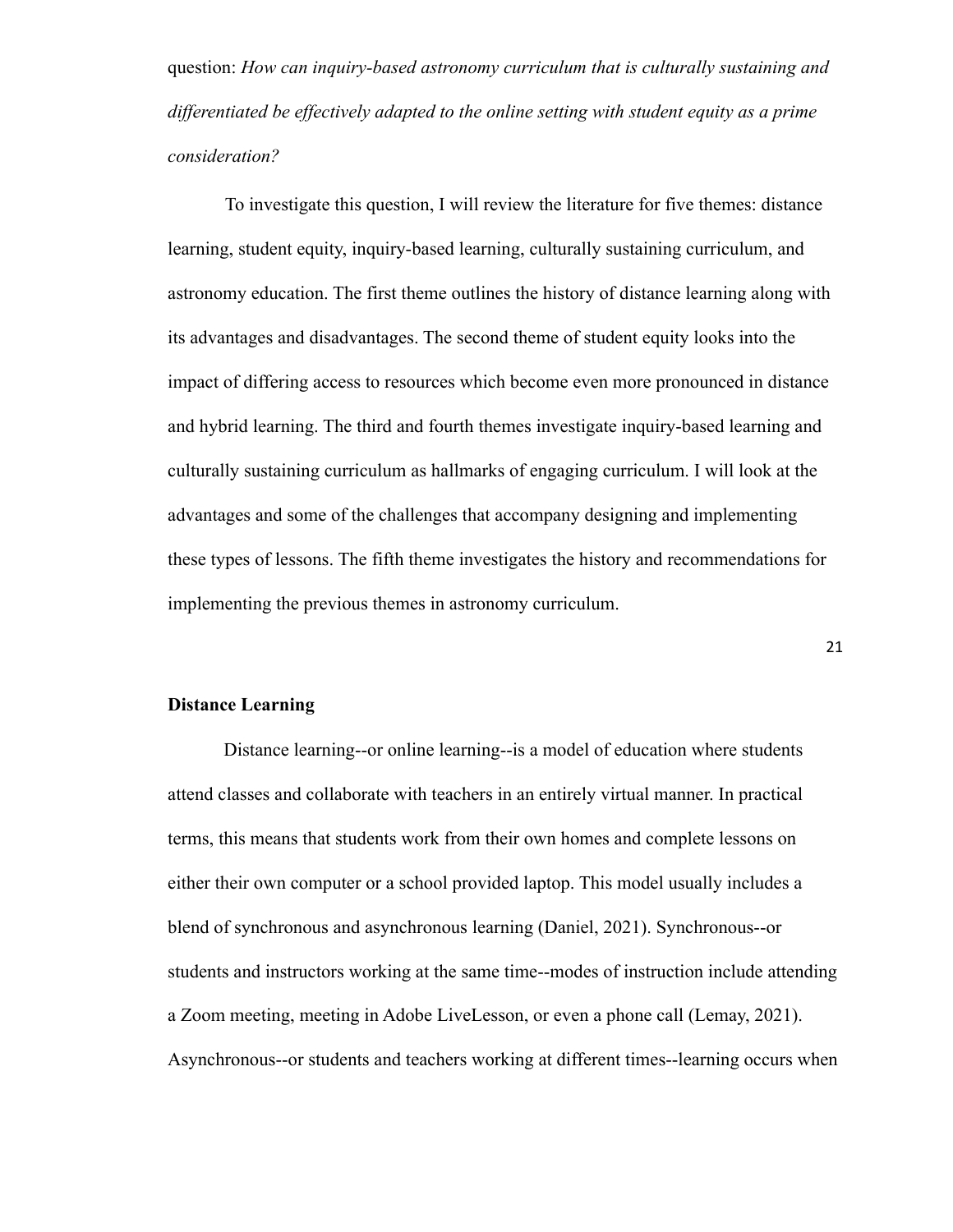students work through their lessons individually--or with the help of a parent--and then reach out via email or text (Daniel, 2021).

While online learning has been around for longer than most realize (Perry  $\&$ Pilati, 2011), it was adopted on a large scale at the onset of the Coronavirus pandemic in March of 2020 (Logothetis & Flowers, 2020). Distance Learning brings with it different benefits--such as student and teacher safety (Kelley, 2020) and increased accessibility (Burgstahler, 2006). But transitioning to distance learning brings with it many concerns as well, such as student equity (Ansari, 2002).

#### *History of Distance Learning*

As Tom Clark (2012) points out, online learning can be traced back to as early as the 1990s and has grown steadily over the years (Moore et al., 2012). Distance learning has been most heavily implemented in post secondary institutions, such as four-year universities and community colleges. Indeed, one-third of university students complete

at

22

least one online course (Mcdaniel, 2013). It is not just higher learning that has embraced online instruction; it has also been adapted to the K-12 setting in a variety of formats. School district-led and virtual charter schools are the two fastests growing types of online learning (Moore et al., 2012). The two largest virtual charter schools, K-12 and Connections Academy, were founded in 1999 and 2001 respectively. Enrollment data shows that the pandemic only accelerated an ongoing trend of growing enrollment in online learning (Blagg  $& Gross, 2021$ ). This raises the question, why are students transitioning to distance learning?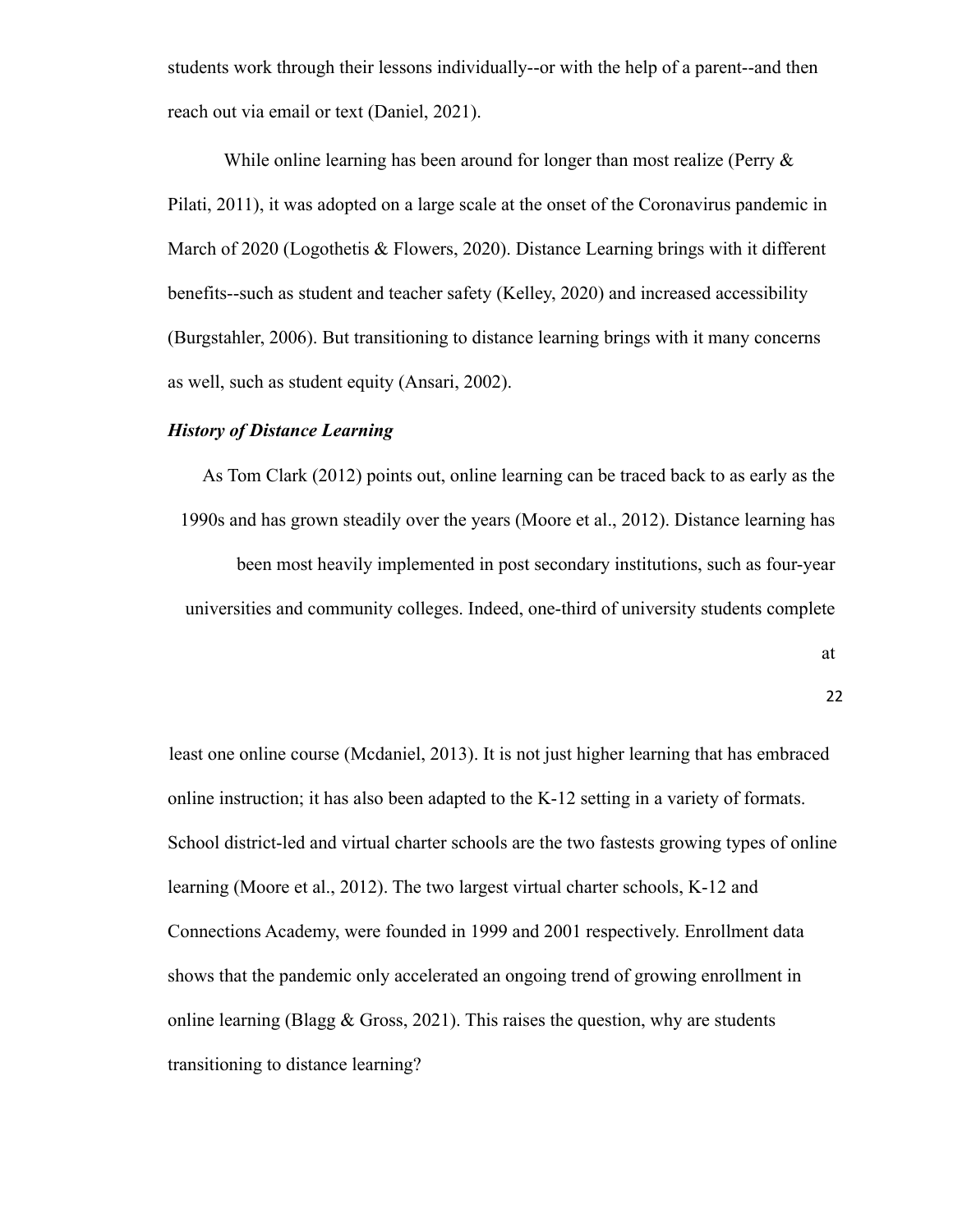#### *Advantages of Distance Learning*

Throughout the pandemic, districts have utilized distance and hybrid learning for the safety of students and teachers (Daniel, 2021). Over a year and a half into the pandemic, vaccines for younger children have only recently been approved by the Food and Drug Administration (FDA) (Hensley, 2021). While it is encouraging that the FDA found that both the Pfizer and Moderna vaccines are safe and effective for children as young as six years old (The Associated Press, 2021), there has been--and continues to be--a large expanse of time where this age group does not have protection from the virus. Since the beginning of the 2021-22 school year, over a million children have contracted Covid due to the spread of the highly contagious Delta variant (The Associated Press, 2021). Fortunately, Covid symptoms tend to be less severe in children, but the Mayo Clinic

(2021) points out there are still many concerns and unknowns about the long-term health consequences of having contracted the coronavirus (The Mayo Clinic, 2021). This concern for student safety has caused many parents and districts to opt for either fully

23

online or blended learning options which allows for safer social distancing (Daniel, 2021).

As previously mentioned, enrollment in distance learning was growing even before the onset of the pandemic, suggesting that there are benefits beyond student safety. One major advantage of online learning is that students have a more flexible schedule, including what hours students chose to work and the pace at which material is covered. (Mcdaniel, 2013). There are many benefits to having a later start time to the school day such as increased alertness and mental health benefits as described by Lo et al. (2018) of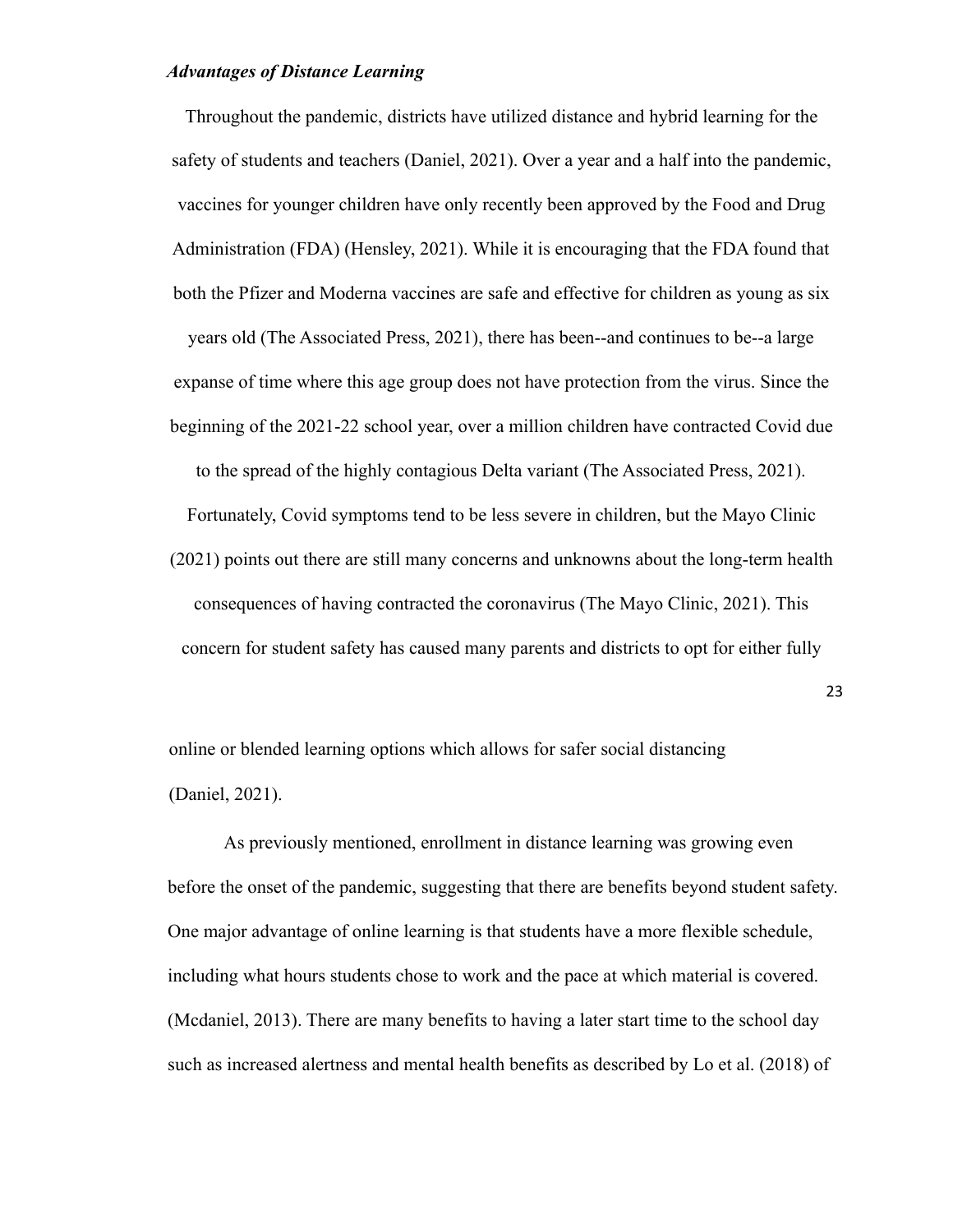the Sleep Research Society. Attending school from home allows students to start their school later and acquire more sleep, even in a synchronous learning environment. Students enrolled in entirely asynchronous programs have even more flexibility in their schedules, allowing them to participate in extracurriculars with more rigid schedules such as professional sports (Bazin, 2018).

Distance learning also allows students to work through lessons at their own pace. Rather than having to adhere to the same classroom schedule as all other students, online learners do not have a bell dictating their day. If a concept is more challenging for a student, they can spend more time mastering the material (Mcdaniel, 2013). Conversely, if a student is already familiar with a topic, they can work through it more quickly. The freedom to dictate their schedules allows students to work through lessons more efficiently.

Other benefits of online learning lie in its potential to adapt material to the needs of the learner. Since courses are online, students can more easily access different

24

resources that cover lesson objectives such as videos, simulations, and even podcasts, allowing them to gravitate toward materials that most match their learning styles (Mcdaniel, 2013). This greater access to meaningful learning resources is especially helpful in courses like science. While schools might have vastly different laboratory resources, online simulations allow students to see different principles in action or to replicate an experiment that requires advanced technology (Iskander, 2007). Relatedly, research by Wallace (2009) and her fellow researchers at John Hopkins University Center for Talented Youth found that distance learning can be used "to provide appropriately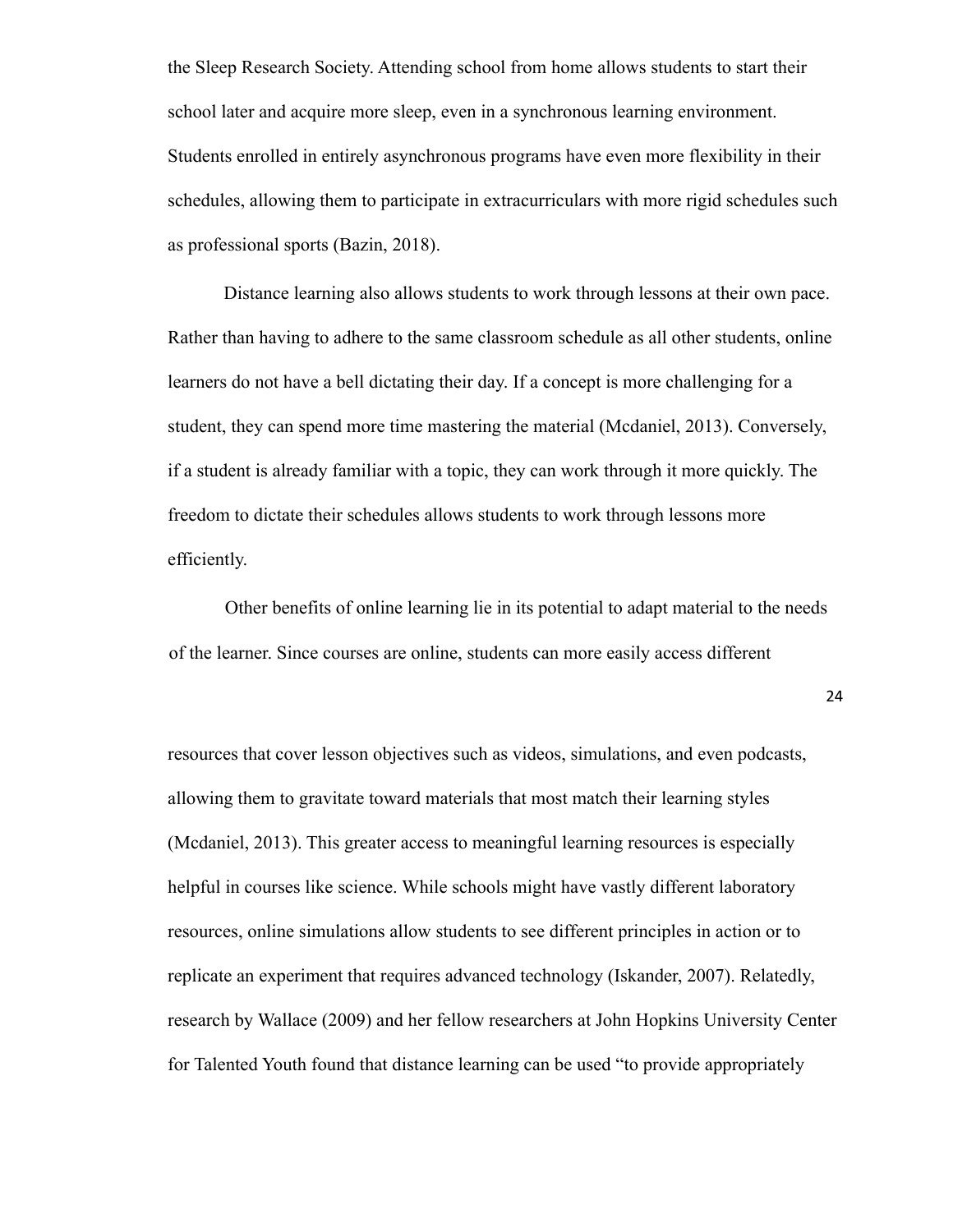challenging academic coursework to gifted students" (Wallace et al. 2009, p. #), even as young as elementary school.

Since students play a more active role in their learning, they have the opportunity to develop metacognitive skills--or the ability to reflect on one's learning--which will make them more effective learners, as Xu (2016) noted in their research on the development of metacognitive skills in online learning. Distance learning also has the potential to offer students timely feedback through utilizing programs that can grade certain types of questions automatically (Kassop, 2003). Receiving feedback closer to completing the work allows students to more effectively incorporate the feedback into their school work (McDaniel, 2013). If leveraged correctly, distance learning can help make students more independent learners.

#### *Challenges of Distance Learning*

Distance learning offers tangible benefits such as student safety and the potential benefit of making education more learner-centered. However, there are also many

25

concerns that accompany distance learning. These areas of concern can broadly be classified into student readiness to learn in the online setting and student equity. The former will be discussed here while the latter will be covered in the next section.

As Talbot (2010) describes in her book *Studying at a Distance*, being an online student requires a great deal of responsibility and organization. In the physical classroom, students have the learning space prepared for them and a class schedule that keeps them on track. When learning from home, students must exercise a greater degree of autonomy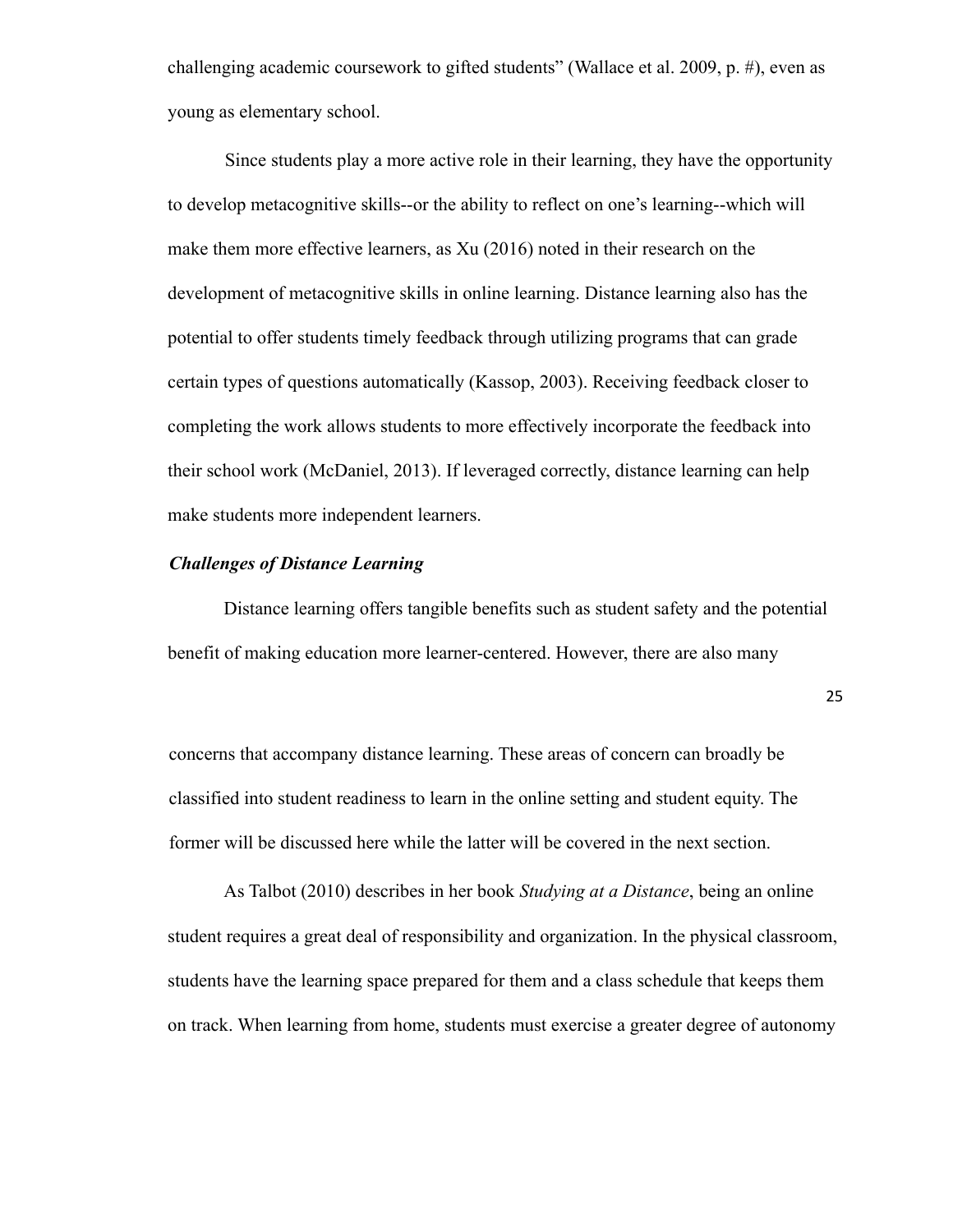to compensate for the direct access to an instructor (Kemmer, 2011; Njoroge, 2020). While students may still have a planner that guides their schedule, it is up to them to log in for class and stay focused (Morales, 2007). Talbot (2010) also describes how students must also choose a learning space that is relatively quiet and free of distractions. Since students in the online setting have decreased external accountability factors, the student must be motivated and organized to work through lessons independently. Some students do have an adult who remains home with them throughout the school day; this variable will be discussed in greater detail under student equity.

Additionally, there are a host of potentially new technologies that need to be successfully

navigated in order to access and submit assignments. Moreover, students need to advocate for themselves when they have questions or need support; educators are not in the same physical space as students so they are unable to decipher a puzzled look or see a raised hand. As Moore's theory of transactional distance describes, there is a greater barrier in understanding between teacher and learner with less dialogue (Bornt, 2011).

This increased distance between students and their teacher and other students can

26

lead to decreased engagement since the setting can feel more impersonal (Harrington & DeBruler, 2020).

Effectively asking for help in distance learning requires communicating in a virtual manner (Beese, 2014). This could vary from writing an email, to a phone call, to using the chat function in a Zoom meeting, but they all have a learning curve of some degree, which can be challenging for those that have less exposure to technology, especially younger students (Harrington & DeBruler, 2020). Unsurprisingly, Akgoden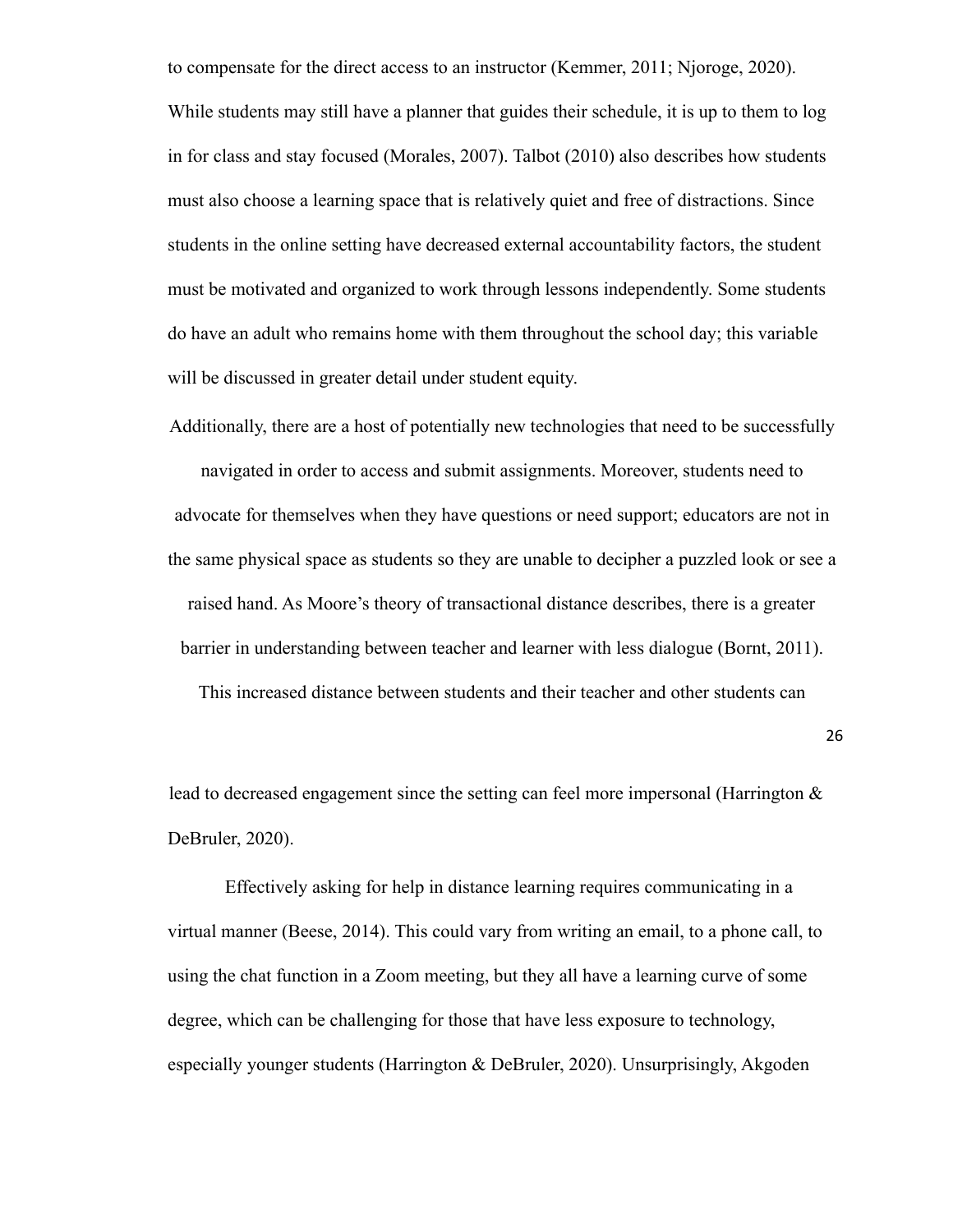(2021) and colleagues found that technology skills and study habits were determining factors in a high school students' success in the online setting.

#### *Effective Strategies for Distance Learning*

Given that success in distance learning is highly dependent on the consistency and motivation of students, teachers in the online environment need to effectively engage students. Getting to know your students and finding ways to build relationships in the online setting is a key factor to engaging students (Harrington & DeBruler, 2020). Another key factor in engaging students is designing relevant curriculum that uses multimodal resources, such as audio, visual, and kinesthetic (Mcdaniel, 2013). The next section provides an overview of student equity considerations that need to be accounted for when designing curriculum for distance learning.

#### **Student Equity**

The Center for Public Education (2016) notes that student equity provides all students the resources they need to be successful in school. Where equality treats all students as the same, equity acknowledges that some have greater access to resources

27

than others (Milken Institute: School of Public Health, 2021). This disparity needs to be accounted for when creating resources and working with students (Campbell & Storo, 1996). Since school funding is based on property tax, there are stark differences in classroom resources from school to school (Augenblick et al., 1997). Furthermore, resource disparity becomes even more pronounced when students are working from home rather than then in the same classroom (Campbell  $&$  Storo, 1996). In the online setting,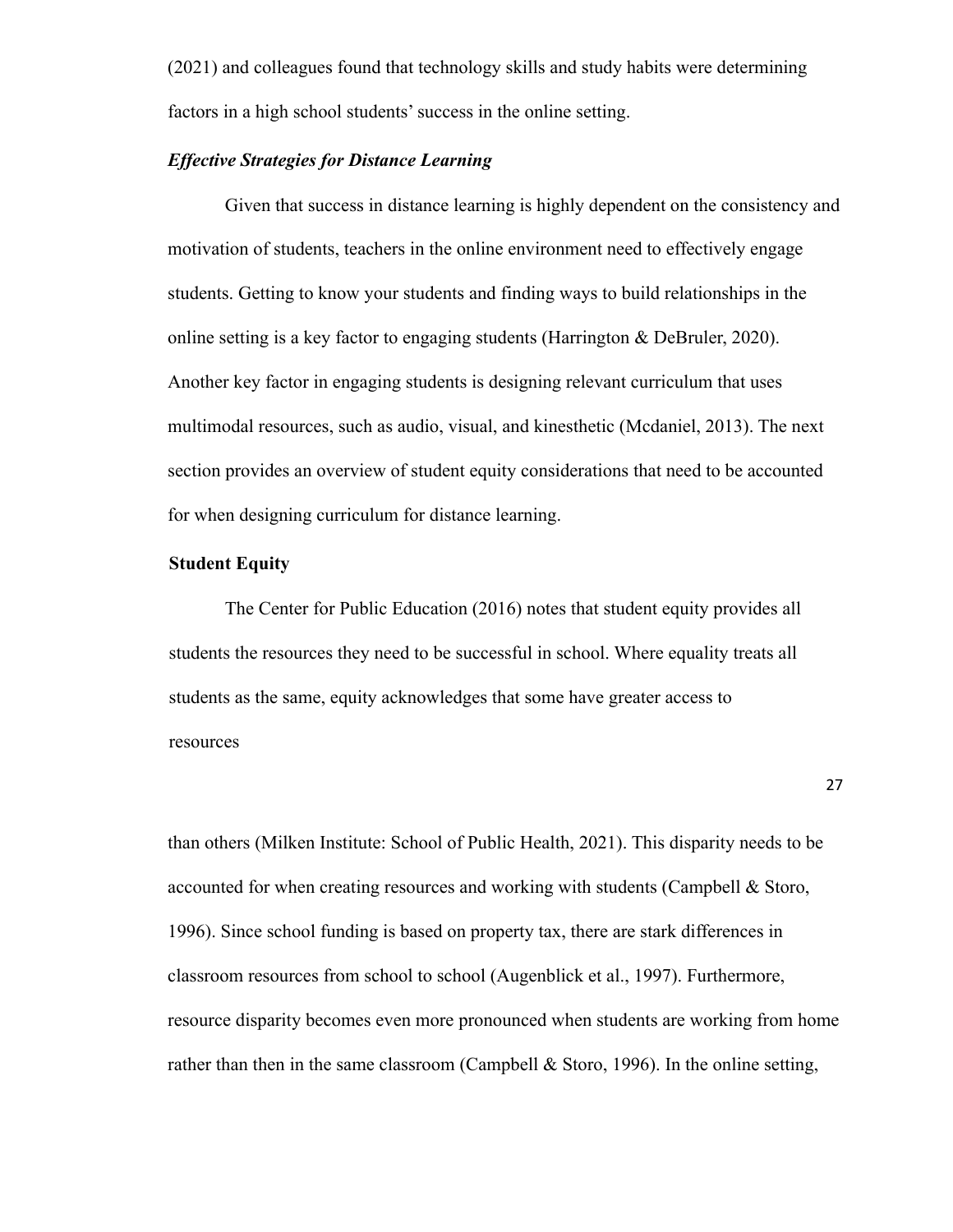Student Equity also entails access to a computer, a reliable internet connection, and the student's home learning environment (Tinubu & Herrera, 2020).

#### *Impact of Pandemic on Student Equity*

Italian researcher Scarpellini (2021) and colleagues who surveyed primary and middle schools throughout Italy about the effects of shifting to distance learning during the pandemic concluded that:

Distance learning increased educational deprivation and social inequalities, especially for the youngest children, who lost almost one year of school. The situation was even worse for children with disabilities, who were neglected by the institutions. This period should be considered as an opportunity to correct the weaknesses of our school system. (p. 1)

What factors led to such stark differences in learner outcomes? In other words, what are the facets of student equity that need to be addressed when adapting curriculum to distance learning?

28

#### *Access to Technology*

Near the start of the pandemic, researchers Tinubu and Herrera (2020) of the Southern Education Foundation pointed out that "data on digital disparities reveal that nearly 20 percent of African American children ages 3-18 and 21 percent of families earning less than \$40,000 per year have no access to the internet at home." During an advanced college chemistry lab forced to switch to remote learning, researcher Buchburger (2020) noted that access to the internet was one of the significant barriers to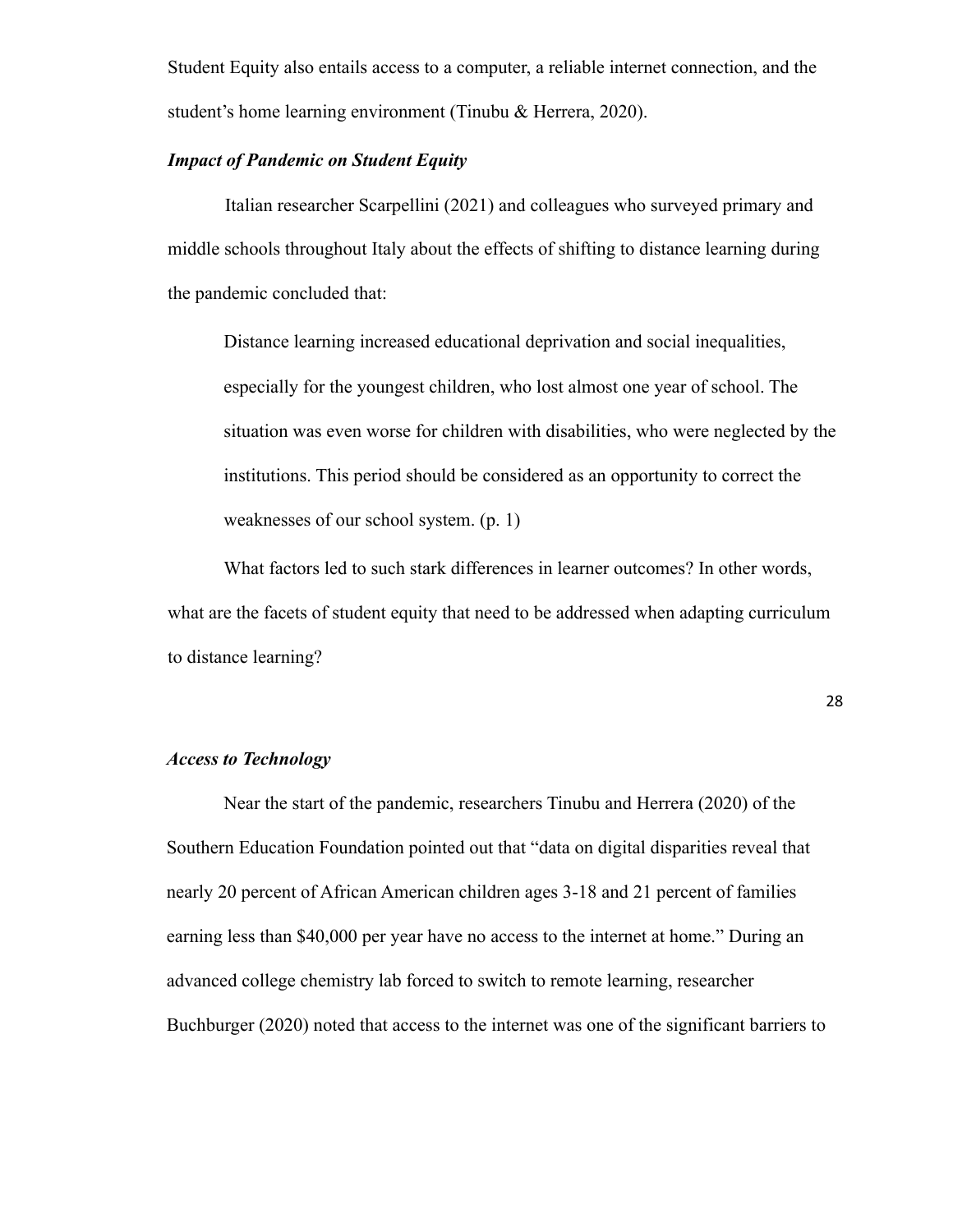students meeting learning objectives in a timely manner. The "From Crisis to Opportunity" (2020) report mentions how if learning material is only available online, then students with no or limited access to a reliable internet connection will suffer.

#### *Access to Materials*

Additionally, access to a printer and physical supplies are also unknowns that must be accounted for when planning engaging lessons (Tushnet & Fleming-McCormick, 1995). Given many students' lack of access to a printer or reliable internet connection, many schools had to mail students learning packets, as noted by Fehling (2020) when summarizing a district's handling of the pandemic. In an effort to incorporate more hands-on activities, some teachers create lessons that use common household items (Flaherty, 2020). However, given that many families struggled to cover the cost of school supplies, it is difficult to determine what is "common" or "expendable", especially for those with lower incomes (O'Connor & Clawson, 2019).

The National Center for Education Statistics (2021) reported that before the pandemic,

"approximately 11.6 million children under age 18 were in families living in

29

poverty"; data also showed that students of color were more likely to live in poverty. Children living in poverty are far more likely to face food insecurity, meaning that they do not have access to the necessary amount of healthy food (Feeding America, 2021). Additionally, 1.4 million students in the United States deal with homelessness each year, (Cai, 2021). With so many students having unstable housing situations, access to learning resources and a stable learning space is even more fraught.

#### *Student Support at Home*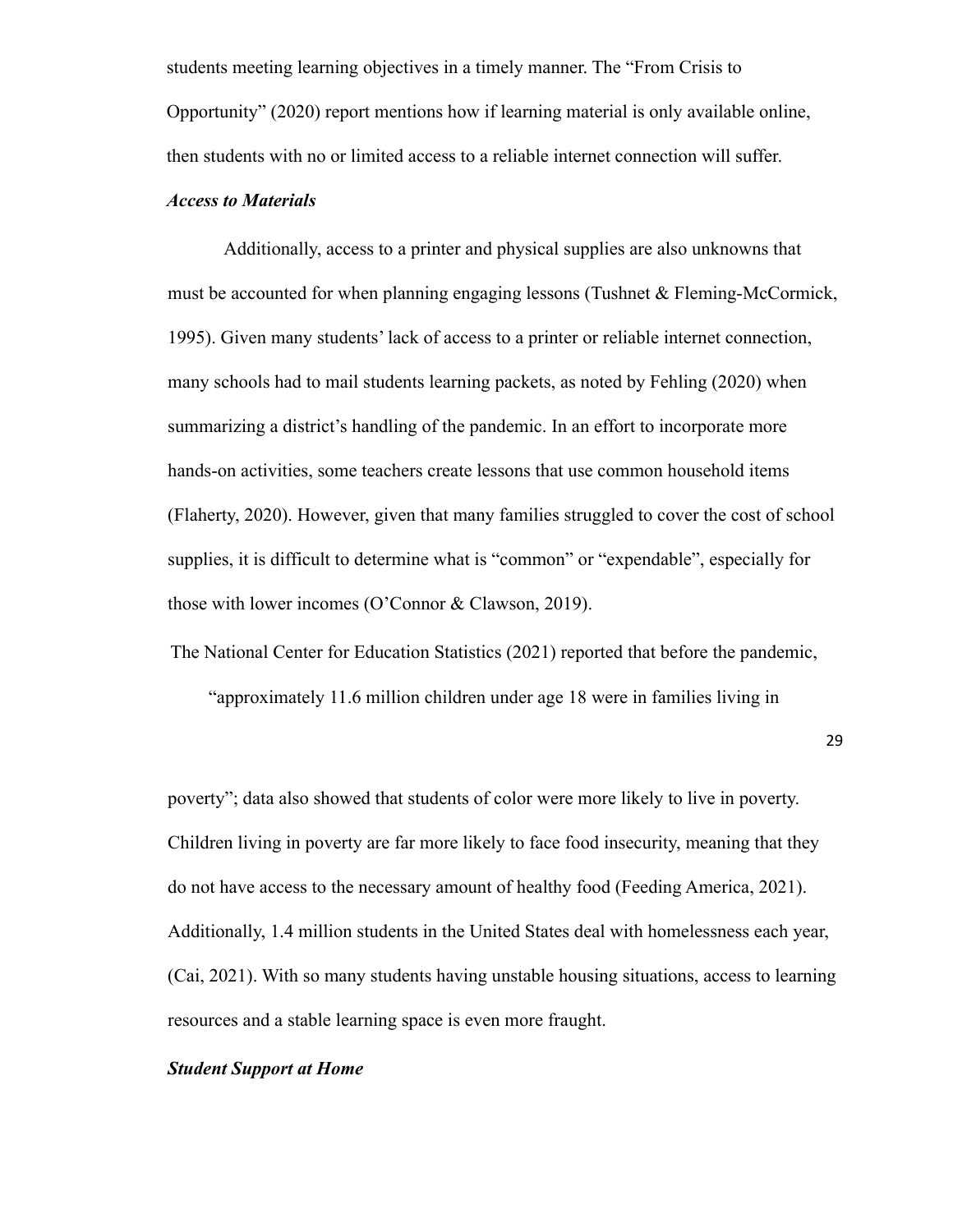Varying levels of support at home also need to be considered when planning distance instruction. Some learners may have a parent who stays at home and helps them work through lessons while others are responsible for watching younger siblings while the parent is away at work (From Crisis to Opportunity, 2020). High school students may themselves be responsible for working a job to help support the family by bringing in additional income, leaving less time available for school work (Singh et al., 2007). The pandemic has been especially challenging for students enrolled in special education programs who received a significant decrease in support when working in the online setting (Neff, 2020).

#### *Equity-centered Design*

Given the incredible disparities that exist in student resources and support, how can curriculum be designed to meet the needs of such a vast array of students? Working with Harvard University, the Center for Applied Special Technology (CAST) has designed a framework termed Universal Design for Learning (UDL) which aims to make content accessible to all learners, especially those in special education programs (Darvasi,

30

2020). Designing for the student with the most barriers to learning improves the learning experience for all students (Capps, 2017). As CAST outlines, the three staples of UDL are engagement, representation, and action and expression, with each category designed to target a different dimension of learning (CAST, 2018).

Engagement speaks to the "Why?" of learning (CAST, 2018). Curriculum that engages students helps them understand the importance of the content by showing its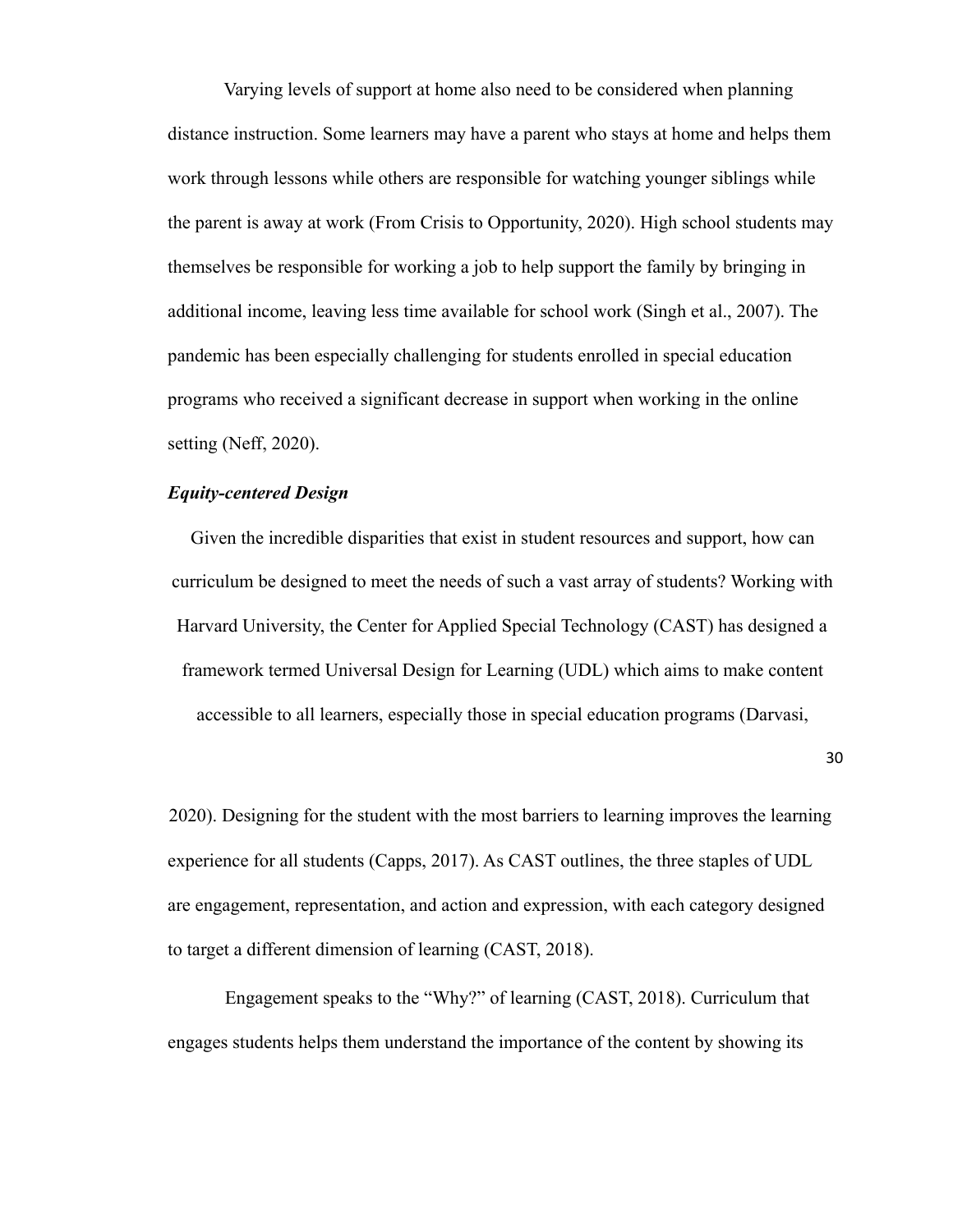relevance to everyday life. Furthermore, it incorporates student choice so that learners can delve deeper into the topics that interest them. Engaging curriculum also increases student's involvement in the learning process by giving them opportunities to reflect on their learning and assess their progress. The mark of an engaged student is that they understand the purpose behind lessons and are motivated to complete them (CAST, 2018).

The "What?" of learning is addressed under representation of the UDL framework (CAST, 2018). Especially pertinent to online learning, curriculum that is designed to be accessible to all students needs to be presented in a variety of ways. Commonly referred to as multi-modal, lessons should be presented in a visual, auditory, and kinesthetic media. Having multiple ways to access the information ensures that it can be used by students with disabilities while also catering to different learning styles (Darvasi, 2020). Furthermore, accessible curriculum clarifies symbols and vocabulary, which aids those

with less prior knowledge of a topic along with those learning English as a second language. This area of UDL also entails aiding student comprehension by highlighting patterns and helping them to recognize larger themes across the content. Lessons have

31

successfully accounted for vital aspects of representation when students have the resources and knowledge they need to navigate new learning (CAST, 2018). Lastly, action and expression outline the "How?" of learning. Lessons should ensure that the tools students will need to navigate material are readily available. Content should be differentiated, providing multiple ways for students to acquire and demonstrate proficiency. This entails allowing students to use a variety of media such as videos,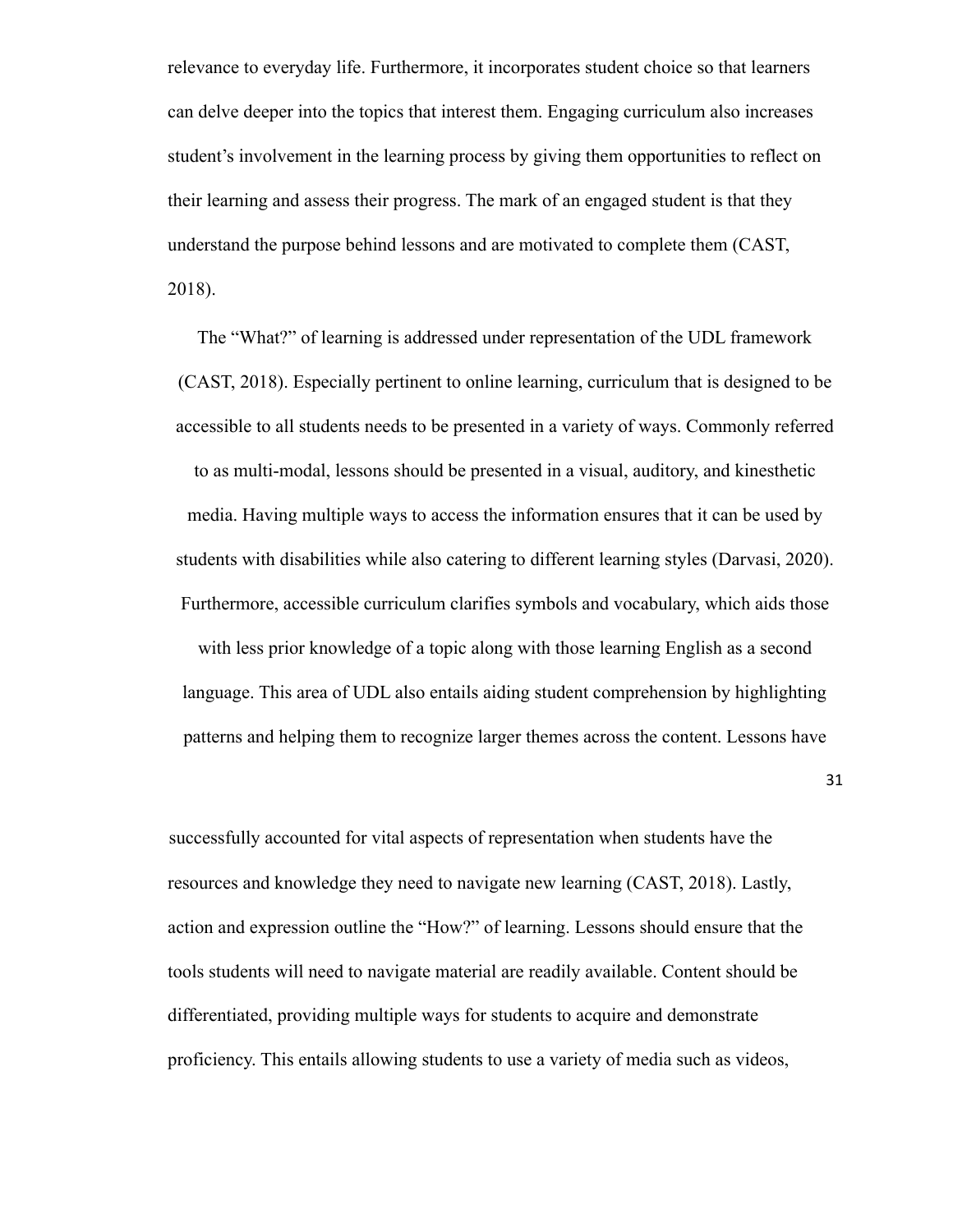drawings, and music. Lessons should also incorporate manipulatives such as physical models and interactive online activities. Additionally, curriculum should aid students in making plans on how they will navigate through lessons. Lessons have fully considered all aspects of UDL's action and expression category when learners are able to strategically work towards their goals (CAST, 2018).

The overarching theme of Universally Designed Curriculum is providing a wealth of options for how material is presented and navigated. Teachers cannot control the external factors that pose potential barriers to learning. However, they can aid students by making their curriculum more accessible, providing the flexibility that students need when learning in the online setting (Darvasi, 2020). The next section examines a hallmark of engaging science curriculum: inquiry-based learning.

#### **Inquiry-based Learning**

Inquiry-based learning is when students start with a question and arrive at their own conclusions through exploration and experimentation (Pedaste et al., 2015). Where

didactic learning is teacher-focused, and positions the instructor as the giver of knowledge, inquiry-based learning is student-centered and helps students have agency

32

over their own learning (Bulba, 2015). The phases of inquiry are orientation, conceptualization, investigation, conclusion, and discussion (Zacharia et al., 2015). Like UDL, inquiry-based learning has a great deal of potential for helping to engage students in the online setting (West et al., 2021).

#### *Advantages of Inquiry-based Learning*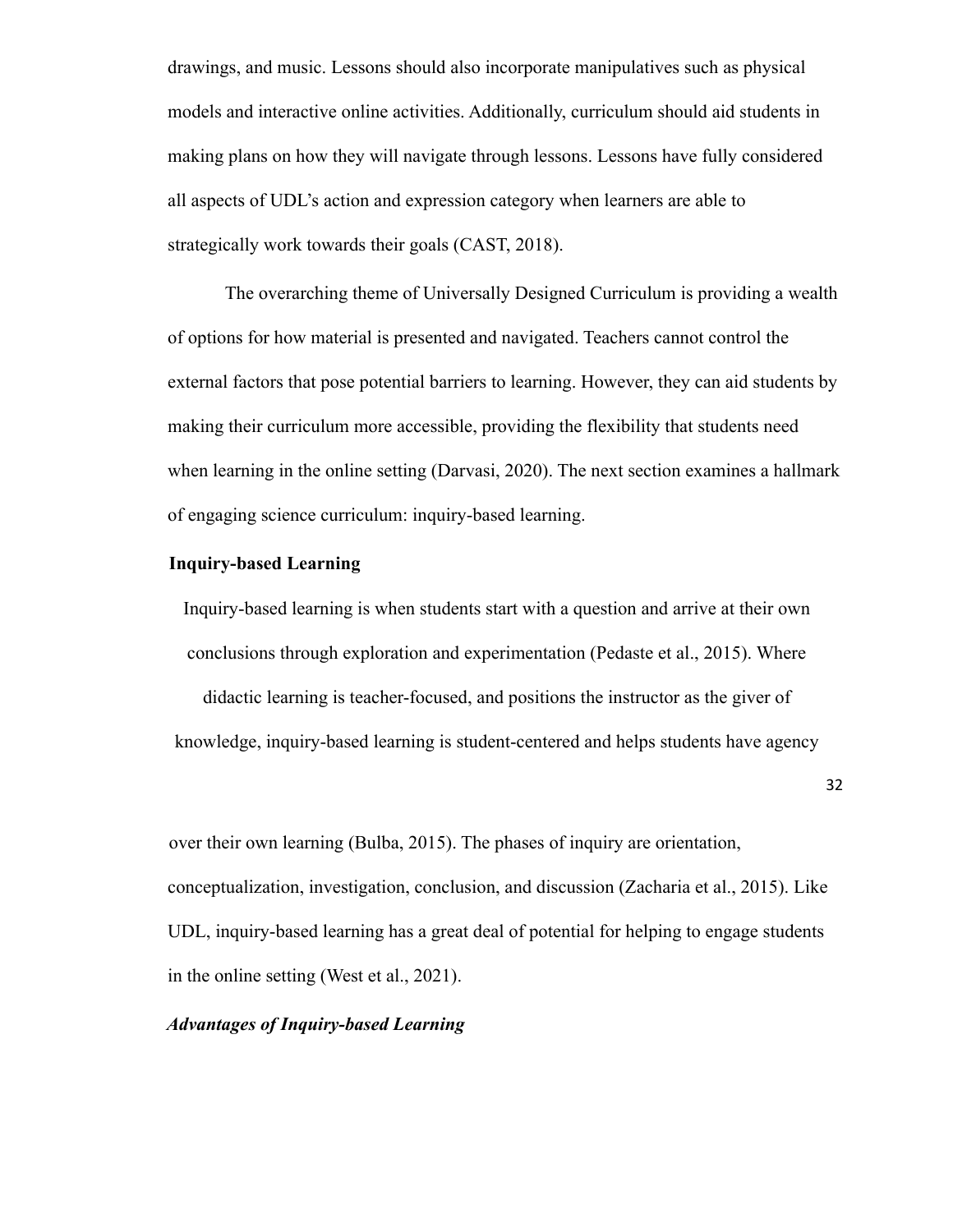An advantage of inquiry-based learning is that there is a higher level of student engagement since curiosity is the driving factor (Wolpert-Gawron, 2016). Rather than being told what to learn, lessons are designed in a way where students want to investigate further. Additionally, this method of learning better prepares students to navigate a complex society by teaching them to analyze data and draw conclusions from evidence (Bulba, 2015). Furthermore, inquiry-based learning closely aligns with the scientific process: Students start with questions, create a hypothesis, make observations and analyze their data, present their findings, and then reflect on the learning process (Wolpert-Gawron, 2016).

#### *Challenges of Inquiry-based Learning*

Challenges to implementing inquiry-based learning include having the needed resources for investigations (West et al., 2021). Ideally, supplies for experiments are provided by the school, but there are barriers that prevent this from becoming a reality. In distance learning, students do not have access to a laboratory and supplies in the same manner in-person learners do (Miles & Wells, 2020). This lack of access to physical lab spaces means that investigations in the online setting must find alternative methods for conducting experiments. Of course, it is worth noting that even in person there are vast

33

differences in laboratory resources due to disparities in school funding, so finding alternatives to advanced, in-person labs extends beyond distance learning (Augenblick et al., 1997).

#### *Inquiry-based Learning in the Online Setting*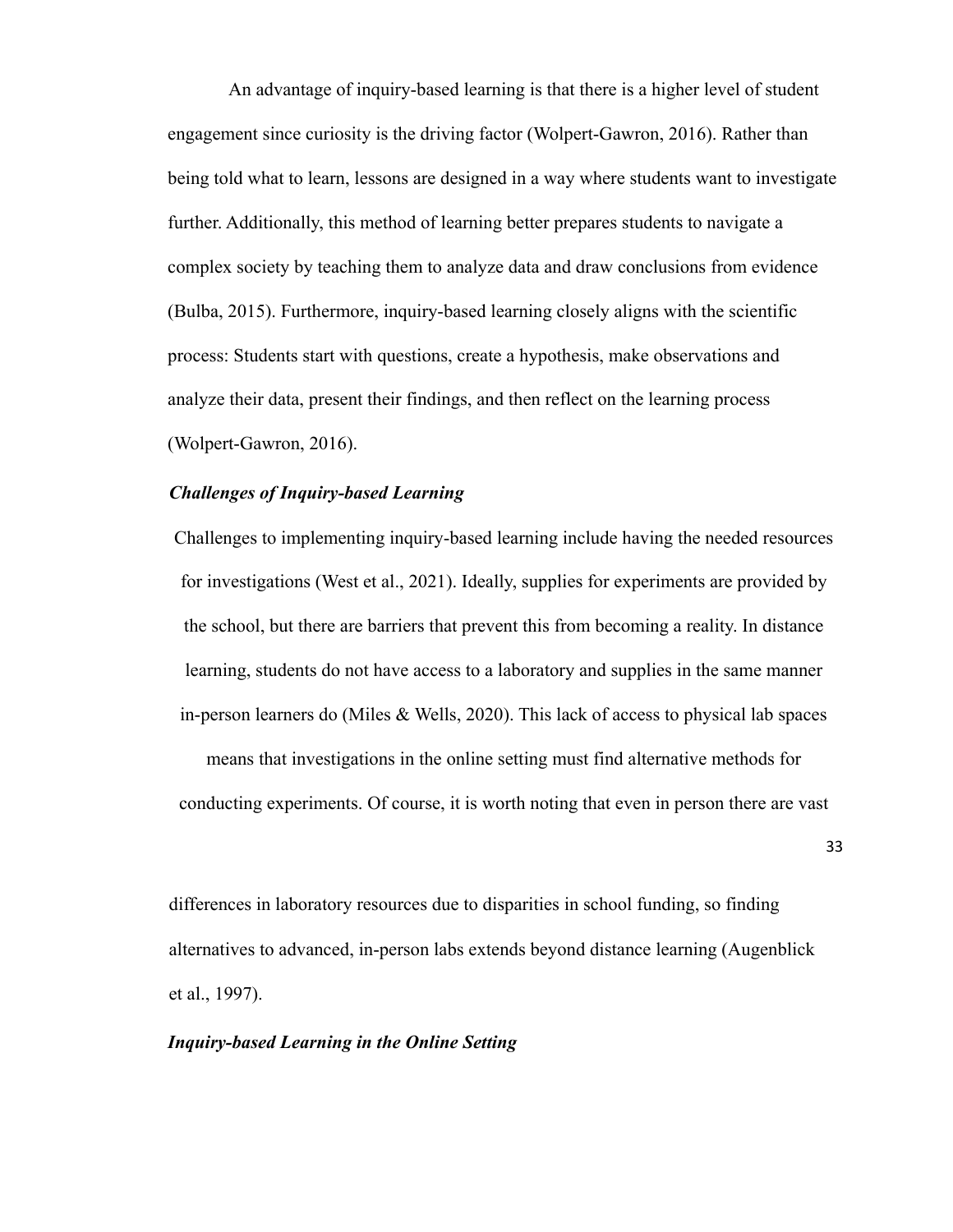One method to allow students to conduct experiments at home involves purchasing laboratory kits with needed supplies. The advantage of this approach is that students are able to do experiments synchronously with instructors and classmates since everyone is provided the same materials (West et al., 2021). A disadvantage to this approach is that supply kits are expensive, varying from one-hundred to two-hundred dollars, depending on the course (Carolina Distance Learning, 2021). Unfortunately, this cost is often placed upon the student, which raises issues of access and equity (Flaherty, 2020). Additionally, the materials are less advanced than what students would be able to use within a school's laboratory (West et al., 2021).

Another method to circumvent the access to a lab is to design experiments that use common household supplies. Al-Soufi (2020) and colleagues were able to design a chemistry lab around photometry and dye-absorption using common materials from within students' kitchens and found students were able to meet outcomes similar to in-person learning. Using common household items is less expensive than purchasing a kit, but it still presents challenges. Differences in materials can lead to communication barriers, creating uncertainty in carrying out the laboratory procedure (Buchberger, 2020). As mentioned earlier, requiring students to use materials procured using their

own

34

income generates an unfair burden for lower income families that could potentially exclude learners (O'Connor & Clawson, 2019).

The other major approach to labs in distance learning utilizes the primary medium for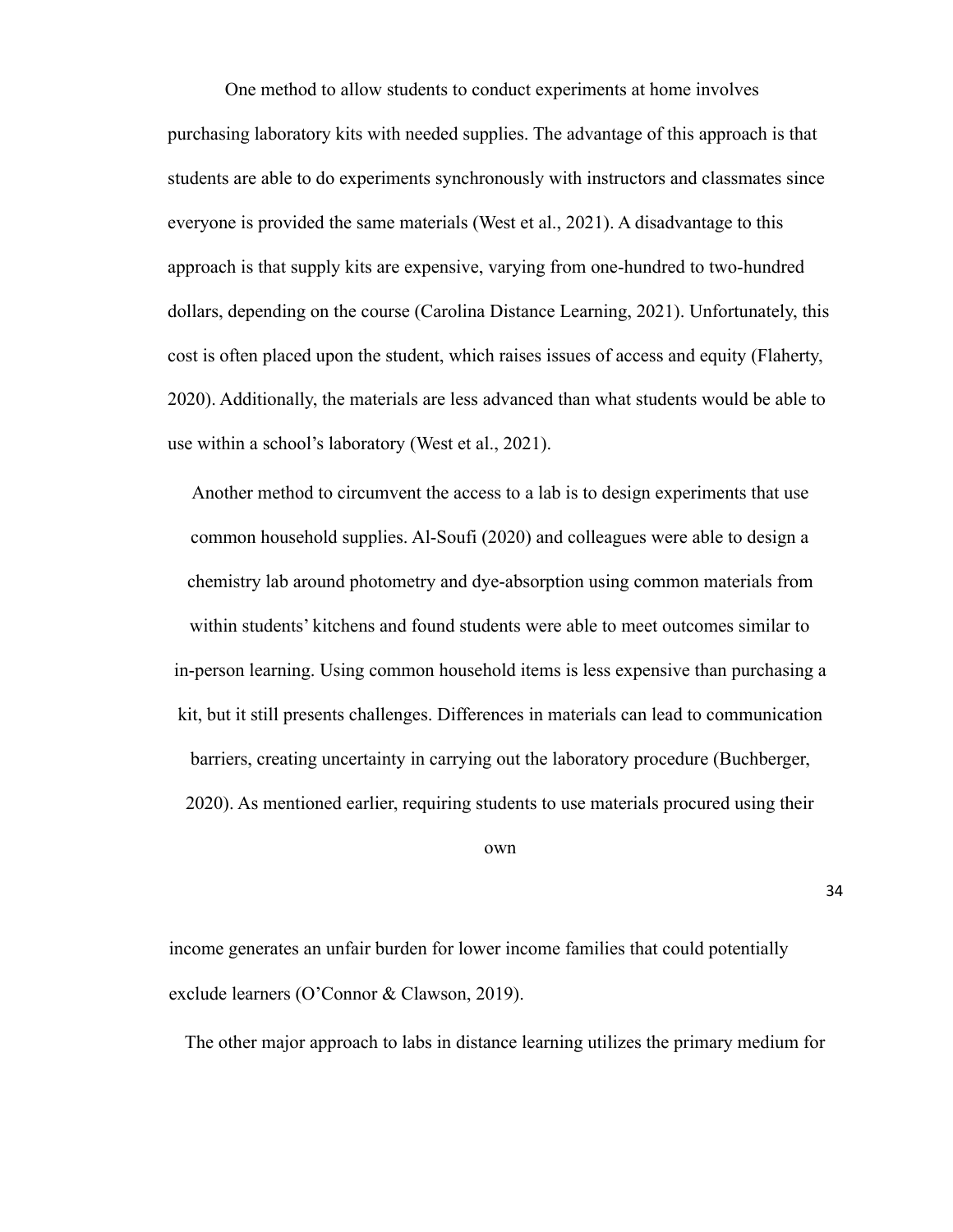course instruction: the internet. Online simulations can be designed to mimic aspects of

in-person learning or they can be simplified models that help students to understand principles behind experiments in a more visual way (Jones, 2018). Furthermore, virtual labs do have advantages over in-person labs due to their format. Online simulations have the benefit of requiring less time to implement since they do not have to be physically set up and taken down (Caño de las Heras et al., 2021). They are also more accessible, and students can work on them without time restraints (Faulconer & Gruss, 2018). The lack of physical materials also means not having to spend money on expensive lab equipment and supplies (Kapici, 2019). Virtual labs also offer greater freedom to experiment since they do not carry the same safety limitations as a physical lab space (Jones, 2018). Given the unique advantages of virtual labs, perhaps it is unsurprising that research revealed that students at the college level who completed both physical labs and simulations did significantly better than those who only completed physical labs (Campbell et al., 2002). Kapici (2019) and fellow researchers found that simulations alone produced learning outcomes similar to those of the in-person lab for middle school science courses. Caño de las Heras (2021) and colleagues also deemed virtual labs a suitable substitute for high level college chemistry courses in terms of knowledge acquisition. However, when reviewing the literature upon the effectiveness of virtual and

35

remote labs, authors Faulconer and Gruss (2018) note that there is a lack of research on students' success in physical lab courses after completing virtual labs as an alternative.

#### *Best Practices for Inquiry in Online Science Labs*

In a review of the available literature on virtual labs, Faulconer and Gruss (2018)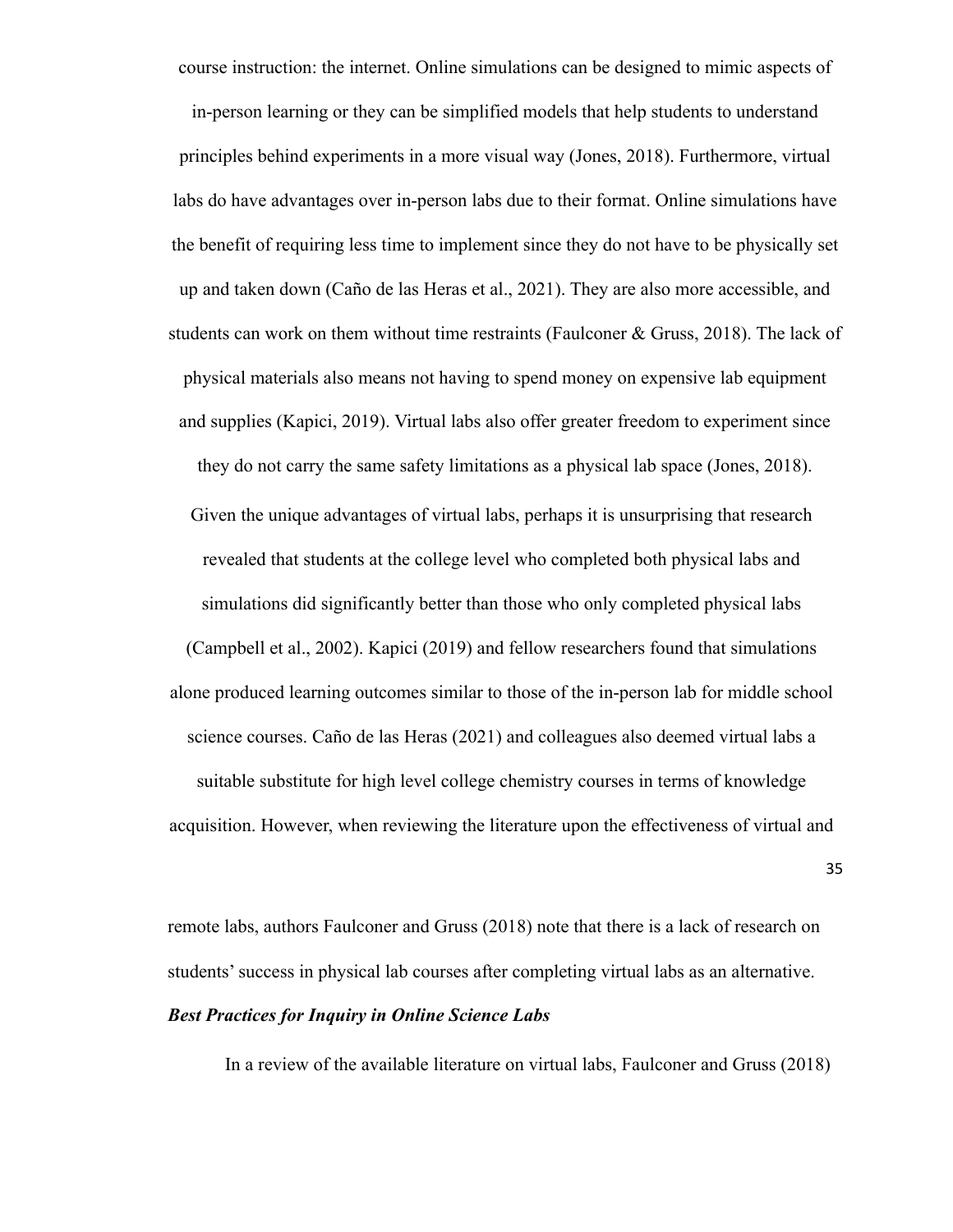report that engagement with students was essential for positive learning outcomes. Clear guidance is essential due to the distance between teacher and student (Gamor, 2021). When investigating the support given to students in virtual labs, Zacharia (2015) and fellow researchers discovered that more guidance is given during the investigation phase, and there is a need for more structured support during the orientation to the investigation and discussion of findings. Chatterjee (2021) and many others point out the need for more research in the area of best pedagogical practice for virtual and remote experiments. The next section looks deeper into the importance of engaging all students through developing culturally sustaining curriculum.

#### **Culturally Sustaining Curriculum**

Culturally sustaining curriculum values and incorporates diverse cultural and linguistic perspectives (Hanover Research, 2020). Paris (2017) and colleagues describe how culturally sustaining pedagogy has an asset based view of students' diverse backgrounds--what unique perspectives and skills do students bring to the classroom--rather than deficit-based--what do students struggle with? Curriculum that is culturally sustaining will represent a variety of cultures and voices (Ladson-Billings, 1995). Additionally, it acknowledges different ways of knowing: experiential knowledge vs. empirical data collection (Howard & Kern, 2019).

36

#### *Importance of Culturally Sustaining Curriculum*

It is no secret that the scientific field has a lack of diversity. Author Guterl (2014) of Scientific American points out that while white males make up one third of the United States population, they compose half of the scientific and engineering workforce. Of the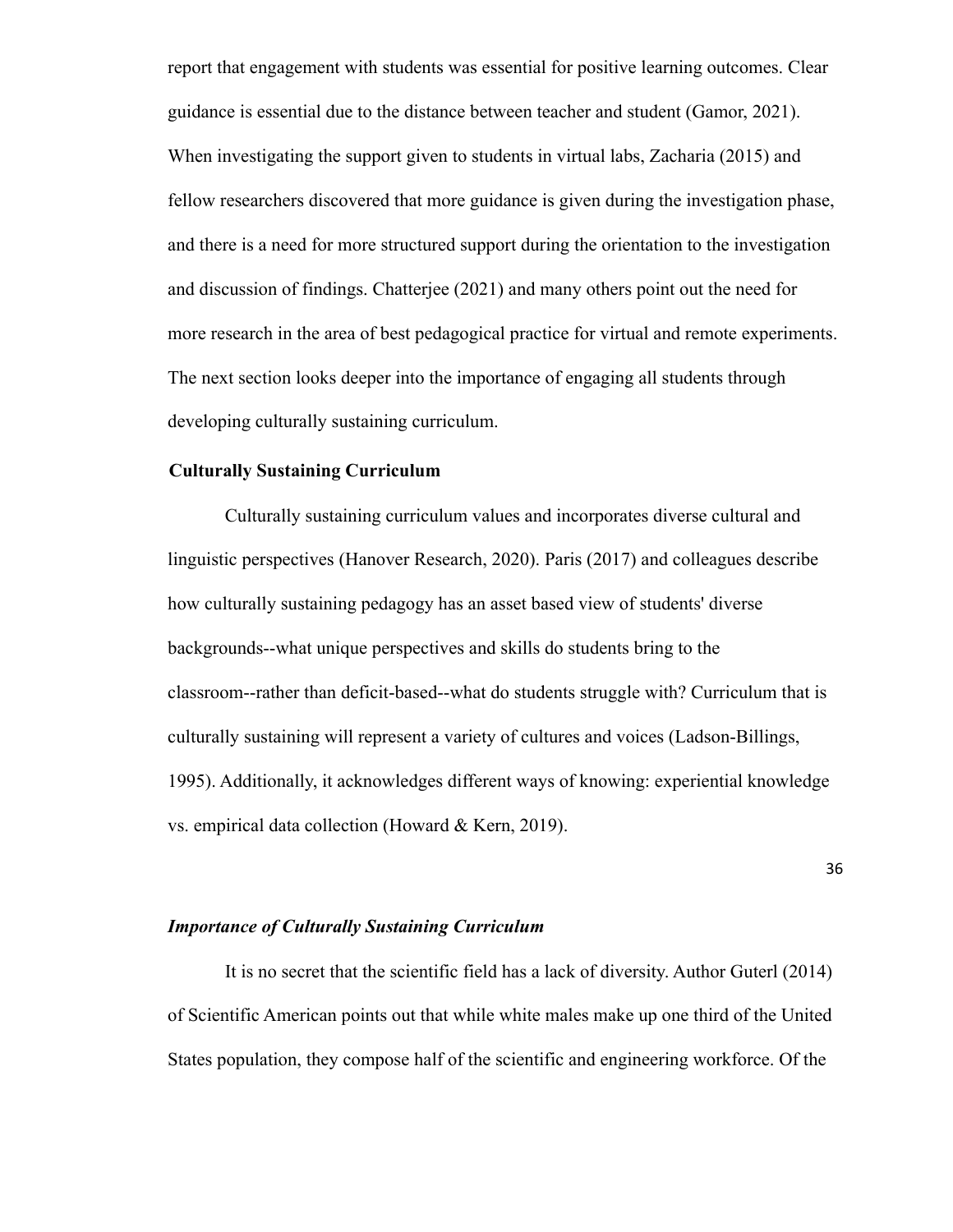engineering degrees awarded in 2016, 60% of the recipients were white (National Center for Education Statistics, 2018). Looking at doctoral degrees awarded in physical and earth science in 2019, 75% are awarded to white individuals, followed by 9% Asian, 7% Latino or Hispanic, and only 2% Black with the remaining 6% belonging to more than one race (Fernandez, 2021). This lack of representation is problematic since diversity and the alternate perspective it brings is essential to quality science (Gibbs, 2014). Furthermore, less potentially qualified individuals entering the field means a loss of talent that negatively affects everyone since society directly benefits from advances in science and technology (Multicultural Development Center of Iowa, 2021).

In 2006, the National Research Council's America's Lab Report noted that science lessons needed to be more interactive to engage all students, especially those that have been historically marginalized (Parsons, 2019). Yet, the American education system remains far from reaching the goal of equal access and opportunity. One of the barriers to students of color entering the sciences is the lack of representation within the science curriculum. When reviewing college biology textbooks, Brookshire (2020) found that of the scientists discussed, only 8% were scientists of color. Portraying mainly white, male scientists conveys the idea that science is mainly done by individuals with this

appearance, sending the message to students of color that they do not belong in the sciences (Goldfarb, 2020).

Culturally sustaining curriculum has benefits for all students. Including the scholars and accomplishments of different backgrounds helps students to recognize that

37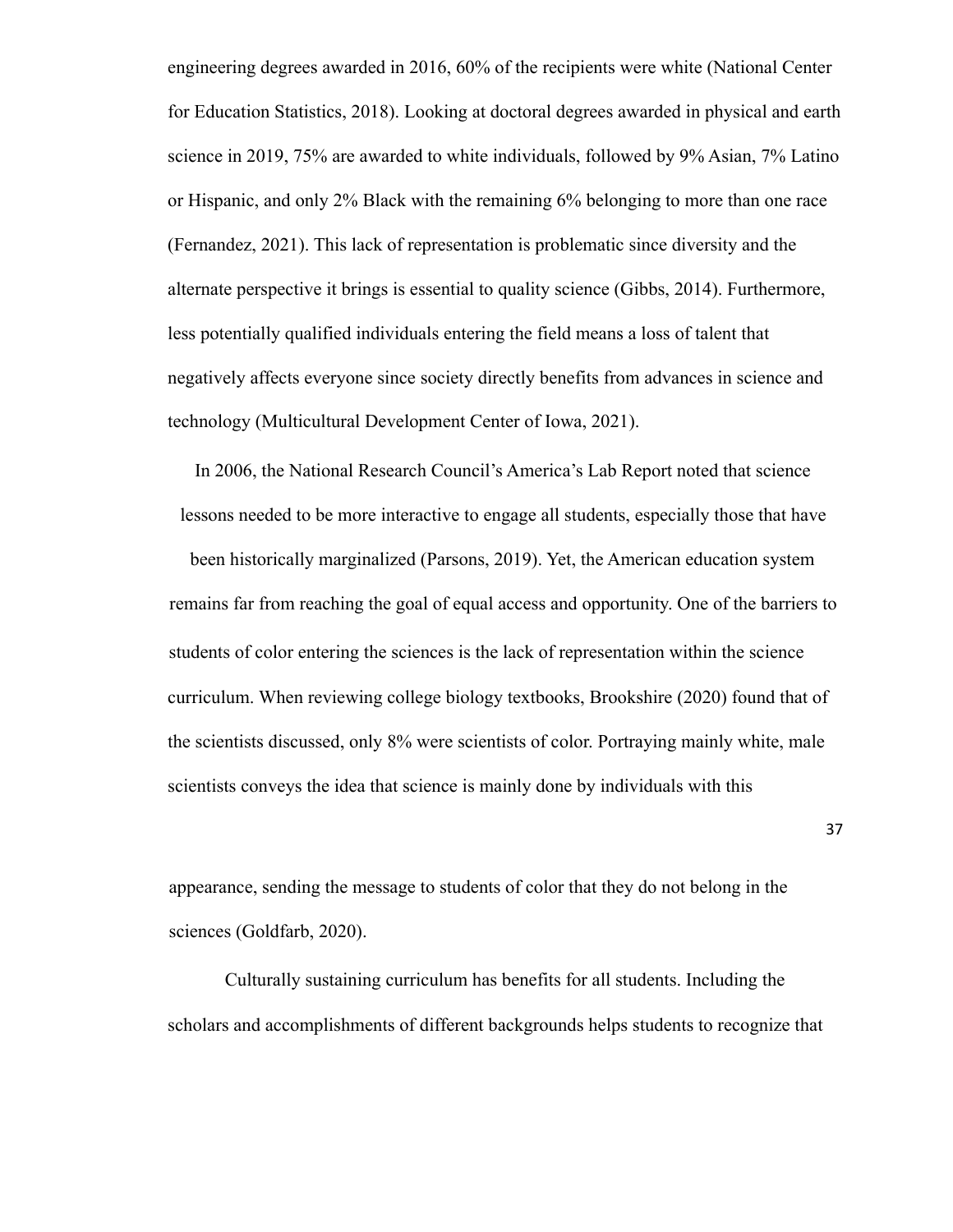science is a diverse enterprise. Furthermore, incorporating different viewpoints can help students to think more critically about scientific concepts by helping them to examine concepts through new lenses (Baker, 2016). Researchers Howard and Kern (2019) have also demonstrated that incorporating narratives of different geographical areas is an effective way to engage students. Additionally, McMillan (2013) and fellow researchers also found that honoring the contributions of different cultures, especially indeginous knowledge, helped students to appreciate different worldviews. Presenting the knowledge of different cultures can also play an important role in helping preserve languages, especially indigenous ones that are in danger of extinction (McKinley, 2005). The upcoming section exames how culturally sustaining curriculum can be developed within the field of astronomy.

#### **Astronomy Education**

Astronomy stems from the Greek word "astronomos", which means "the laws of the stars" (Etymology, 2021), but the purview of astronomy is so broad that it can perhaps be best summarized by the title of Douglas Adam's third installment of *The Hitchhiker's Guide to the Galaxy*: "Life, the Universe, and Everything" (Adams, 1982). Indeed, the field encompasses not just stars, but all celestial bodies--or objects in the sky--and the nature of the universe itself (Redd, 2017). Astronomy is deeply rooted in

38

physics--the branch of science that uses mathematics to model the processes of our world (Brown et al., 2021)--and chemistry--the branch of science that studies the nature and interactions of matter (Usselman and Rocke, 2021).

With such a large subject area, it is necessary to narrow the scope of learning.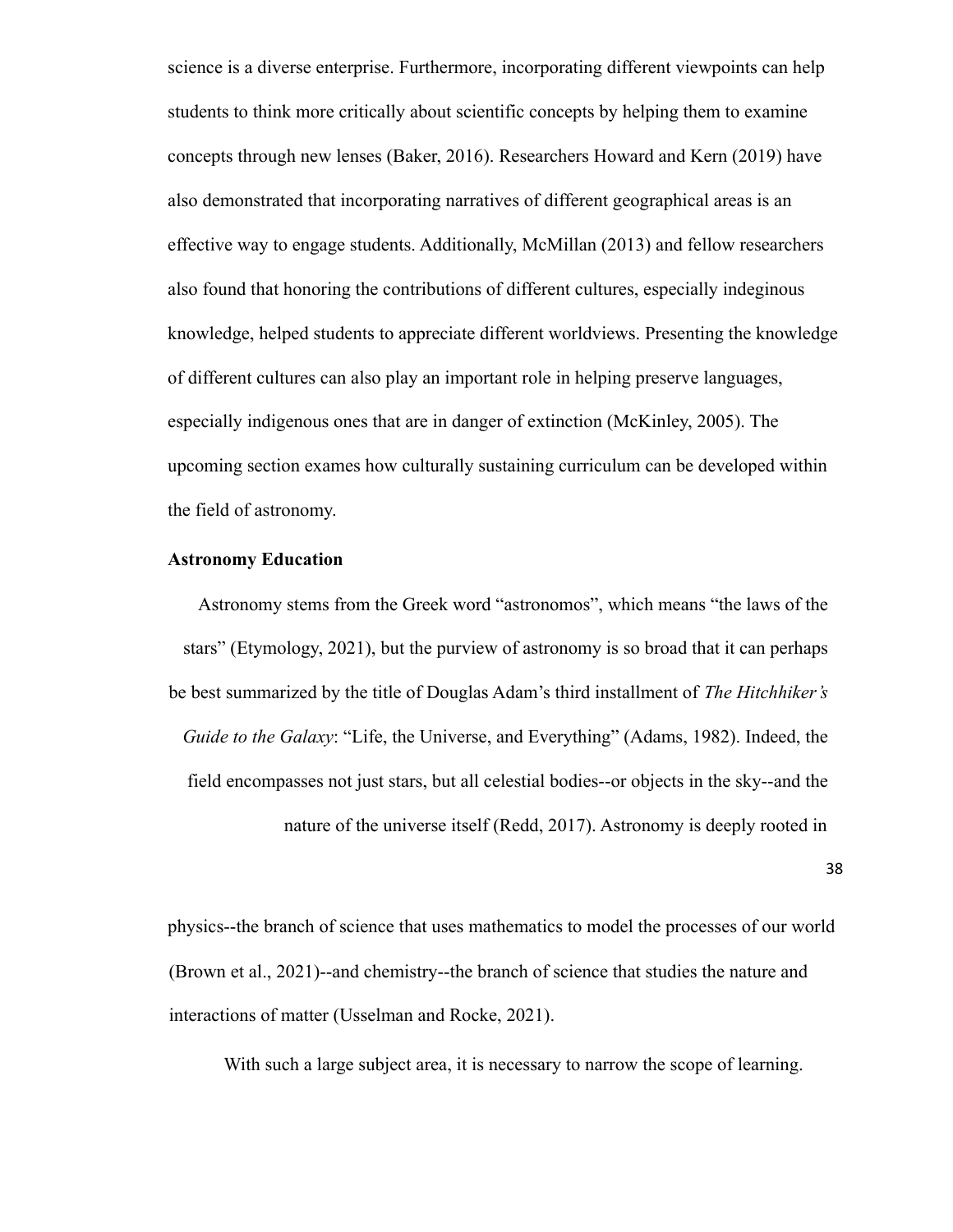However, like other disciplines, astronomy education often falls into the pitfall of only sharing the dominant narrative, which is to say white and male (University of Michigan, 2021). Despite thousands of years of human history, astronomy curriculum tends to only describe the contributions of Greek and Roman astronomers along with the European astronomers that participated in the Copernican Revolution (Pearson, 2020). Given the incredibly long history of astronomy in comparison to other scientific fields, it has great potential to include the views and accomplishments of diverse communities throughout history (Fraknoi, 2016).

Astronomy also presents a wealth of opportunities to include Indigenous knowledge of the tribes local to Minnesota: the Ojibwe and Dakota (Lee et al., 2014). The Minnesota Department of Education (2021) mandates that Indigenous knowledge be integrated into science lessons. However, a survey of the secondary science teachers at Minnesota Connections Academy revealed that there was no mention of Indeginous knowledge within the curriculum (K. Laverns, K. Browser, and E. Johnston, personal communication, September 24, 2021).

### *Making Astronomy Inclusive*

Oddly, there are no Minnesota State Science Standards that directly link to astronomy at the Earth science 9-12 level (Minnesota Department of Education, 2021).

39

Astronomy professor Impey and colleagues (2020) outline suggestions such as examining the art and stories different cultures have around astronomy. As Rosenberg (2013) and colleagues of the International Astronomical Union point out, astronomy is one of the oldest sciences that ties into the everyday lives of all cultures. Looking at how diverse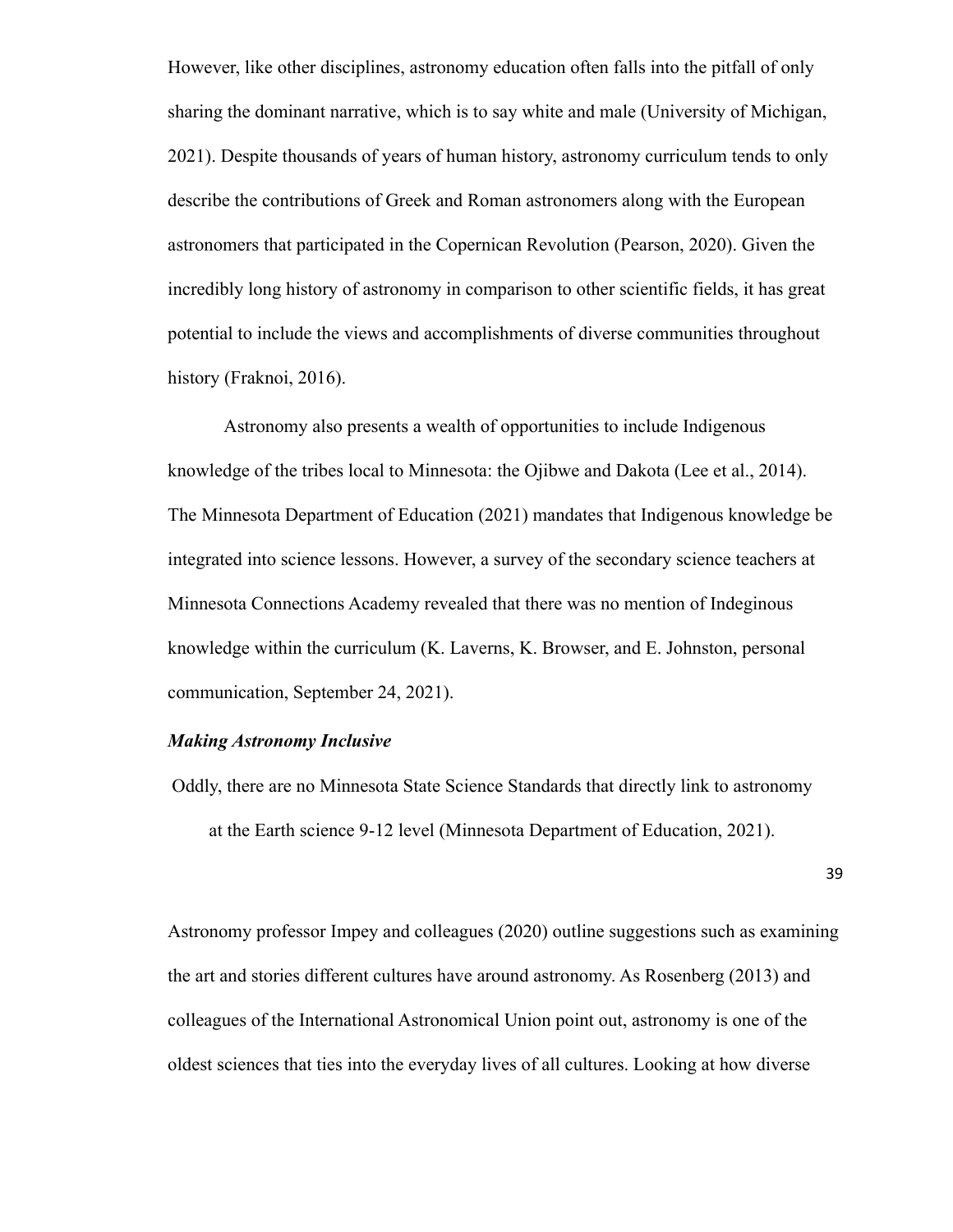groups used astronomy to tell time and prepare for changing seasons gives insight into other cultures and scientific phenomena that we still observe today (Rosenberg et al., 2013).

In regards to representation, Impey (2020) notes the importance of pointing out the nationality of European scientists--for example Italian Astronomer Galileo Galilei--so that students do not think being of European descent is the default. Impey also includes a short list of individuals from a variety of backgrounds who made incredible contributions to astronomy that should be studied such as Hypatia, Zu Chongzhi, Shen Kuo, Muhammad ibn Musa al-Khwarizmi, Subramanyan Chandrasekhar, and Chushiro Hayashi, to name a few (Impey et al., 2020). Impey (2020) also notes the importance of explaining metaphors that are based on cultural assumptions of knowledge such as "the Goldilock Zone". This principle of explaining culturally-dependent metaphors is a hallmark of accessible curriculum as outlined in the Universal Design for Learning (CAST, 2018).

# **Conclusion**

This chapter provided an overview of research regarding distance learning, student equity, inquiry-based learning, culturally sustaining curriculum, and astronomy education. Distance learning is the setting for my project while student equity focuses

on

40

considerations that need to be made when designing curriculum in the online setting. Inquiry-based Learning and culturally sustaining curriculum play important roles in engaging learners from a variety of backgrounds. Lastly, astronomy is the area of science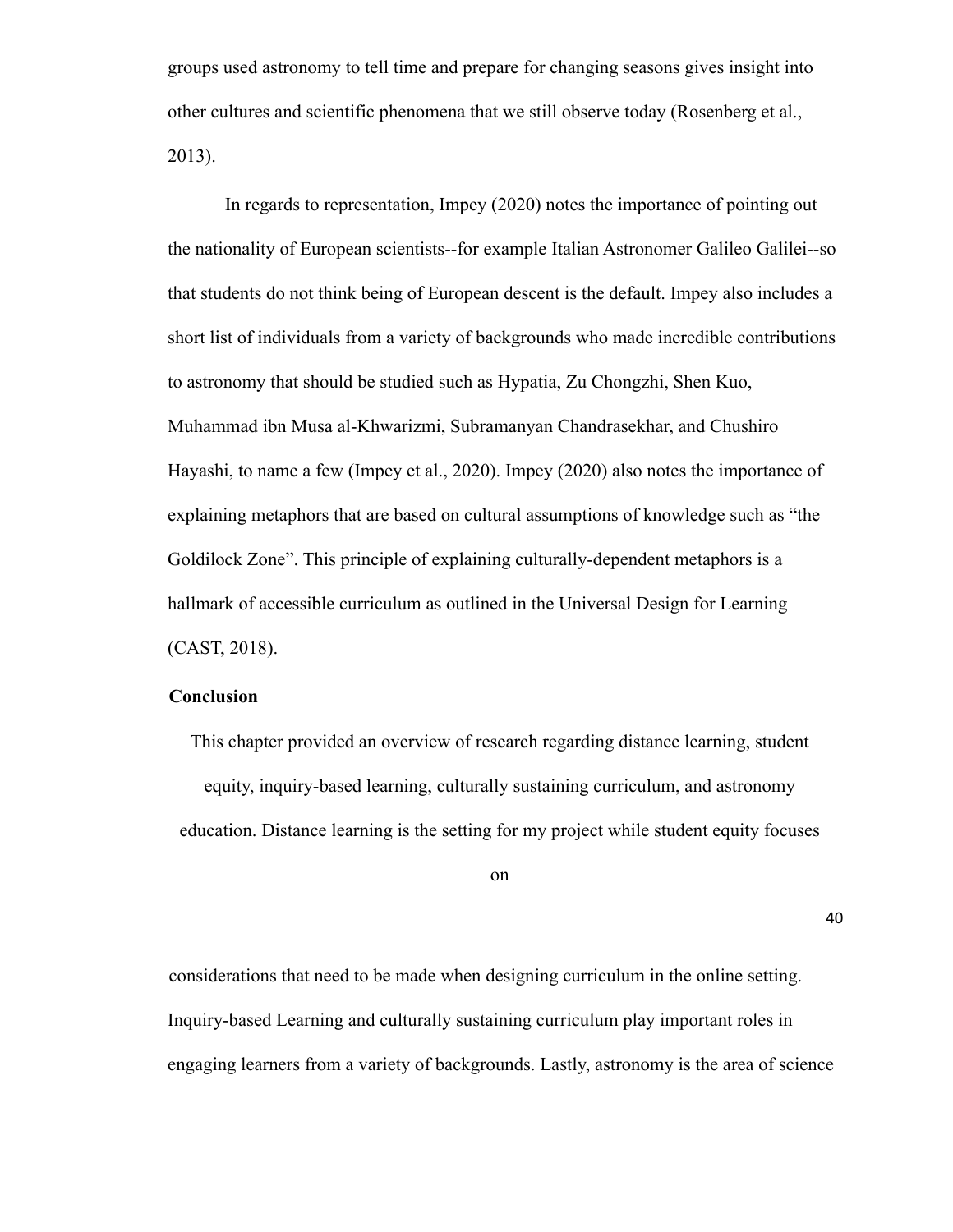in which I will create curriculum that answers my research question: *How can inquiry-based astronomy curriculum that is culturally sustaining and differentiated be effectively adapted to the online setting with student equity as a prime consideration?* A theme across these topics is that there are various barriers to student learning, so curriculum in the online environment needs to provide multiple options for students to learn and demonstrate proficiency in new concepts.

Chapters One and Two have highlighted the need for engaging, culturally sustaining curriculum in the online setting. Chapter Three will contain an overview of the project, including a description of the project, rationale for its development, and the intended audience. Future chapters will reference the research outlined in this chapter.

41

# **CHAPTER THREE**

# **Project Description**

### **Introduction**

This chapter outlines the details of the project that seeks to answer the research question: *How can inquiry-based astronomy curriculum that is culturally sustaining and differentiated be effectively adapted to the online setting with student equity as a prime consideration?* Here, I will describe the rationale behind my project and the learning frameworks used and the research that supports them. Then, I will describe the intended participants and setting for the project along with the assessments that will be developed to measure learning outcomes. Finally, I will describe the timeline of the project's development.

## **Rationale**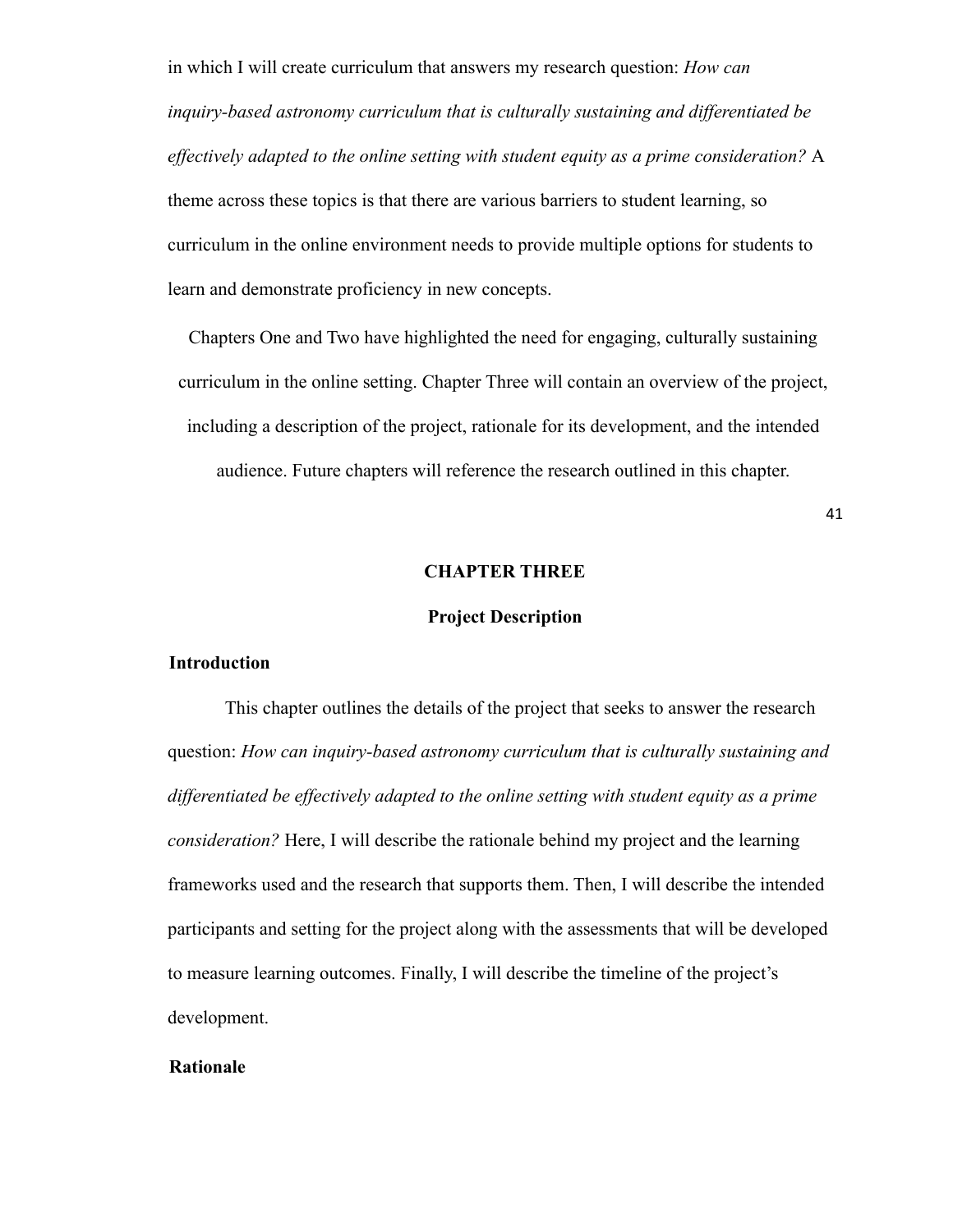As Chapter Two described, an advantage of online learning is its potential to engage students using a variety of modalities (Mcdaniel, 2013). Yet when I encounter lessons made for the online setting, this opportunity to individualize learning is often squandered. Instead, lessons are simplified and streamlined. In the online school at which I currently

teach, the premade lessons consist almost entirely of reading as a way to present information, and then students are assessed through multiple choice or true and false questions (Pearson, 2020). In this format, learning is superficial, confined to the bottom rung of Bloom's Taxonomy: recall. This approach teaches students to memorize rather than problem solve. Furthermore, overwhelming students with information without

showing them the relevance of the learning leads to low student engagement, which is critical to success in online learning (Harrington & DeBruler, 2020). *Inquiry-based*

My aim is to create a curriculum that kindles curiosity. Lessons are structured so that students are able to ask and answer questions based on their own observations. Rather than being told what to memorize, students recognize patterns and draw conclusions from their data. I applied experiential learning theory so that students can connect their learning with new experiences and apply their knowledge to real-world contexts (Mcleod, 2017). Developed by David Kolb in 1984, Experiential Learning Theory (ELT) synthesizes the work of many prominent educational psychologists such as Piaget and Dewey who described the importance of providing new experiences to enable new learning (Kolb, 2021).

Using an inquiry-based approach, students see that we live in a world with far

42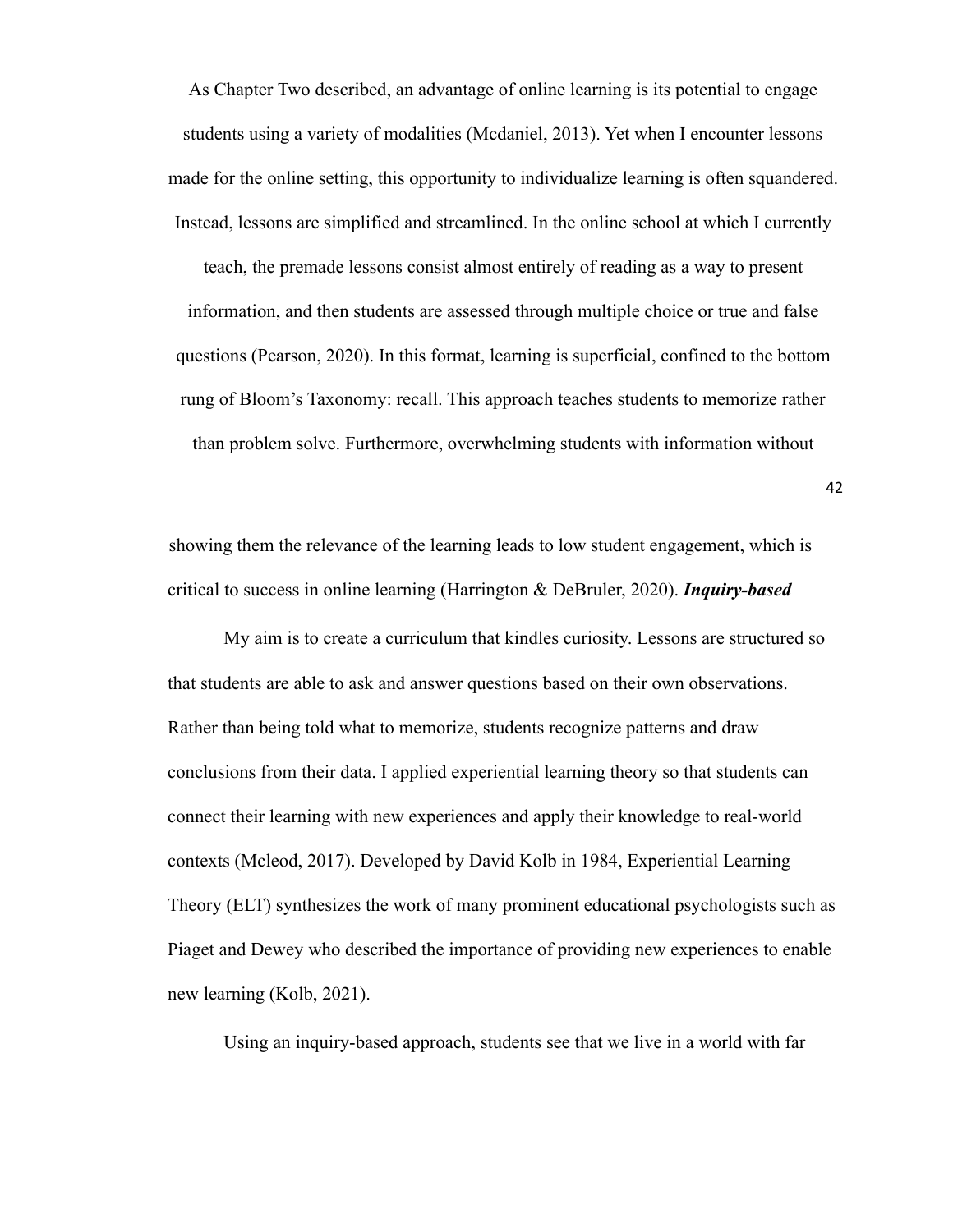more questions than answers. Furthermore, lacking an answer is not the ending point, but a starting point. Students are active participants in the scientific process as they recognize that each unknown is an invitation to exploration.

## *Culturally Sustaining*

I wanted to create curriculum that reflects the diversity of its learners. Currently, the existing curriculum at the online institution where I teach is incredibly Western-centric. Despite astronomy being arguably the oldest science, the Pearson (2020) curriculum--like most astronomy courses--acknowledges only the contributions of the ancient Greeks and Romans before jumping a thousand years to discuss the European

43

scientists involved in the Copernican Revolution. Focusing only on the accomplishments of Western scholars sends the insidious message that science is only done by individuals with this appearance.

All curriculum should be inclusive, representing the students taught within the classroom. As Chapter Two highlighted, science curriculum frequently fails to meet this culturally sustaining standard, which is highly unfortunate because astronomy provides natural ways to highlight the lives and scientific accomplishments of cultures that are typically ignored within the science classroom. Given the setting, my curriculum pays particular attention to the Indigenous knowledge of the Ojibwe and Dakota, the groups that have historically lived--and continue to reside--in Minnesota.

I also tied in the contributions to astronomy from the Golden Age of Islam. Typically, this era is overlooked in curriculum, but the work of Arabic scholars during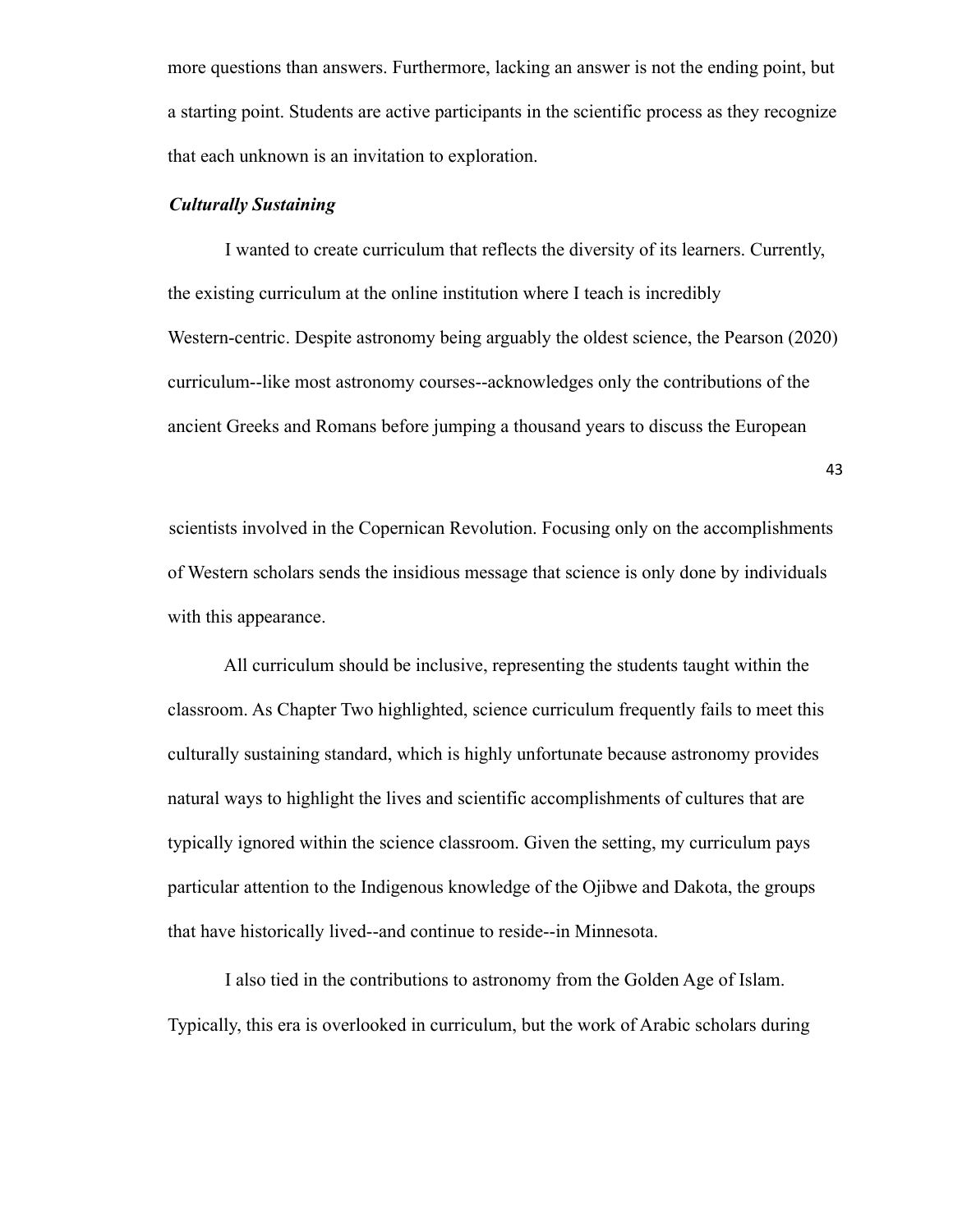this age forever shaped mathematics and sciences (Green, 2018). Besides preserving the knowledge of the Greeks and Romans--making the later European Renaissance possible--Arabic scholars made incredible scientific advances, often well before the Europeans who are credited with being the "first '' to do so.

Besides righting historical inaccuracies, focusing on the scholarship of Arabic scholars is useful for analyzing the field of science along with its limitations such as cultural bias. For example, despite the Greeks making observations of the night sky, their models for

the motion of the Sun and planets were inaccurate due to their preoccupation with circles, which they regarded as the perfect shape. They believed that the heavens--linked

to the gods--had to be perfectly ordered, and this cultural bias prevented

44

them from accurately predicting the motion of celestial bodies. It also led to the inaccurate model of the Earth at the center of the universe. Arabic scholars, on the other hand, based their models on observations, allowing them to critique the Greek models of the cosmos and propose heliocentric models--where the Sun, not the Earth, is the center of the Solar System--as early as the 900s C.E.. Analyzing how different cultures understood and applied astronomy helps students think critically about scientific inquiry and the role it plays in our lives today.

# *Differentiated and Student-Equity Centered*

As described in Chapter Two, there are many barriers to students learning in the online setting that must be taken into consideration when designing curriculum that is accessible for all learners (Tinubu & Herrera, 2020). Some learners have access to a reliable internet connection while others do not (Buchburger, 2020). Some may have a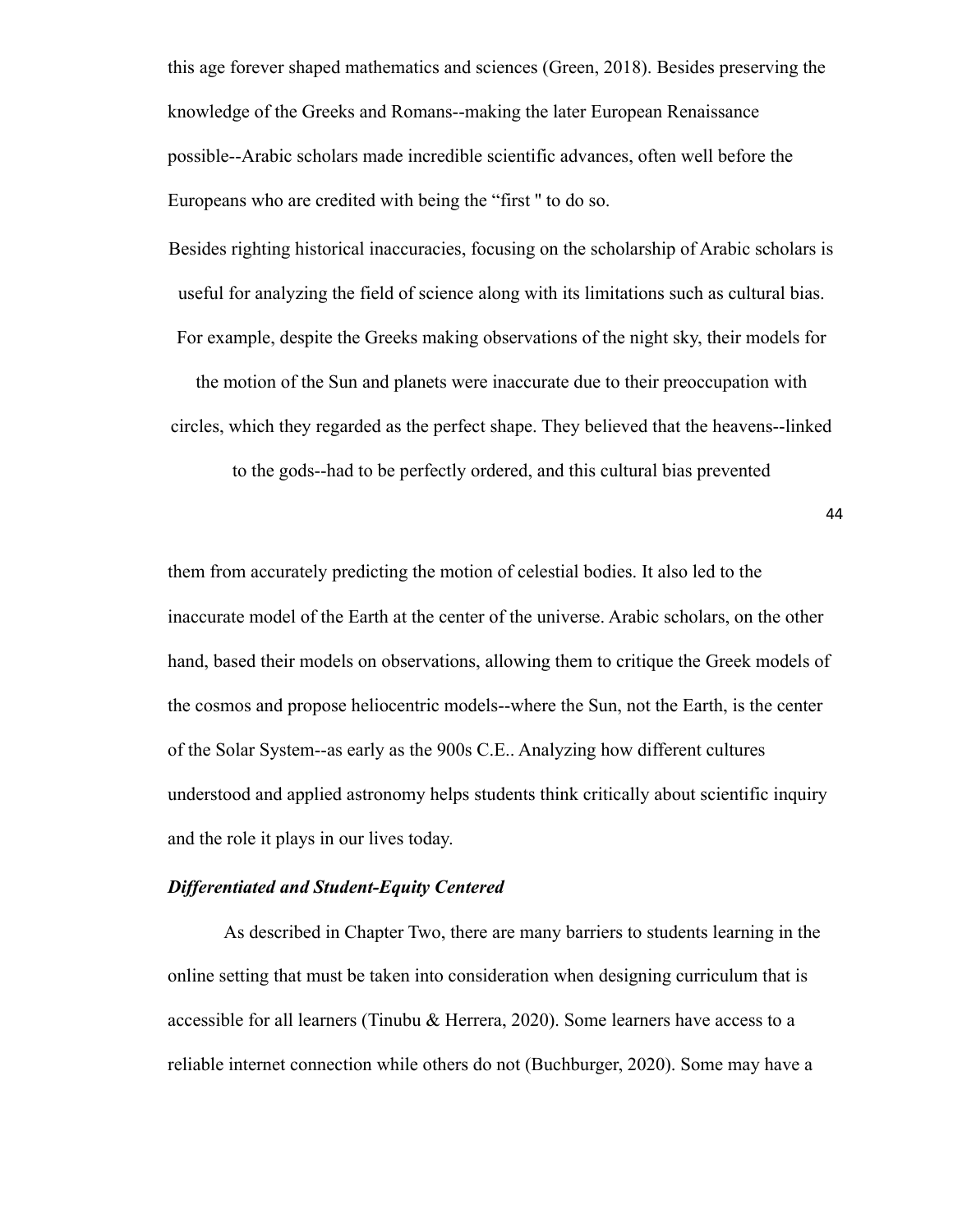parent supporting their learning at home while others are working independently (From Crisis to Opportunity, 2020). For some, using "common" household items is not an option due to financial constraints (O'Connor & Clawson, 2019). Providing only one option for completing a lesson would invariably discriminate against different groups of students.

My curriculum incorporated the principles of Universally Designed Learning developed by Harvard's Center for Applied Special Technology (CAST) (2018) so that

all students can have a meaningful learning experience. A hallmark of accessible curriculum is that it uses multiple modalities for information and student engagement. My curriculum will have multiple ways for students to explore new information such

as

45

videos, simulations, and articles. Students will be able to select the format that best aligns with their learning style and resources to which they have access.

### **Project Description and Application**

I created a four-week long high school astronomy unit for the distance learning setting. Lessons are designed to provide flexibility and maximize student choice while still assuring that all students achieve the desired learning outcomes. High school Earth science does encompass space science standards, so portions of the class could be adapted to this required course. Since Earth Science is also taught in sixth grade, activities could also be simplified to make them suitable for younger students. While the curriculum is designed with the online setting in mind, the varied options available allows activities to be utilized in synchronous, in-person learning settings such as physical classrooms and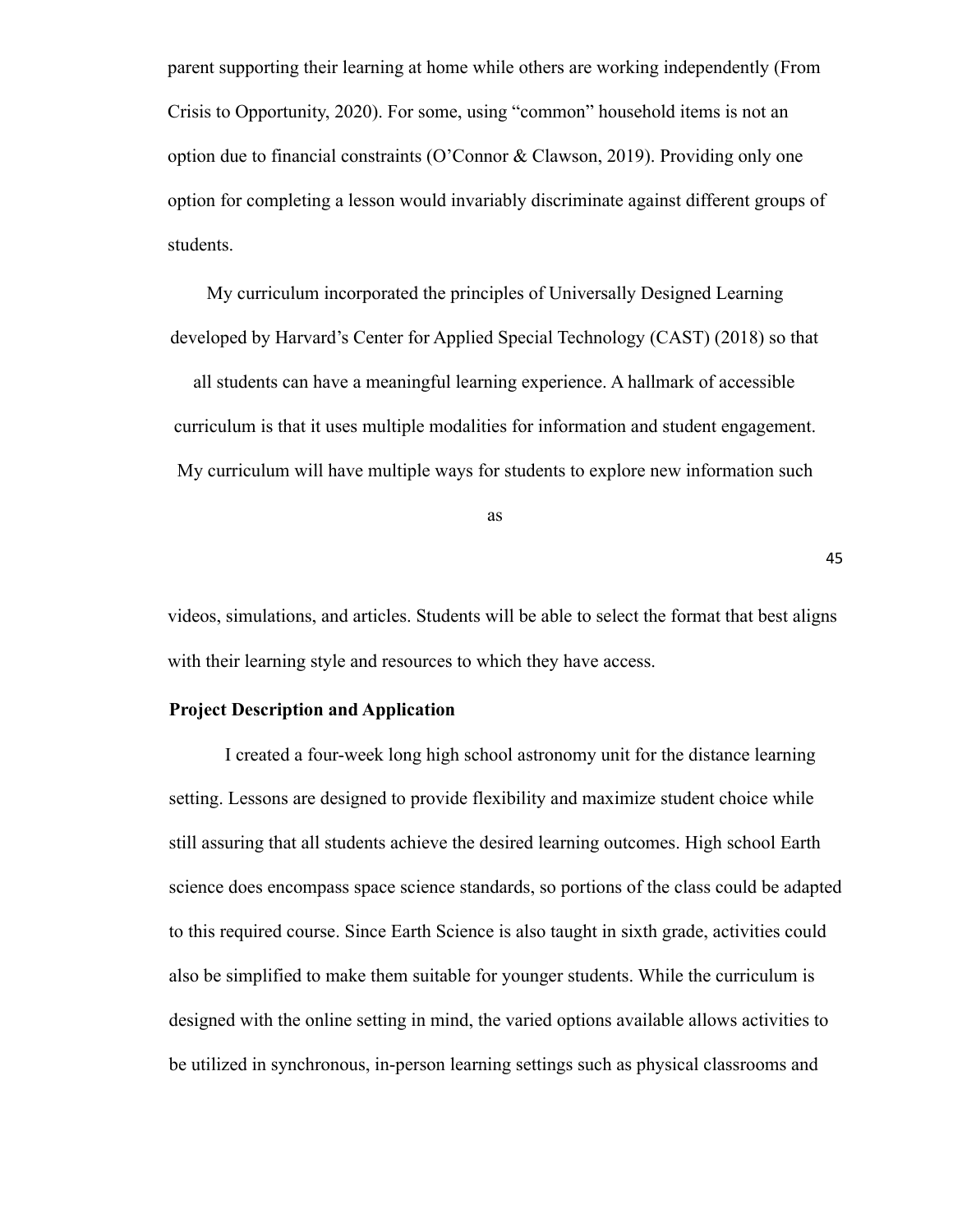environmental learning centers.

### *Framework*

The project was designed using the principles of Backwards Design, as described in Understanding by Design (Wiggins and McTighe, 2008). In this approach, the learning outcomes are identified first, followed by determining assessments that will demonstrate proficiency. The last step is to design activities that support developing the relevant knowledge and required skills.

Here are the learning outcomes as outlined by the Pearson (2020) designed course "Introductory Astronomy", in which my unit would be implemented: By the end of the course, the student will be able to: Assess the nature, scope, and evolution of the Universe; Apply fundamental concepts underlying astronomy;

46

Evaluate the evolution of scientific ideas in astronomy; and Analyze data to determine patterns, relationships, perspectives, and credibility (Course Summary) The unit is titled "Cycles in the Sky" and helps students link observable patterns of the movement of the Sun, Moon, and constellations to the Earth's place in the universe. The motion of the Sun and Moon in relation to the Earth is linked to the fundamental principles of gravity and orbits. Meanwhile, the changing view of constellations allows students to learn about the tilt of the Earth's axis and how proximity to the Earth's poles impacts the observer's view of the night sky. This unit also explores the link between developing technology that enhances methods of observation and more accurate models of the universe. Students analyze the data of historical astronomers to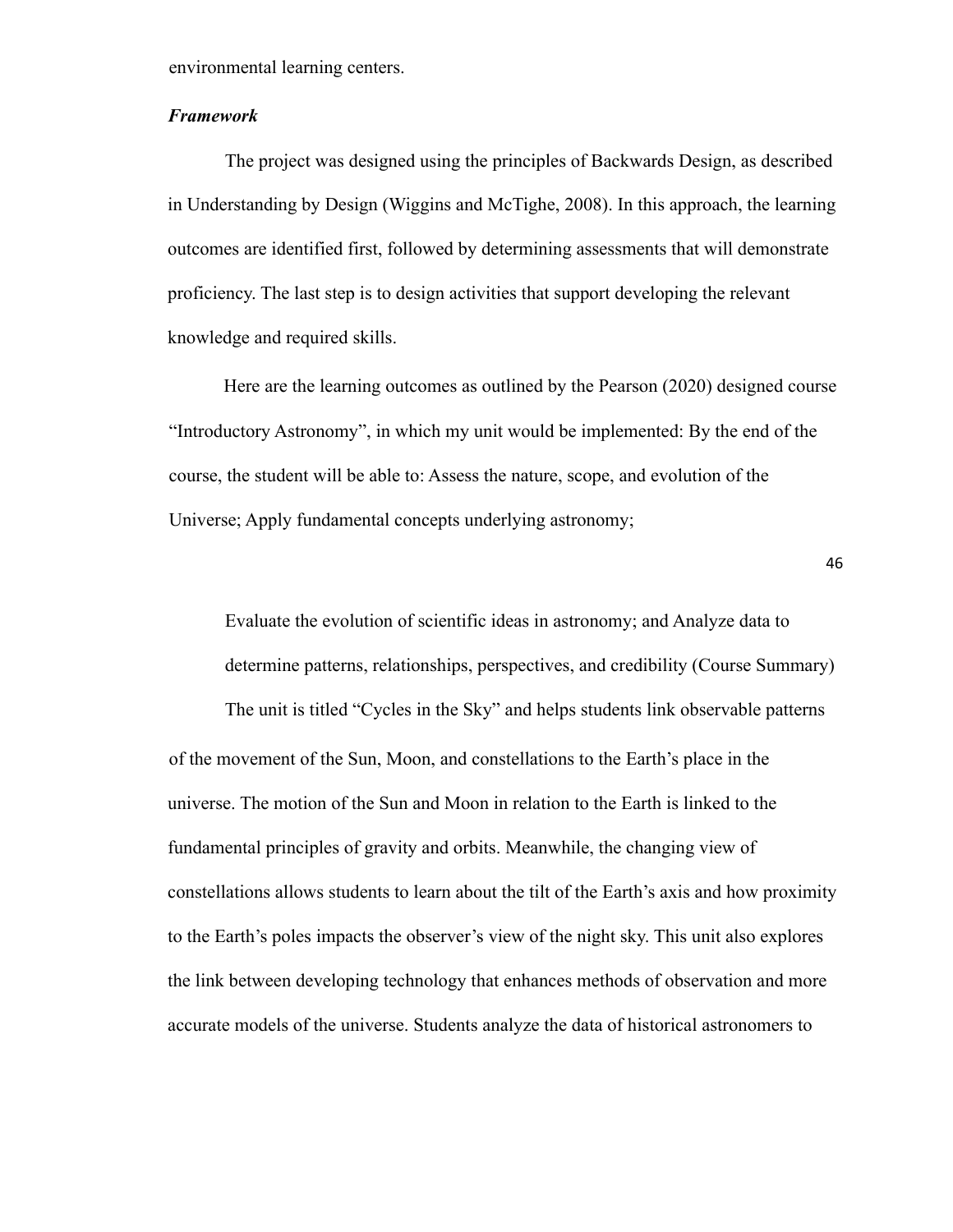test the validity of different models of the Solar System, namely heliocentric versus geocentric.

# *Participants and Setting*

The curriculum is primarily intended as a high school astronomy elective in the online setting. The elective is open to all high school students, but it is most frequently taken by eleventh and twelfth grade students. At the moment, there are eighty students enrolled in the two high school astronomy electives offered. Presently, I teach at an online public charter school that has its main office located in St. Paul, Minnesota. As of November 2021, the school's enrollment is around 4,200 students from K-12. All staff teach remotely as the school is fully virtual, even in non-pandemic times. Students are enrolled from all over the state, coming from both urban and rural areas. From an

astronomy perspective, this means that some students have access to dark skies while others live in areas with greater light pollution.

47

#### *Assessment*

In the spirit of Universal Design for Learning, lessons and assessments are differentiated. Rather than being confined to multiple choice questions, students answer short answer questions after exploring their preferred resource. At the end of the unit, students develop a project centered around an archaeoastronomical site, in other words, an ancient building whose construction reflects astronomical phenomena. Given the wide array of potential formats for the project, rubrics are used to assess the acquisition of desired skills and incorporation of key concepts.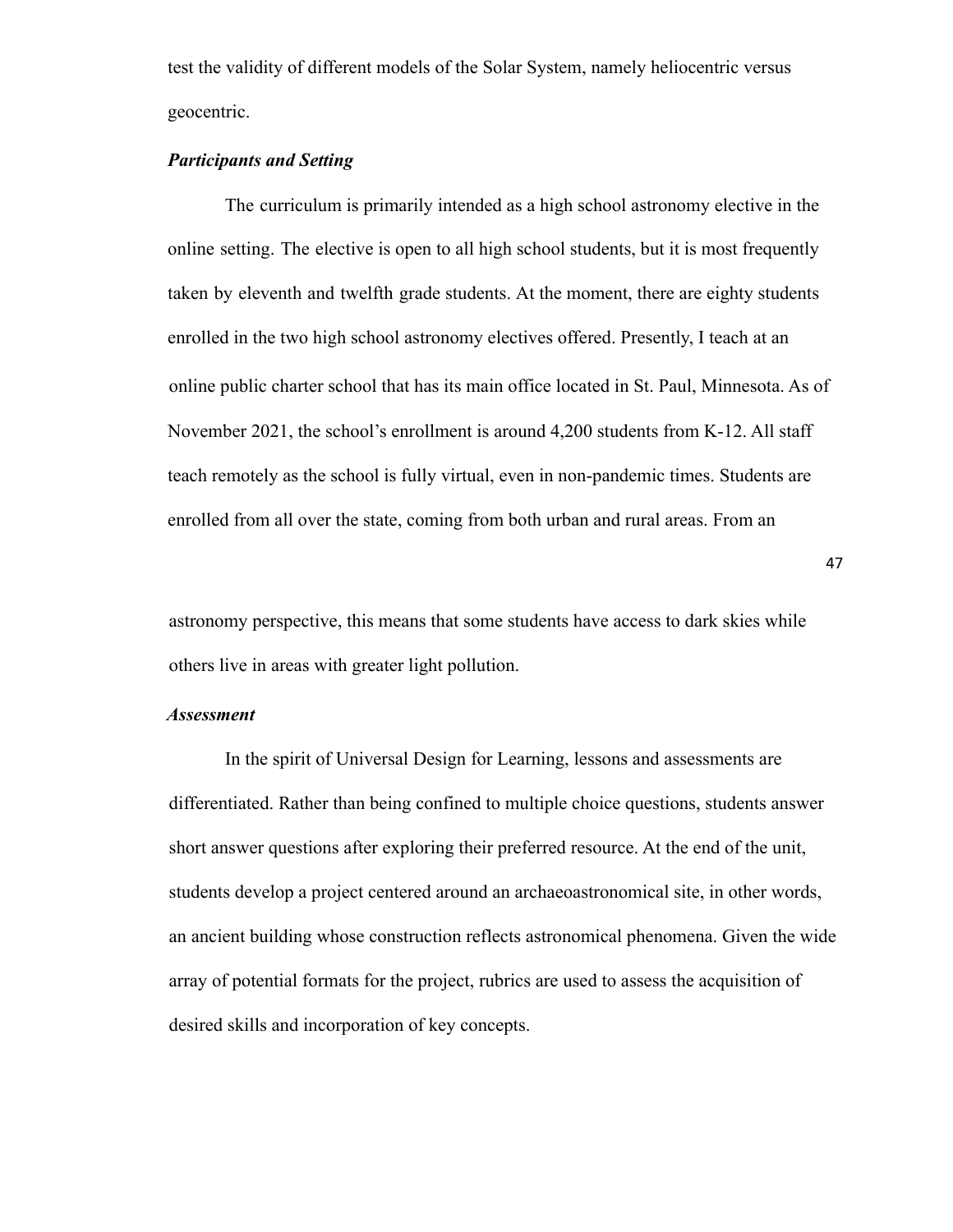The curriculum itself is assessed through an array of research-based methods. To ensure that the curriculum is inquiry-based, I will use the Rubric for Inquiry-based Teaching and Learning developed by Harvard Graduate School of Education (2020). The accessibility of curriculum for all learners is measured using Universal Design for Learning Guidelines (2018). The culturally sustaining nature of the curriculum is evaluated using New York University's Culturally Responsive Curriculum Scorecard (Bryan-Gooden et al., 2019). When the curriculum is implemented, it will be evaluated based on student engagement and their feedback which will be collected using Google Forms.

## *Timeline*

The unit is four weeks long and would be the first unit covered in the semester long course. At the college level, astronomy is usually offered in fall semester due to

48

Minnesota's cold and long winters that pervade much of spring semester, making outdoor labs--a staple of astronomy--challenging. In the high school setting, the weather is generally not taken into consideration since observing the night sky is only possible well after regular school hours, so astronomy is offered in both the fall and spring. Relatedly, my curriculum can also be utilized in either semester. Ideally, the weather is mild enough that students can do brief outdoor observations even during winter. However, if Minnesota does lean into its borderline arctic nature, then students can still conduct investigations using the online simulations.

The unit was developed in the spring semester of 2022, so from the months of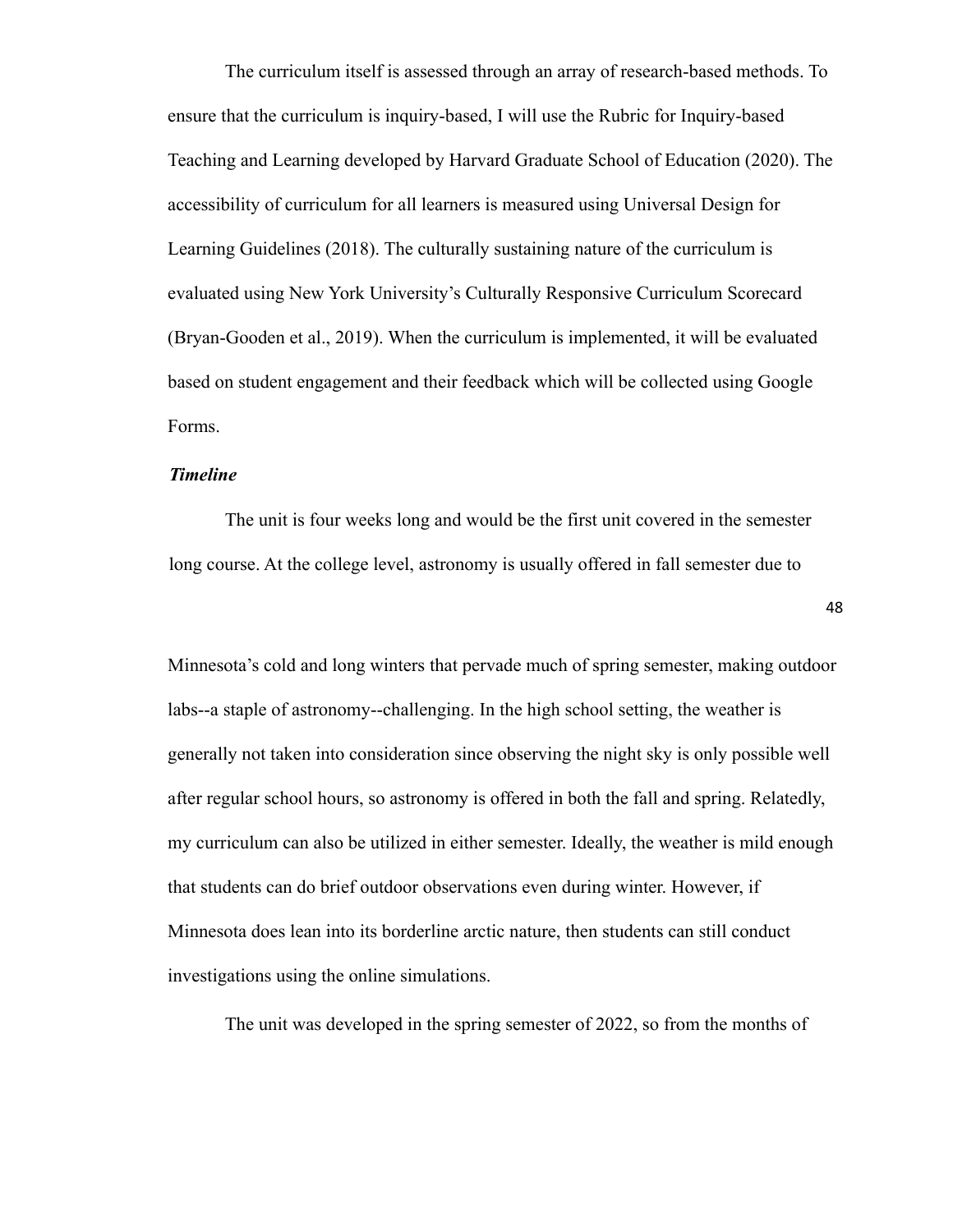January to May. Many of the ideas that transformed into full lessons came from working with my current students in the existing astronomy courses and researching culturally sustaining and equitable instruction for Chapter Two.

In accordance with Backwards design, I first started with assessing the needs of my learners. Next, I determined the assessments that would provide proof of proficiency. Finally, I began designing inquiry-based lessons that allowed students to develop the desired skills and knowledge.

The project was submitted in April 2022. Ideally, it will be implemented by fall semester 2022. However, there are many bureaucratic and some technical barriers that prevent my curriculum from being efficiently implemented in my current setting. It can still be used, but the highly outdated Learning Management System (LMS) that Pearson utilizes means more work for instructors and muddled communication with students. The ideal method

for implementation would be Pearson actually integrating an engaging

49

curriculum into their LMS, but this is as likely as light escaping a black hole. In reality, the most probable scenario for this curriculum to be implemented in its intended form is in another online-based high school with a less restrictive LMS that allows teachers to design and effectively share lessons.

## **Summary**

This chapter explored the parameters of my project centered around the question: *How can inquiry-based astronomy curriculum that is culturally sustaining and differentiated be effectively adapted to the online setting with student equity as a prime*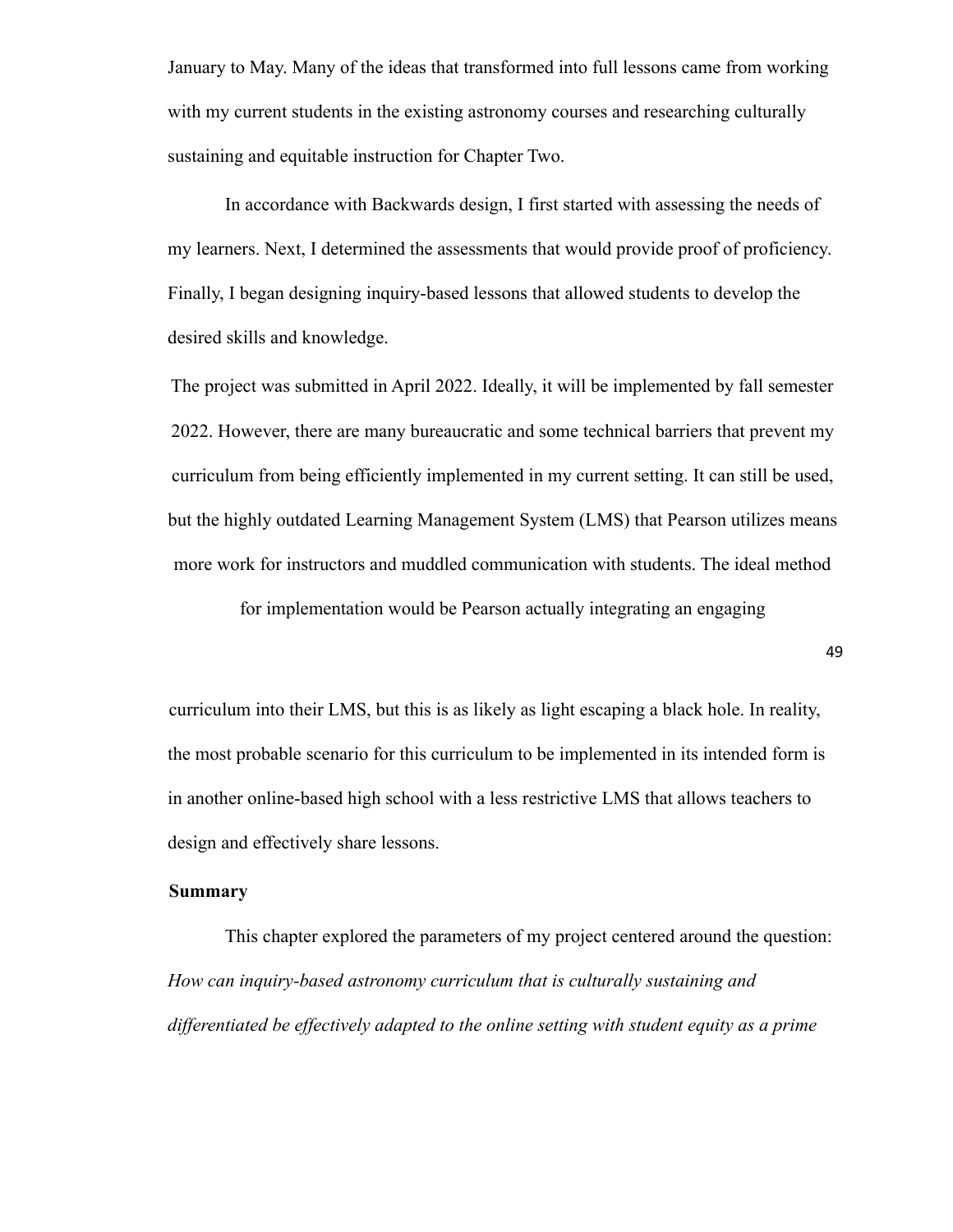*consideration?* First, I described the rationale and how each parameter of my project fits into the larger whole. Then I provided an overview of the curriculum's framework, including the learning objectives and a broad overview of the unit. Following was a description of the setting, participants, assessments for learning, and the timeline for implementation.

Chapter Four will provide a reflection on creating the project and its significance to the field. Previous chapters will be revisited as I discuss new learnings generated through research and development of the project. Chapter Four will also include implications of

the project and related research questions for future curriculum projects.

50

### **CHAPTER FOUR**

### **Conclusion**

### **Introduction**

This chapter provides a reflection of the development of the project that seeks to answer the research question: *How can inquiry-based astronomy curriculum that is culturally sustaining and differentiated be effectively adapted to the online setting with student equity as a prime consideration?* In this chapter, I will reflect on my learnings as a writer and researcher while also examining resources from the literature review that had a profound impact on my project. I will discuss the project's policy implications. Next is an overview of its limitations and areas for future research. Finally, I will discuss the project's applications and benefits to the field of astronomy education.

### **Major Learnings and Critical Resources**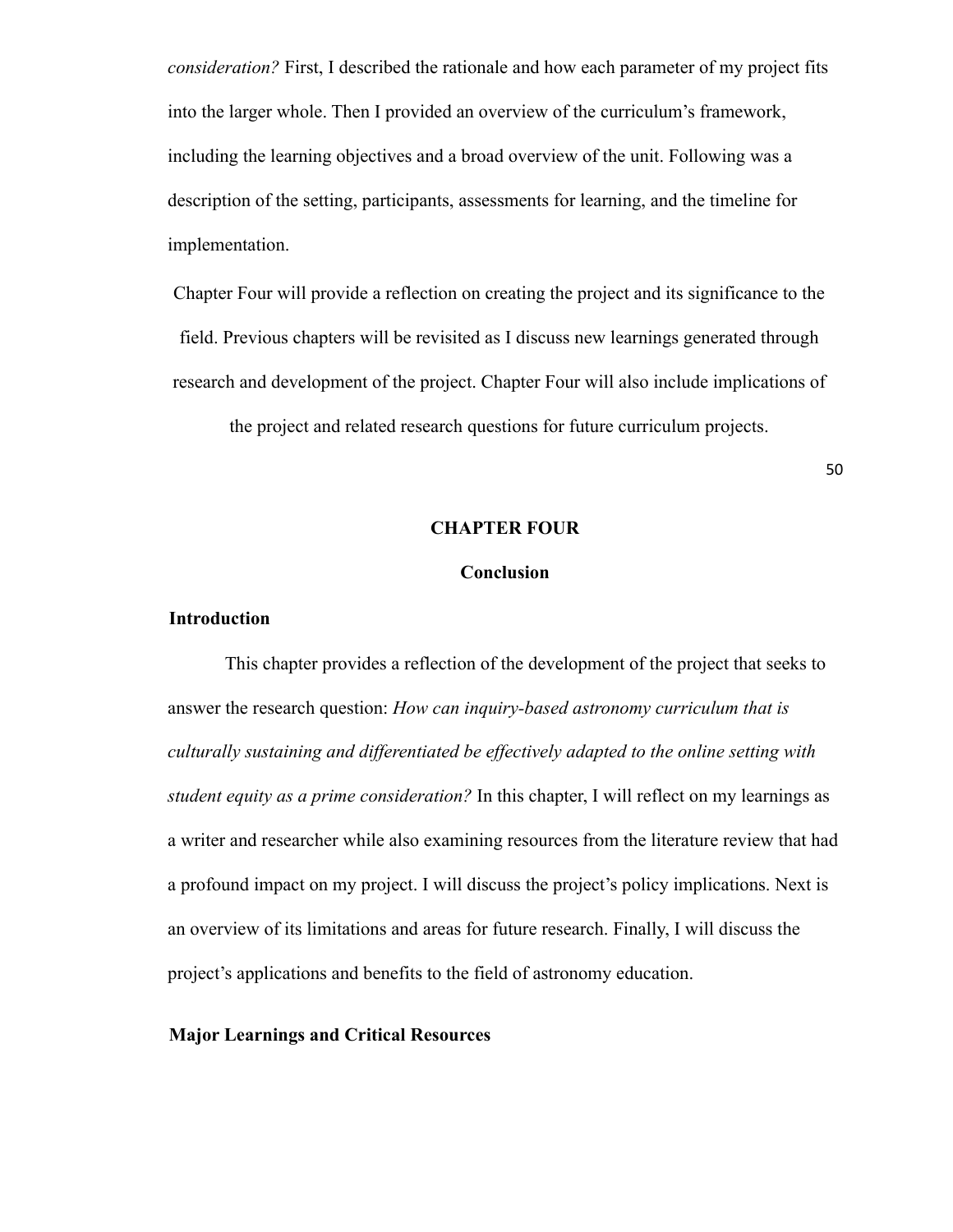While creating my capstone project, I learned to embrace Voltaire's philosophy of "The perfect is the enemy of the good" (Patel, 2022). Early in the development of my project, I had many ideas of what I wanted my project to be. Namely, I wanted to fully embrace the principles of Universally Designed Learning (CAPS, 2018). My plan was to have an online option, an in person option, and even a local alternative for each activity. I originally planned to maximize student choice by presenting an abundance of options. However, two aspects of the project led the creation of my lessons in a different direction.

The first limitation was the online format of my project. When I was completing my undergraduate degree in science education, I took an educational psychology course that emphasized and implemented differentiation. For each unit, the professor presented

51

us with an excel spreadsheet. Each column contained a topic that we needed to cover followed by rows of options. Each option would be worth a certain amount of points, and the only constraints were that we needed to do at least one activity for each topic (column) and that we earned the required total of points for the whole unit. As a student, I loved the design of the course. The flexible structure allowed me to complete the activities that appealed to me the most while still covering all the required material.

My original plan was to offer something similar in the lessons I designed. I even contemplated creating a similarly designed grid and then allowing students to select activities from it. However, Moore's Theory of Transactional Distance, which outlines how there is a greater barrier in understanding between teacher and learner with less dialogue (Bornt, 2011) changed my mind. The decreased dialogue in the online setting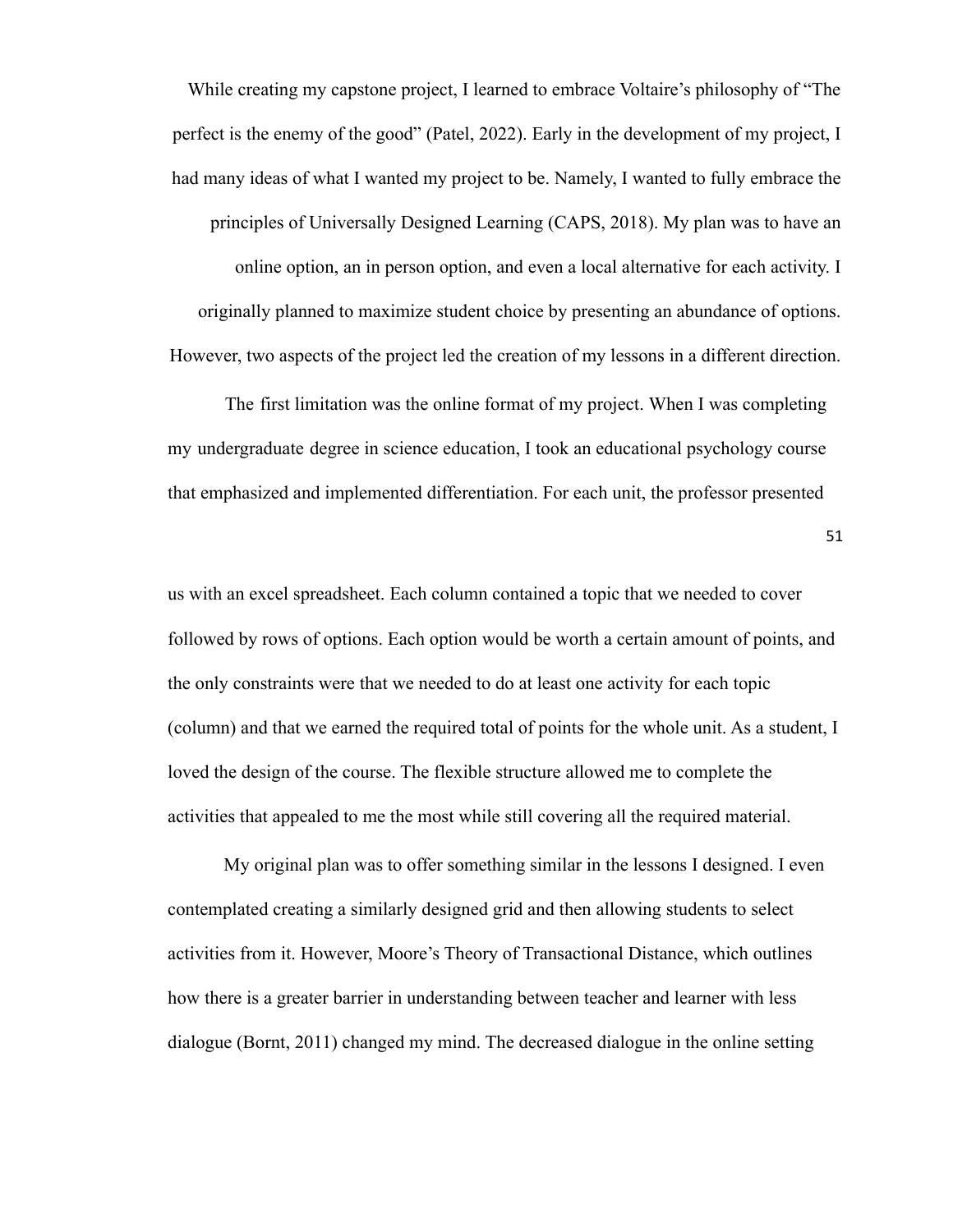mandantes that communication is clear.

While having a multitude of options is great from a differentiation perspective, a flexible format can also lead to confusion as to what exactly is expected. Furthermore, having too many options can actually be counterproductive as student learning can be stalled as they struggle to decide which option to do (The paradox of choice, 2022). I encountered these issues when I first started designing my lessons. It was great to have so many options, but providing clear and direct instruction was challenging. Each additional option and the necessary explanation diluted the clarity of instruction.

I also encountered the second great constraint on the development of this project: time. As awesome as it would be to have a fully fleshed out differentiation option for each activity inside every lesson, developing the instruction to the needed level of detail

52

was not feasible within the time constraints of the project. I wanted my project to meet the needs of every learner by anticipating every obstacle and providing an accommodation for each scenario. And in a theoretical state, it could. When the project was only an idea, it was limitless.

But the process of creation grants form. And each form has its advantages and drawbacks.

It is the responsibility of the creator in all fields to navigate these tradeoffs and make

decisions that will create the most good for the most people. There is no perfect curriculum that meets the learning needs of every student. Students are simply too diverse for any one design to meet them each in their respective zone of proximal development,

simultaneously offering the necessary scaffolding and real world connections.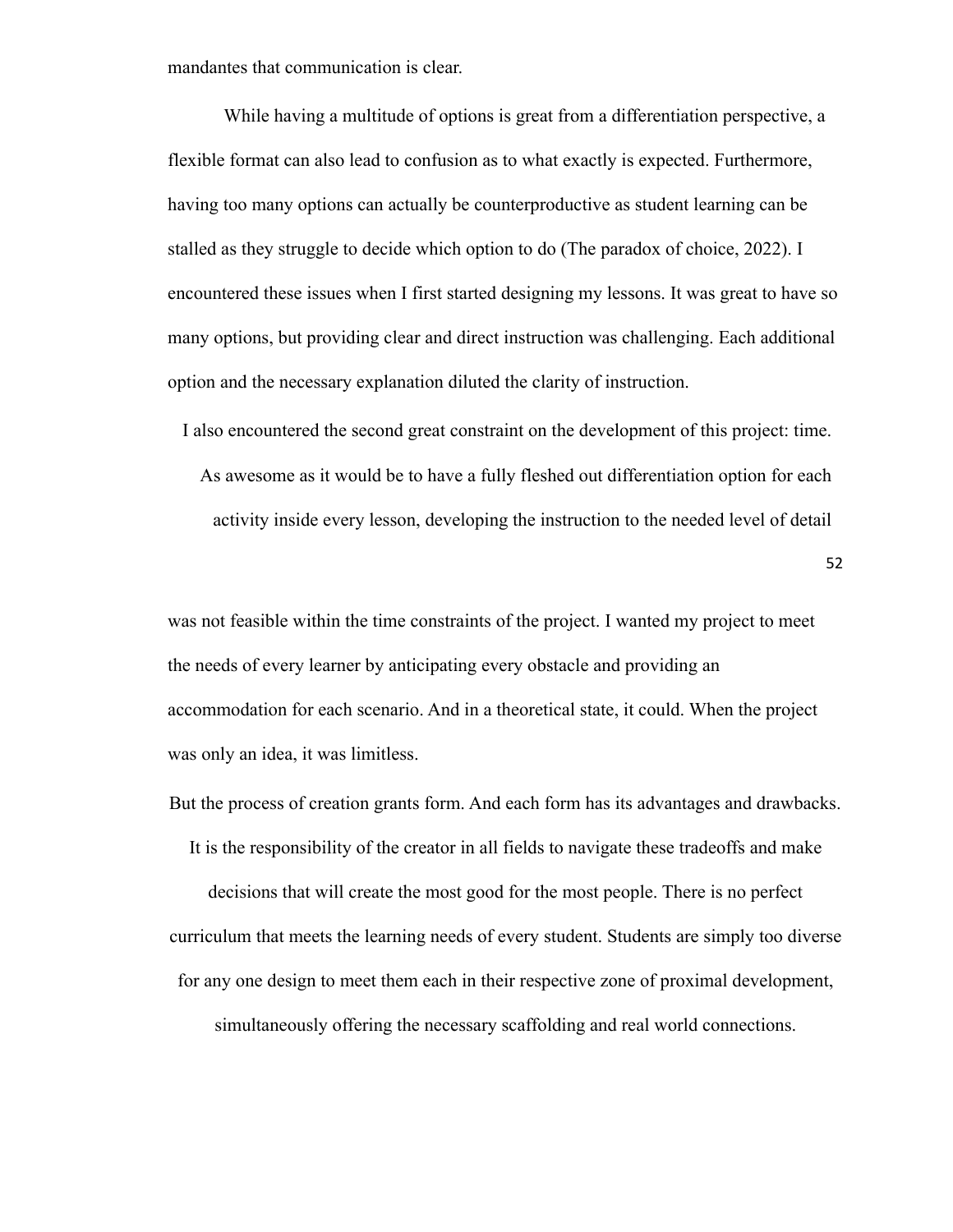But of course, some designs are better than others. When selecting the content to include, I had to consider the needs of my learners, and decide what was most important. In the online setting with its communication barriers, the need for clarity outranked boundless options. My aim in developing my lessons was that students would always have a clear path forward. I scaled down my choices to focus on the online setting. This decision allowed me to focus on my area of expertise and acted as an equalizer for lesson development. I did not want to exclude students who lacked certain "common" household items or make presumptions about the support they had had at home by including activities that required help from a sibling or adult. Instead, the only requirement to complete the lessons would be a computer and an intermittent connection to the internet. My lessons still provide differentiation but in a structured manner. Students answer the same questions along the way, but how they acquire the information is open

53

ended. I still embrace the Universal Design for Learning (CAST, 2018) principle of differentiation by using a variety of modalities that students can use to explore new concepts. Furthermore, the culminating assessment on researching an ancient site that relates to astronomical phenomena provides a plethora of opportunities for student choice in content and format. Finding a balance between unlimited differentiation and clear communication was challenging, but ultimately the clarity of a consistent lesson format will be more beneficial to my students' learning in the online setting.

Another essential aspect that guided the development of my project was that it be culturally sustaining. To briefly recap, research shows that far too often science textbooks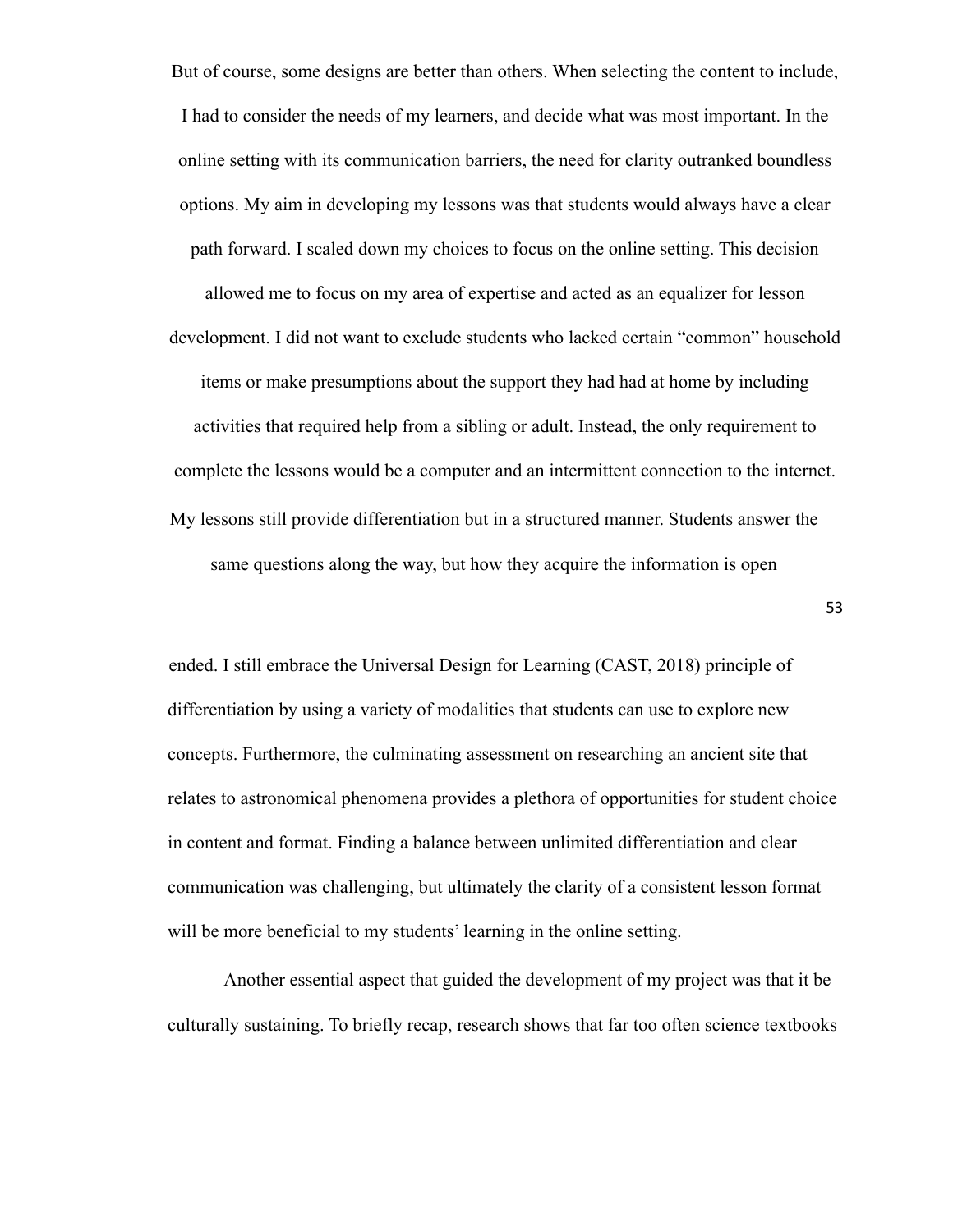fail to reflect the diversity of their learners (Brookshire, 2020). This lack of representation can then further deter students of color from entering scientific fields (Goldfarb, 2020). Furthermore, curriculum that contains diverse viewpoints benefits all students by promoting critical thinking (Baker, 2016).

The text *Astronomy Education* by Impey et al. (2020) was an invaluable resource as I sought to design a curriculum that reflected the diversity of its learners. While the text focuses on providing suggestions for astronomy at the college level, much of the advice in chapter 12 around how to make astronomy inclusive can be easily translated into the online setting. Impey et al. (2020) point out that far too often examples provided within lessons lack real world significance for students, but the earlier concepts in astronomy such as time keeping and the motion of celestial objects provide an abundance of opportunities to discuss the viewpoints of oft neglected cultures. The author goes on to cite the power of including stories and media that students can connect to.

54

I capitalized on this guidance firstly through the selection of my unit's content. Astronomy is an incredibly vast field, and I opted to design a unit around phenomena that could be observed from Earth precisely because of its opportunities for inclusion. Before the invention of the telescope in 1608 (Galileo and the telescope, 2022), all humans were on an equal playing field for observing the night sky. This ubiquitous access translates to an immense amount of stories that reflect the movement of celestial objects. In addition to recording scientific phenomena, these stories provide insight into the lives and values of diverse people groups.

Naturally, stories reflecting astronomy from all over the world is a vast pool from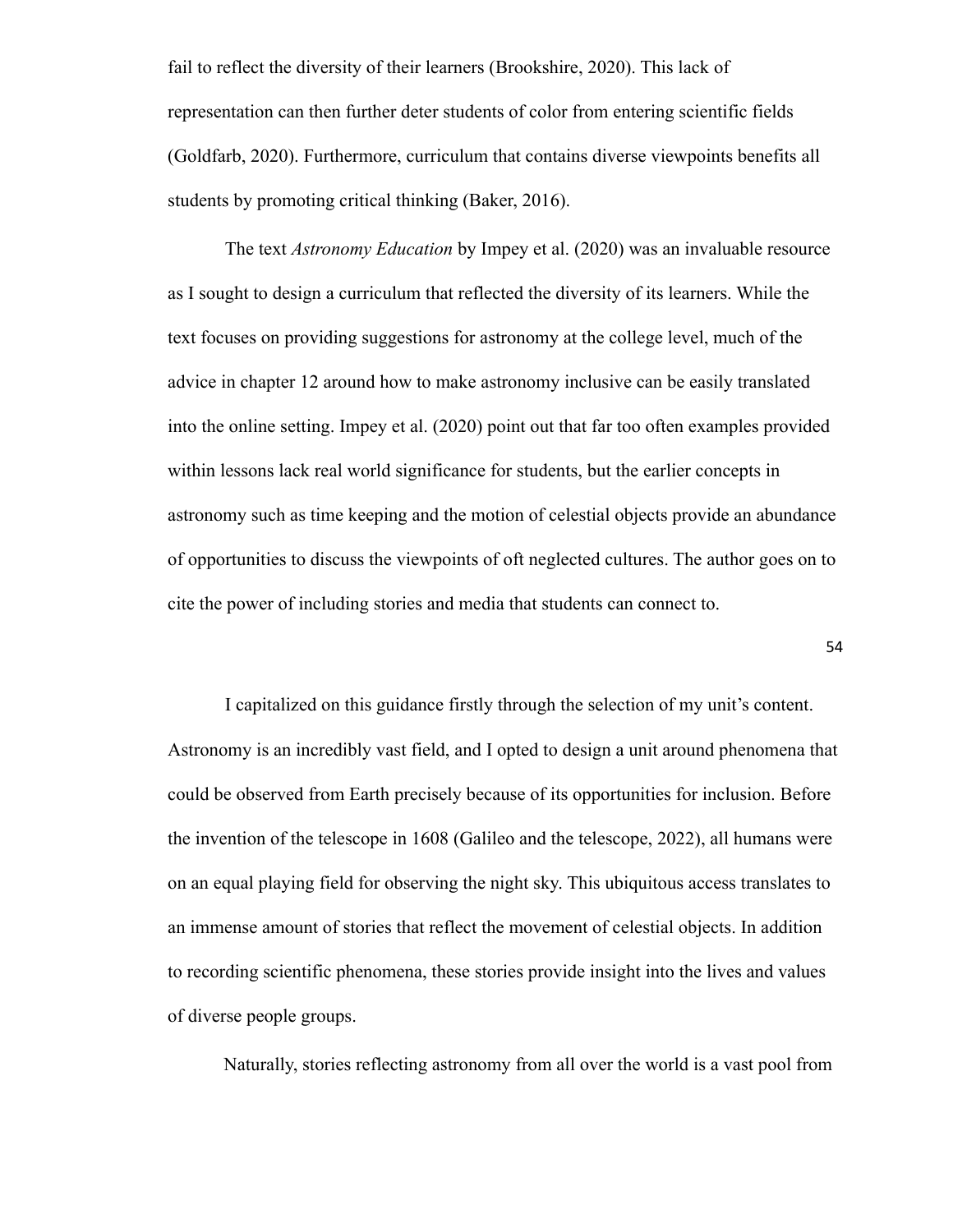which to draw. Much like with selecting activities that promote differentiation, there is an initial impulse to include as much as possible. But, here again, an overload of options is counterproductive. As Wiggins and McTighe (2008) describe in *Understanding by Design* the role of an educator is not simply to cover material but to uncover it. My aim was not to simply expose students to new information but to foster meaningful interactions with culturally diverse materials.

In order to weave a cohesive narrative and enhance real-world significance for my students, I primarily focused on including Indigenous science knowledge of the Ojibwe and Lakota, who reside in Minnesota. *Ojibwe Sky Star Map Constellation Guidebook : An Introduction to Ojibwe Star Knowledge* by Lee et al. (2014) and other resources made available on the Native Skywatchers website were indispensable in creating lessons that incorporated Indigenous perspectives. Furthermore, *Star Stories of the Dreaming: A Study Guide for Australian Indigenous Astronomy* developed by ABC Education (2019)

55

provided a helpful template for how to incorporate Indigenous science knowledge into astronomy lessons.

The process of designing culturally sustaining astronomy lessons was humbling. Each story that I unearthed was a reminder of just how much I still had to learn. As Aristotle put it "The more you know, the more you realize that you do not know" (Ardalis, 2019). The process was akin to learning another language. Just as my native tongue is one way of communicating, my western perspective is only one way of seeing the stars.

### **Project Policy Implications**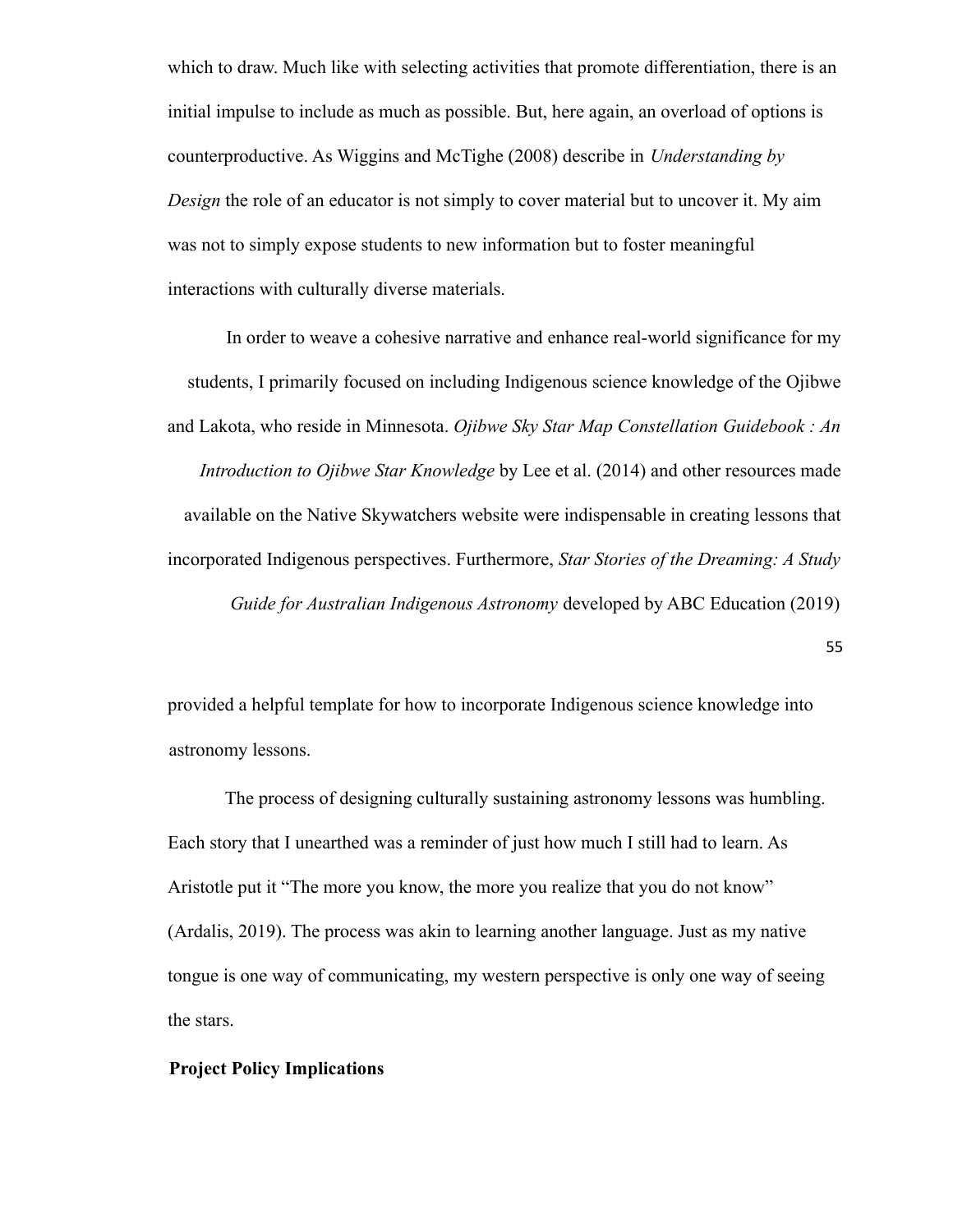While I genuinely enjoyed researching these diverse star stories, my lack of prior knowledge highlights a conundrum afflicting the current educational initiative of integrating Indigenous science knowledge into Minnesota's state standards. As described in Chapter One, the state's new science standards outline that educators need to incorporate the knowledge of the Ojibwe and Lakota (Minnesota Department of Education, 2021), yet a parallel mandate is missing within teacher education programs. In order for future educators to be adequately prepared to meaningfully incorporate Indigenous Science Knowledge into their curriculum, they need to receive proper training and resources.

It is inevitable that some teachers during the transition period–such as myself–have a greater burden of self-teaching. But in order to reconcile the disparity between expectations and resources, there needs to be legislation that outlines how

Indigenous science knowledge will be incorporated into teacher preparation programs. If nothing else, this external mandate is necessary as a quality control measure.

#### **Limitations and Future Research**

A major limitation of my curriculum is that it does require students to have a computer and access to the internet. Since I teach in the online setting and it is expected that students have these resources, it should not be too much of a limiting factor for my students, but it does potentially limit the application of the curriculum in other settings. Furthermore, technology is a firm adherent to Murphy's Law, so having contingency plans for lessons when students do not have access to reliable internet would improve the

56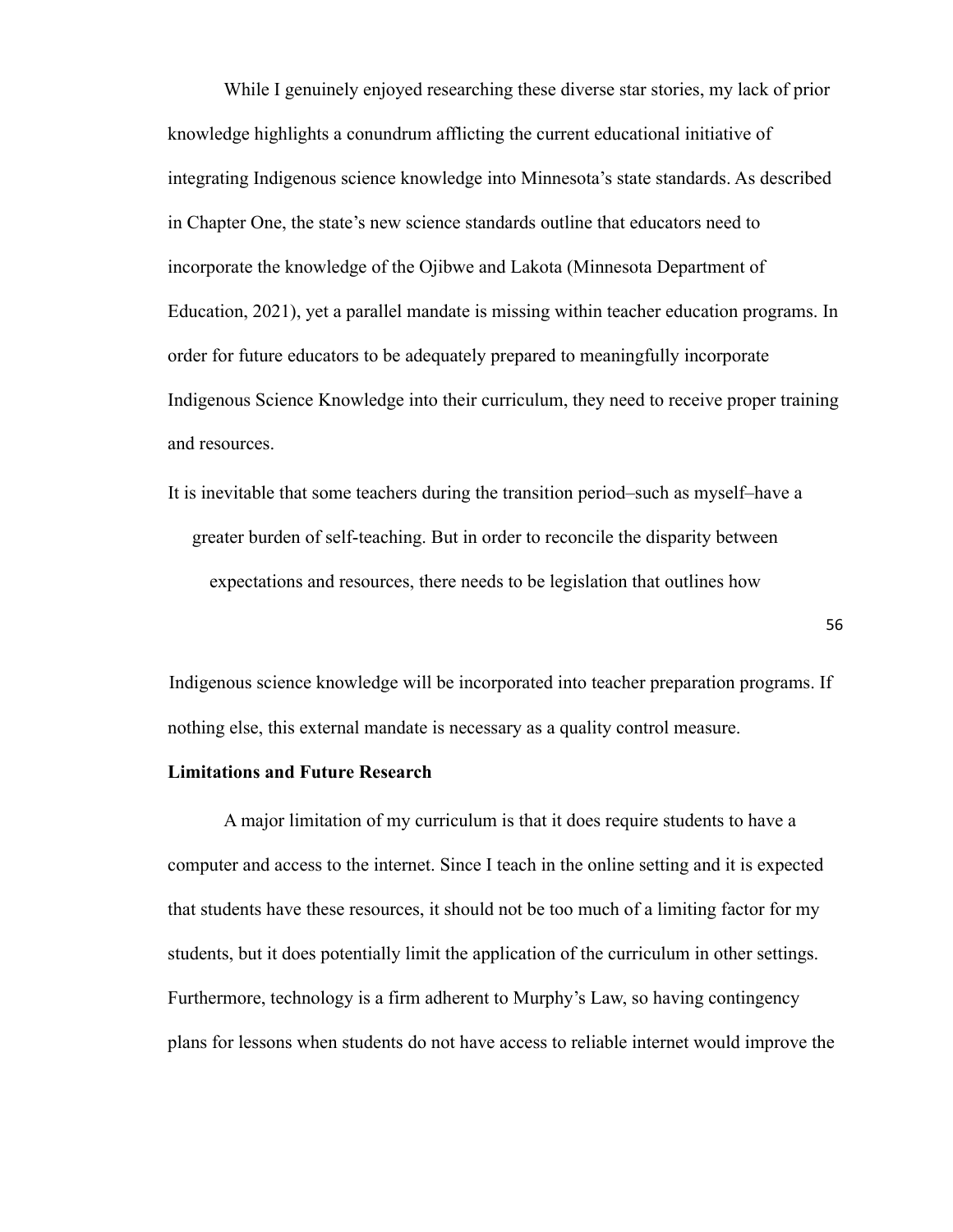utility of the curriculum. Developing activities that still meet the same lesson objectives but can be completed offline would be an area of future research. As discussed in Chapter Two, any offline activities would need to account for student resource disparity (O'Connor & Clawson, 2019).

Another limitation of my project is that it is designed to be used within Minnesota since much of the Indigenous Science Knowledge included is that of the Ojibwe and Lakota. The number of local examples increases the relevance for students from this region, but those from much farther away might lack familiarity with some examples used. For example, the Ojibwe equivalent to the Little Dipper asterism is *Ojiig*, or The Fisher, a mammal local to Minnesota's northern forets. Similarly, simulations and discussions are set to reflect observations that can be made from Minnesota's latitude.

57

### **Project Applications and Benefits to Field**

Rather than being directly adopted by teachers outside of the state, the Cycles in the Sky unit could serve as a template for other educators wishing to design astronomy lessons that incorporate Indigenous science knowledge in an inquiry-based manner. Local examples from Minnesota are most prominently incorporated into lessons two through six, so these are the lessons that would need the most adaptation by someone from outside the state. It is also worth noting that exploring stories from outside one's latitude is beneficial to students. Exploring how the story from one group comparis to another in a distant location can help students understand how the observer's location affects their view of the stars–and why star charts are based on latitude.

For educators who reside in Minnesota, the curriculum can be more readily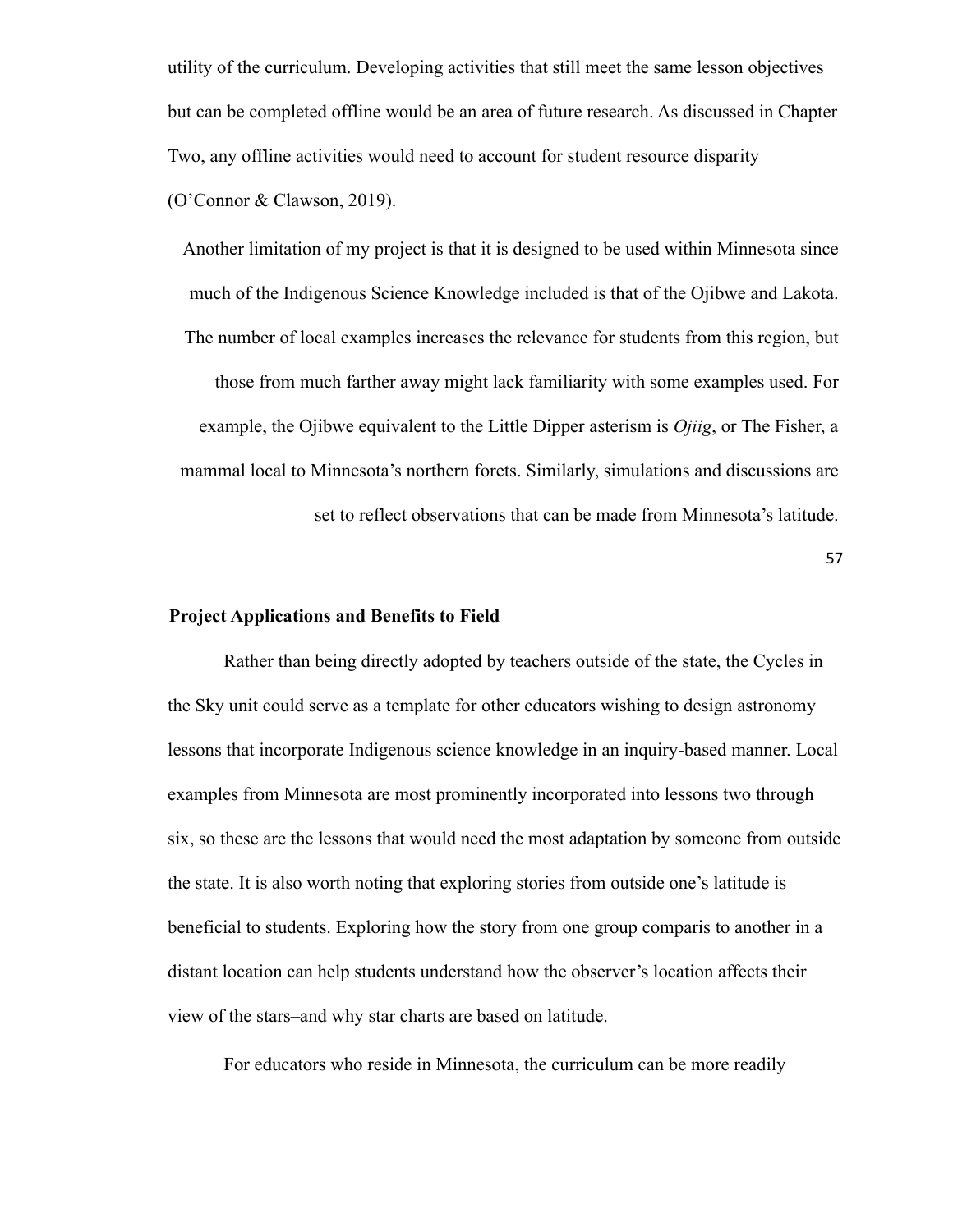implemented. The curriculum was designed for students working online, but the resources and activities could easily be adapted to a hybrid or in-person learning setting. All students need to complete the lessons is a computer and internet access, so having extensive materials is not a limiting factor. A brief perusal of the lessons will reveal that point values for activities have intentionally been left out, so that teachers can assign values that most align with their respective grading scales.

My project benefits the profession by providing a tangible example of how Indigenous science knowledge can be incorporated into astronomy curriculum. While there are great resources available from websites such as Native Skywatchers, my lessons go a step further and provide interactive activities to help students appreciate how the stories of the

Ojibwe and Dakota record astronomical phenomena. Furthermore, the

58

varied content demonstrates how Indigenous Science Knowledge fits naturally into far more topics than just the handful of times it is explicitly outlined in the standards. More broadly, my curriculum presents the history of astronomy in a culturally sustaining manner. Rather than taking a Western-centric approach typically seen in astronomy courses–which starts with the Greeks and Romans and then jumps a thousand years to Europe–my course acknowledges the contribution to astronomy by diverse people groups. Lessons include observations from arguably the world's first astronomers–the Aboriginal Australians–along with Indigenous groups local to Minnesota such as the Ojibwe and Lakota. Additionally, lessons include contributions from scholars made during the Golden Age of Islam. Sharing a continuous timeline with students allows them to appreciate the contributions of Arabic scholars who preserved and added to the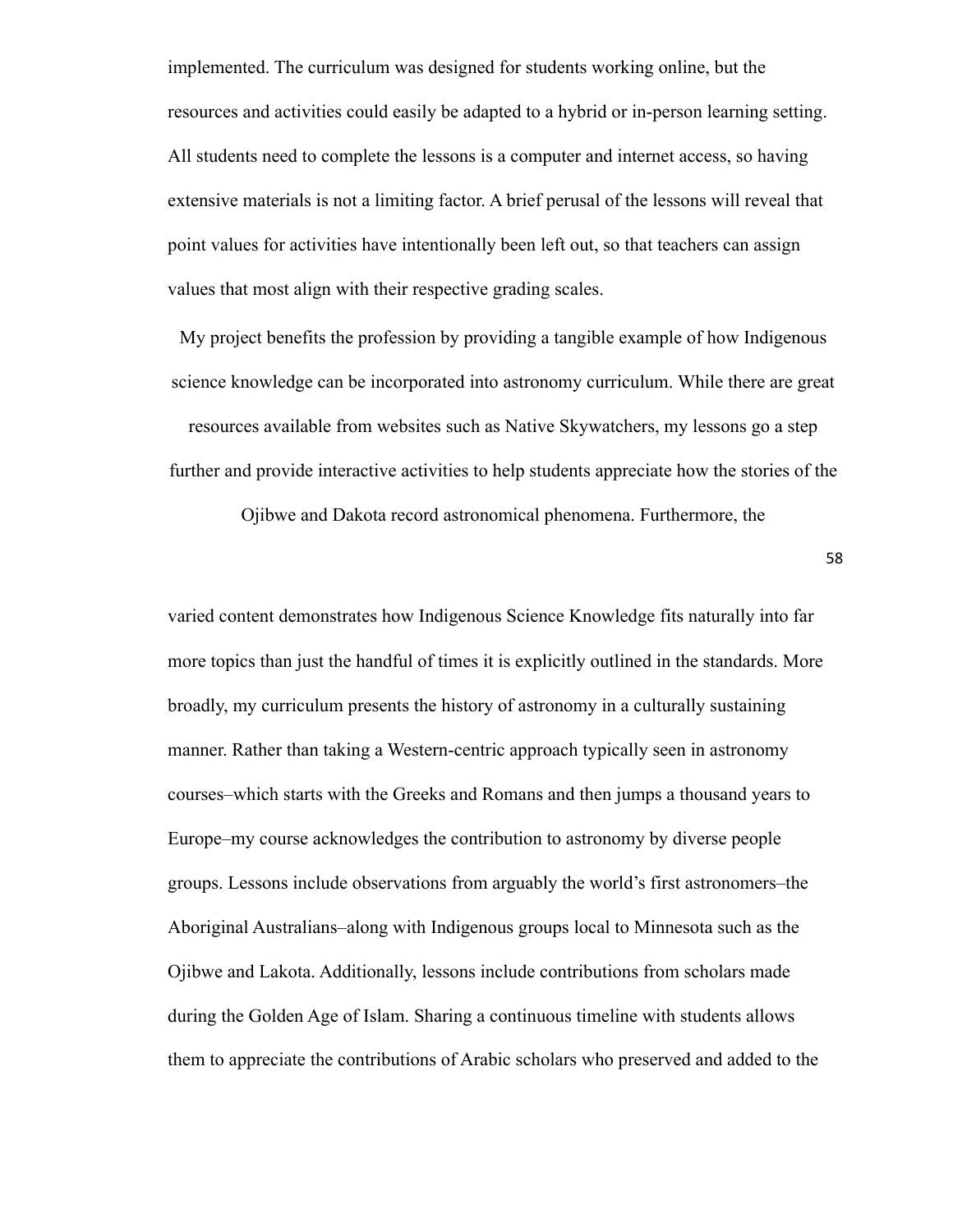ancient knowledge of the Greeks. It also helps students to see that the development of knowledge is a process rather than a spontaneous event. Lessons further highlight that astronomy is a shared human endeavor by giving students the opportunity to research an archaeoastronomical site. As mentioned before, it would be impossible to include all of the accomplishments of ancient stargazers within one course, but introducing students to a few and then allowing them to research one in depth as a culminating project provides a nice starting point. Their explorations will help them appreciate that astronomy is truly one of the oldest sciences with collaborators all over the world.

Another benefit of the curriculum is that it provides examples of how to create engaging curriculum in the online setting. Far too often online lessons in my current

59

setting are simply reading and then answering multiple choice questions. Lessons in the Cycles in the Sky unit seek to increase student engagement by incorporating inquiry and meaningful examples. Each lesson starts with a warm up section that both gauges prior knowledge and allows students to draw connections between their own lives and the lessons. Next, the explore section allows students to use differentiated resources to construct answers to questions. Students explore the "why" behind phenomena rather than simply being tasked with retrieving trivia for assessments.

# **Summary**

In this chapter, I reflected on the development of my capstone project. I explored the resources from the literature review that most profoundly impacted the development of my project and expounded on the lessons I learned as a researcher and creator. Then I explored the policy implications of my project's development such as the need for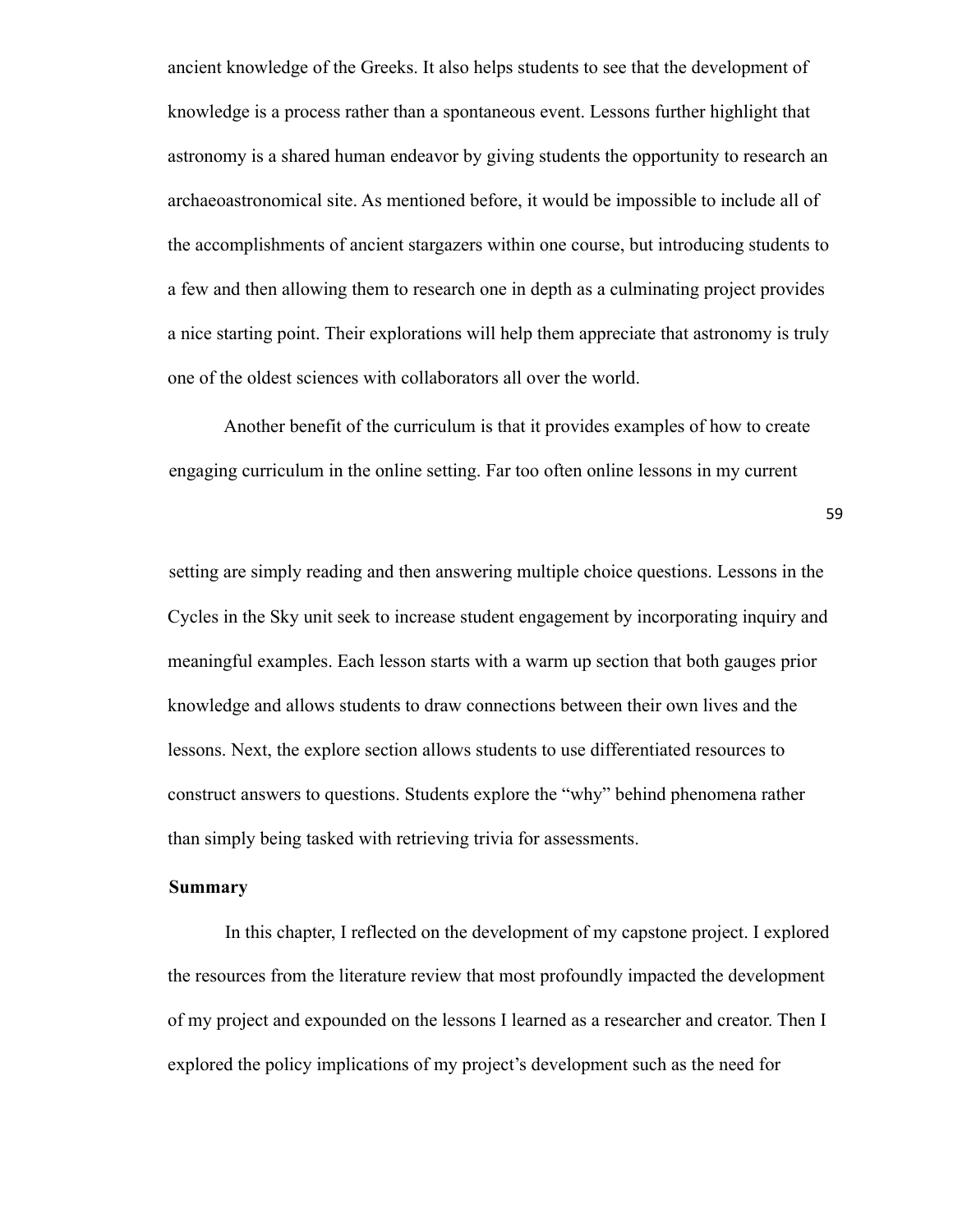introducing Indigenous science knowledge into teacher preparation programs. A discussion of the project's limitations–namely that it is designed for the online setting and incorporates a wealth of examples from Minnesota–followed along with areas for future research. Finally, I discussed how the project could be applied across various settings and the benefits that it provides to the field of astronomy education.

My hope is that this unit gives learners a new way of seeing the night sky. While the stars may be distant, the stories they tell weave us together. Each new name for a constellation provides another way of seeing the world. Taking the time to unravel this rich celestial tapestry connects us to the star gazers who came before and each other.

60

#### **REFERENCES**

ABC Education. (2019, May 28). *Star Stories of the Dreaming: A Study Guide*. Australian Indigenous Astronomy. Retrieved April 7, 2022, from http://www.aboriginalastronomy.com.au/education/curricula/

Adams, D. (1982). *Life, the universe and everything*. Del Rey.

- Al-Soufi, W., Carrazana-Garcia, J., & Novo, M. (2020). When the kitchen turns into a physical chemistry lab. *Journal of Chemical Education, 97*(9), 3090–3096. https://doi.org/10.1021/acs.jchemed.0c00745
- Ansari, M. M. (2002). Planning for Open and Distance Learning in India: Reflections on Access and Equity Issues in a Developing Country. Industry & Higher Education, 16(4), 223–232. https://doi.org/10.5367/000000002101296324
- Ardalis. (2019). The more you know the more you realize you don't know.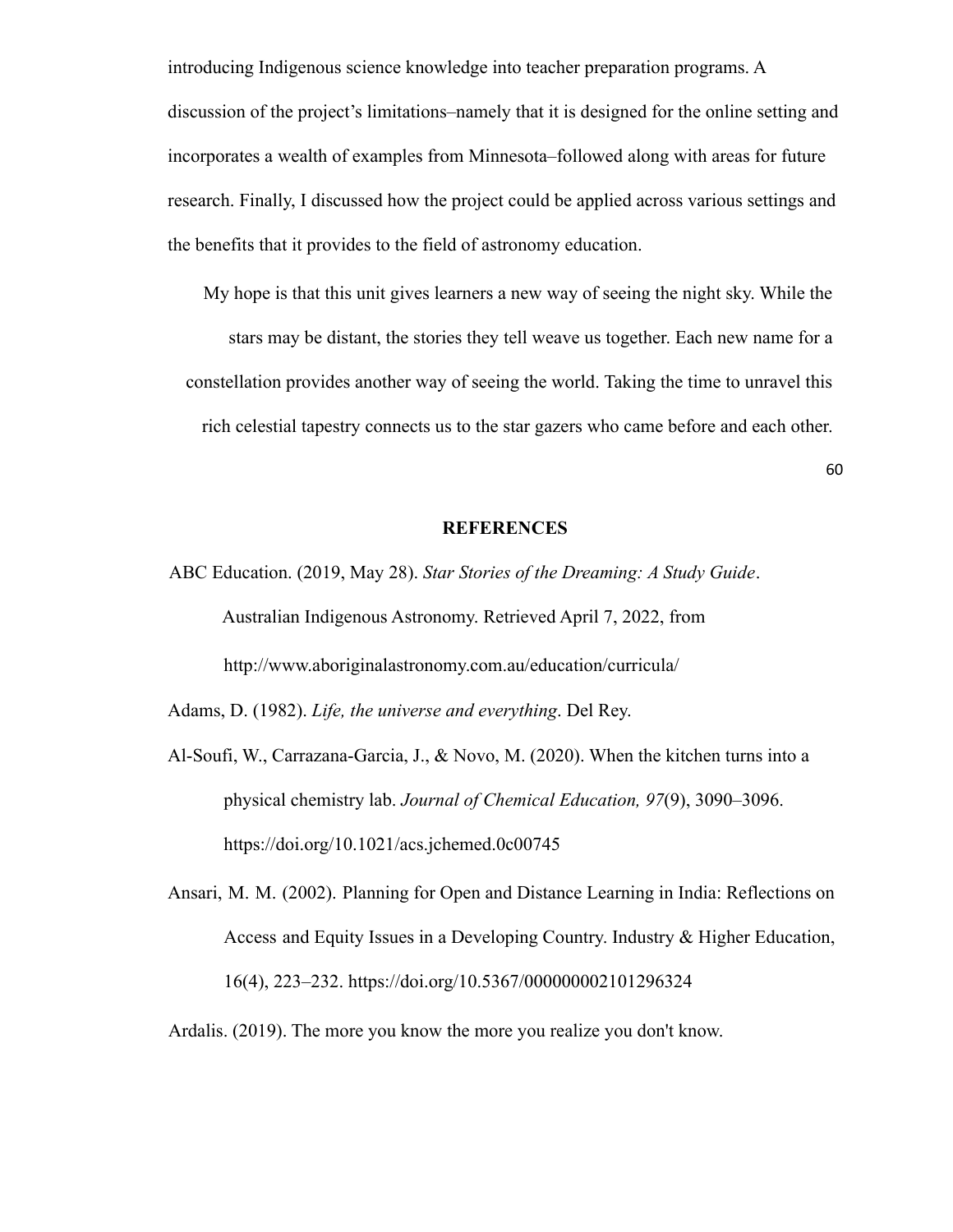https://ardalis.com. Retrieved April 10, 2022, from

https://ardalis.com/the-more-you-know-the-more-you-realize-you-dont-know/

Astronomy (n.). Etymology. (2021). Retrieved October 17, 2021, from

https://www.etymonline.com/word/astronomy.

Augenblick, J. G., Myers, J. L., & Anderson, A. B. (1997). Equity and Adequacy in School Funding. *The Future of Children*, 7(3), 63–78. https://doi.org/10.2307/1602446

Baker, J.. (2016). Learning to Relate Through Indigenous Science Education. Cultural Survival Quarterly, 40(2), 22–25.

Bazin, A. (2018, January 29). Connections Academy celebrates prolific ice skating alums headed to Pyeongchang. PRWeb. Retrieved October 27, 2021, from https://www.prweb.com/releases/2018/01/prweb15139067.htm.

- Beese, J. (2014). Expanding Learning Opportunities for High School Students With Distance Learning. The American Journal of Distance Education, 28(4), 292–306. https://doi.org/10.1080/08923647.2014.959343
- Bornt, D. (2011). Moore's theory of Transactional Distance. Moore's Theory of Transactional Distance-Instructional Design Models, Theories & Methodology. Retrieved October 28, 2021, from https://k3hamilton.com/LTech/transactional.html.
- Brookshire, B. (2020, December 30). College biology textbooks still portray a world of white scientists. Science News. Retrieved November 6, 2021, from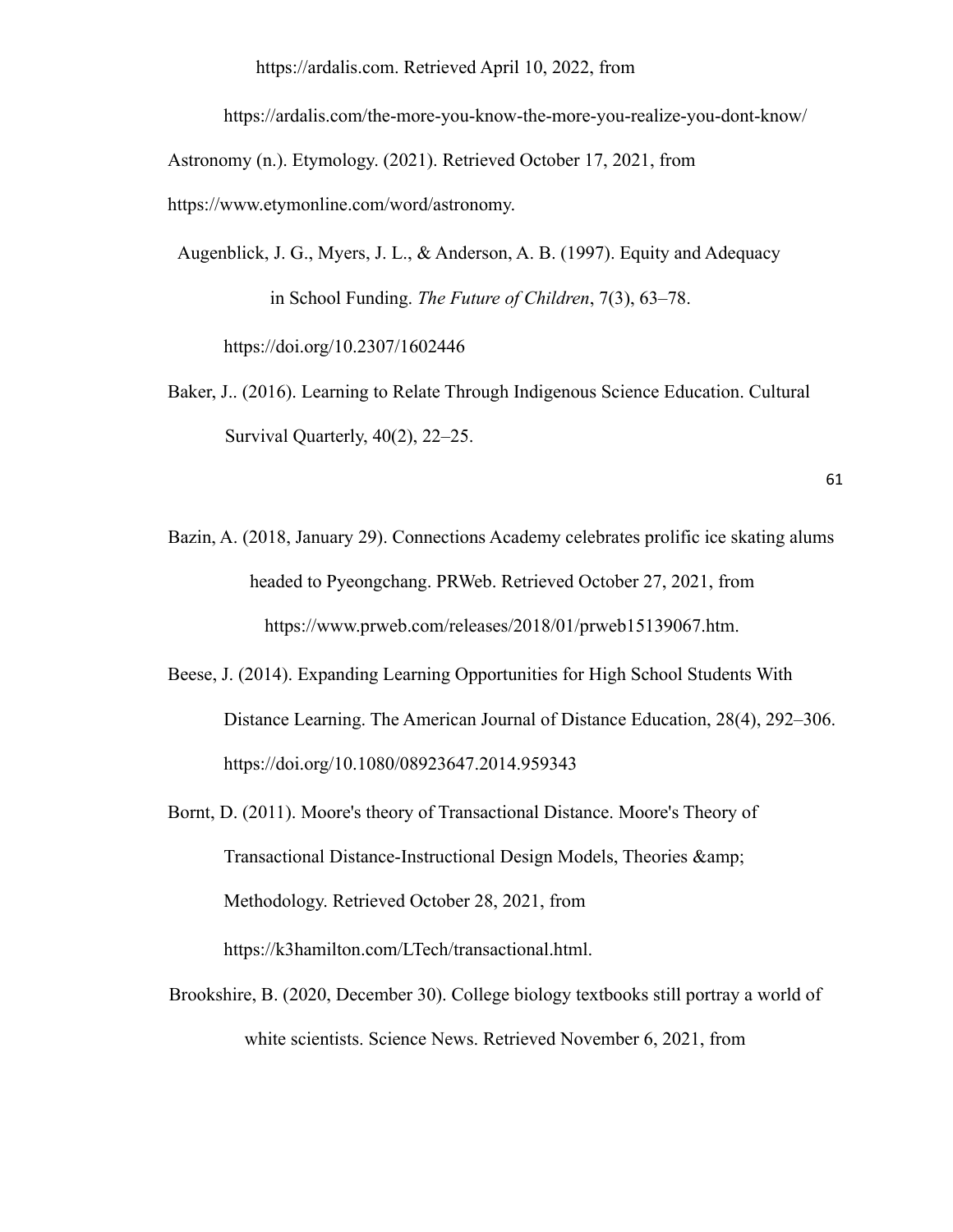https://www.sciencenews.org/article/college-biology-textbooks-representation-wh ite-men.

- Brown, L. M. and Weidner, . Richard Tilghman (2021, June 8). Physics. Encyclopedia Britannica. https://www.britannica.com/science/physics-science
- Bryan-Gooden, J., Hester, M., & Peoples, L. Q. (2019). Culturally Responsive Curriculum Scorecard. New York: Metropolitan Center for Research on Equity and the Transformation of Schools, New York University.
- Buchberger, A. R., Evans, T., & Doolittle, P. (2020). Analytical Chemistry Online? Lessons Learned from Transitioning a Project Lab Online Due to COVID-19.

Journal of Chemical Education, 97(9), 2976–2980. https://doi.org/10.1021/acs.jchemed.0c00799

- Bulba, D. (2015, November 10). What is inquiry-based science? Smithsonian Science Education Center. Retrieved November 4, 2021, from https://ssec.si.edu/stemvisions-blog/what-inquiry-based-science.
- Burgstahler, S. (2006). Making math, science, and technology instruction accessible to students with disabilities : a resource for teachers and teacher educators. University of Washington.
- Cai, J. (2021, July 27). Homeless students in public schools across America: Down but not out. National School Boards Association. Retrieved October 31, 2021, from https://www.nsba.org/Perspectives/2021/homeless-students.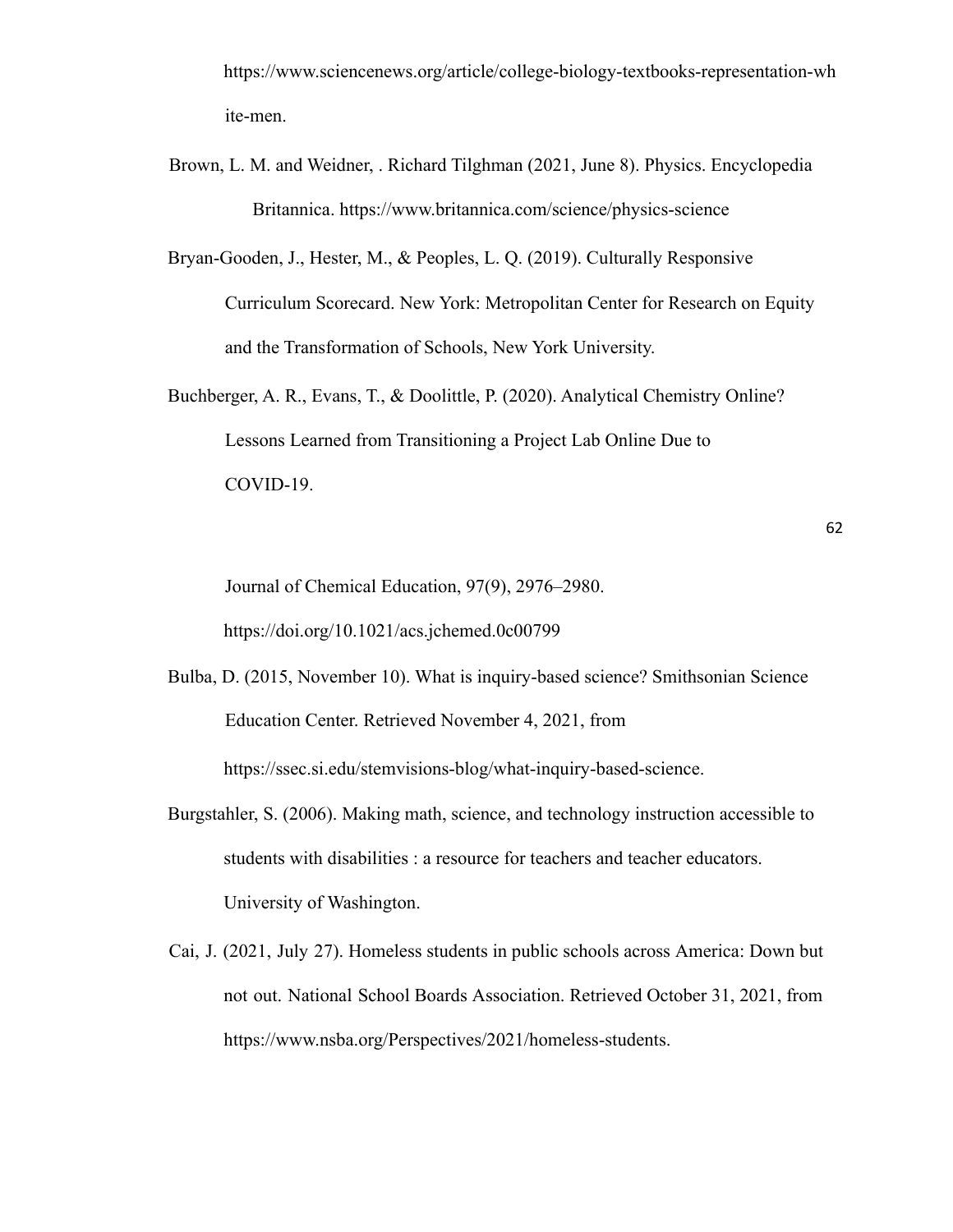Campbell, J. O., Bourne, J. R., Mosterman, P. J., & Brodersen, A. J. (2002). The effectiveness of learning simulations for Electronic Laboratories. Journal of Engineering Education, 91(1), 81–87.

https://doi.org/10.1002/j.2168-9830.2002.tb00675.x

- Campbell, P. B., & Storo, J. (1996). Reducing the Distance: Equity Issues in Distance Learning in Public Education. Journal of Science Education and Technology, 5(4), 285–295. https://doi.org/10.1007/BF01677125
	- Caño de las Heras, S., Kensington-Miller, B., Young, B., Gonzalez, V., Krühne, U., Mansouri, S. S., & Baroutian, S. (2021). Benefits and Challenges of a Virtual Laboratory in Chemical and Biochemical Engineering: Students' Experiences in

63

Fermentation. Journal of Chemical Education, 98(3), 866–875.

https://doi.org/10.1021/acs.jchemed.0c01227

Capp, M. J. (2017). The effectiveness of universal design for learning: A meta-analysis

- of literature between 2013 and 2016. International Journal of Inclusive Education, 21(8), 791–807. https://doi.org/10.1080/13603116.2017.1325074
- Carolina Distance Learning. (2021). Ready to ship kits. Carolina Ready To Ship Kits. Retrieved November 5, 2021, from https://www.carolinadistancelearning.com/ion-dl-ready-to-ship-kits-3755K-4608

XD.html.

CAST (2018). Universal Design for Learning Guidelines version 2.2. Retrieved from http://udlguidelines.cast.org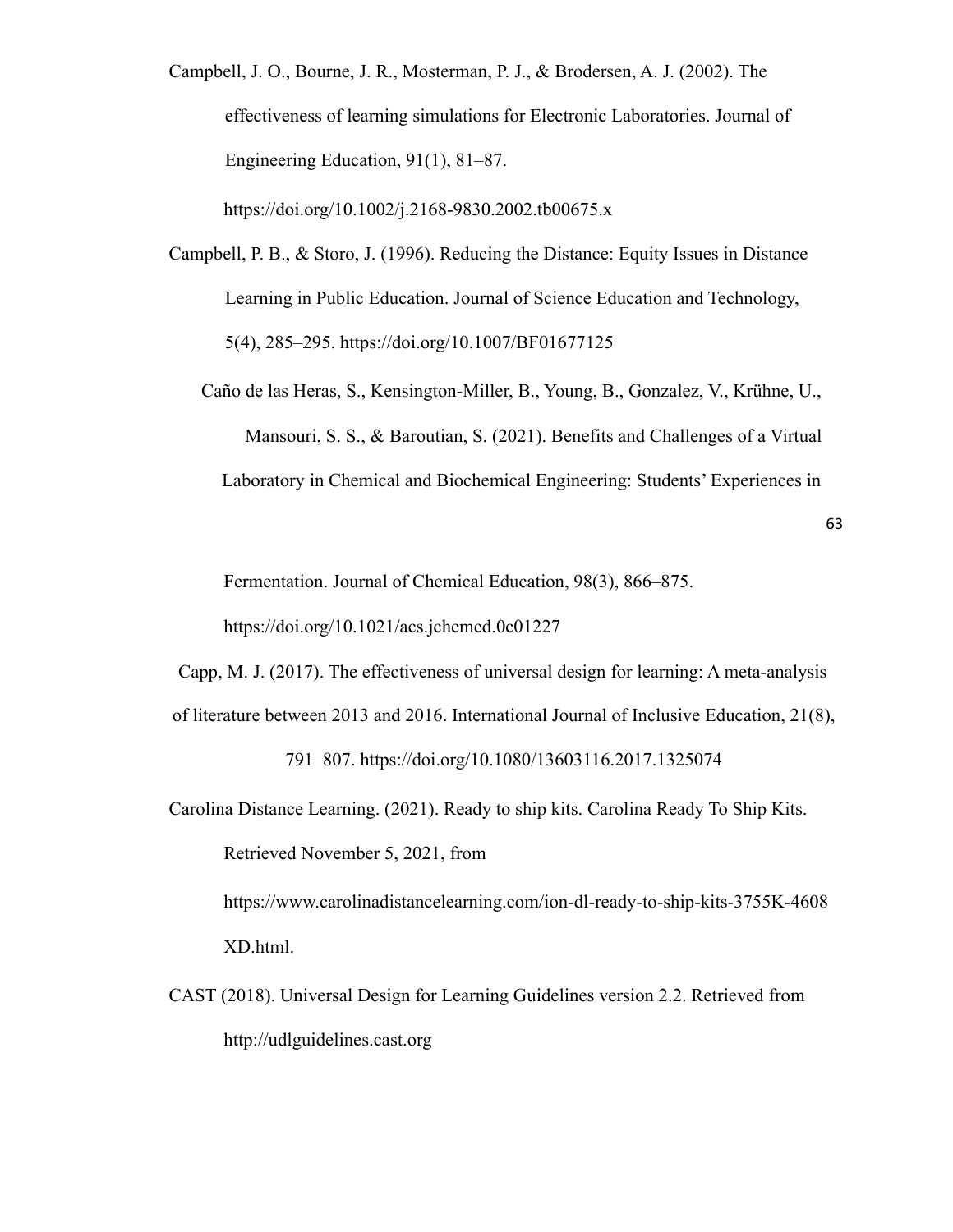Center for Public Education. (2016). Educational Equity: What does it mean? How do we know when we reach it?

https://www.nsba.org/-/media/NSBA/File/cpe-educational-equity-research-brief-j anuary-2016.pdf

- Chatterjee, S. (2021). A primer for transitioning to online science labs: "Identifying potential types of guidance for supporting student inquiry when using virtual and remote labs in science." Educational Technology Research and Development, 69(1), 249–253. https://doi.org/10.1007/s11423-020-09906-x
- Daniel. (2021). What is distance learning? And why is it so important? ViewSonic Library. Retrieved October 12, 2021, from

64

https://www.viewsonic.com/library/education/what-is-distance-learning-and-why is-it-so-important/.

Darvasi, P. (2020, July 21). How designing accessible curriculum for All can help make online learning more equitable - mindshift. KQED. Retrieved November 1, 2021, from

https://www.kqed.org/mindshift/56205/how-designing-accessible-curriculum-for all-can-help-make-online-learning-more-equitable.

Farnam Street. (2021, January 22).Standing on the shoulders of Giants. Retrieved October 18, 2021, from https://fs.blog/2020/04/shoulders-of-giants/. Faulconer, E. K., & Gruss, A. B. (2018). A review to weigh the pros and cons of online, remote, and Distance Science Laboratory experiences. The International Review of Research in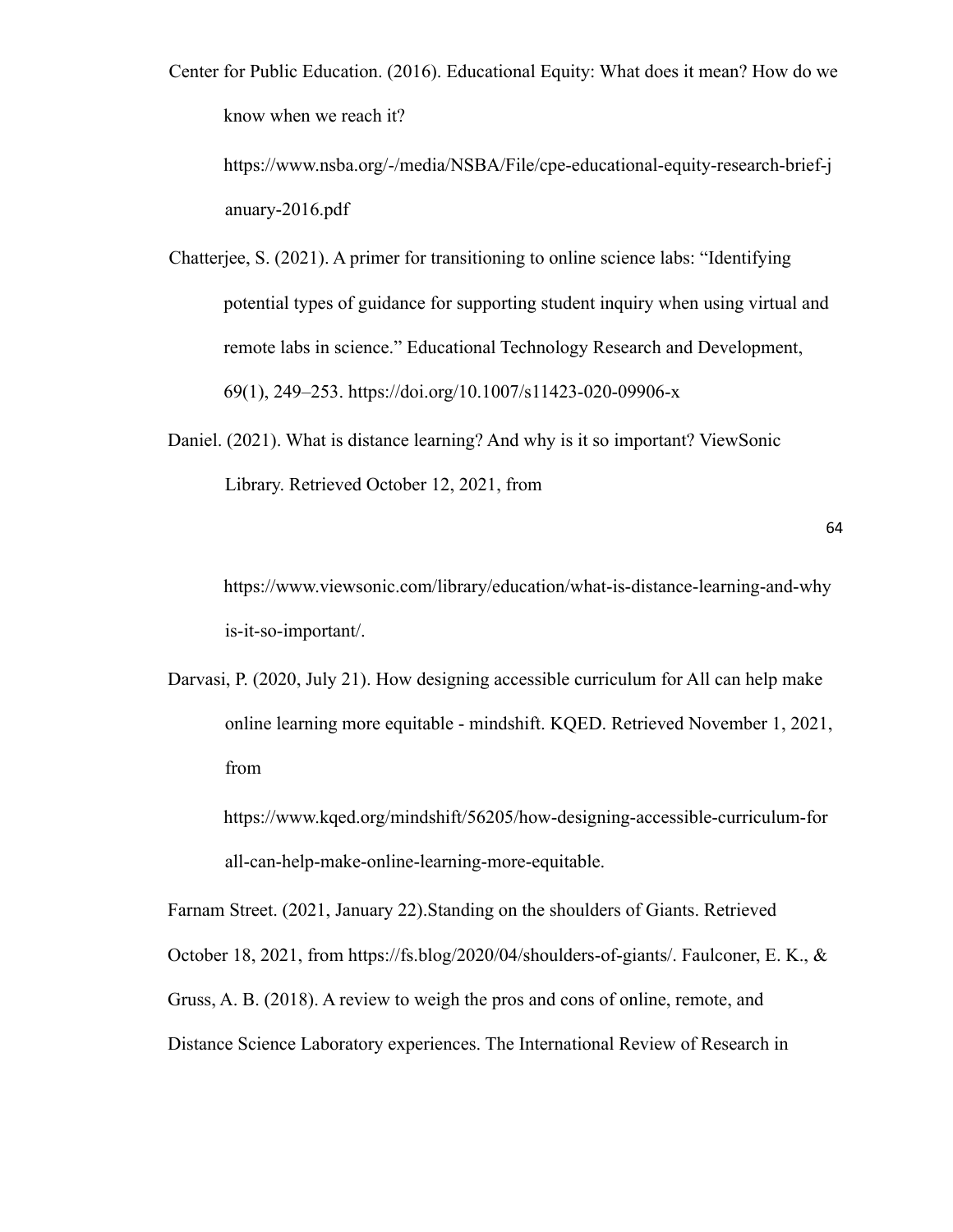Open and Distributed Learning, 19(2).

https://doi.org/10.19173/irrodl.v19i2.3386

Feeding America. (2021, May 5). State-by-state resource: The impact of coronavirus on food insecurity. Feeding America . Retrieved October 31, 2021, from https://feedingamericaaction.org/resources/state-by-state-resource-the-impact-of-c oronavirus-on-food-insecurity/.

Fehling, L. (2020, April 22). Amid coronavirus, district to mail out learning packets. Aldine ISD. Retrieved October 31, 2021, from https://www.aldineisd.org/2020/04/22/amid-coronavirus-district-to-mail-out-learn ing-packets/.

Fernandez, M. (2021, July 17). Doctoral degrees in science are still overwhelmingly conferred on White Students. Axios. Retrieved November 7, 2021, from https://www.axios.com/hard-truths-deep-dive-science-doctorates-race-ethnicity-ae d9c1b1-30ca-40ac-8b8e-eed33cd02a23.html.

Flaherty, C. (2020, April 14). Teaching Lab Sciences and the fine arts during COVID-19. Teaching lab sciences and the fine arts during COVID-19. Retrieved October 31, 2021, from https://www.insidehighered.com/news/2020/04/14/teaching-lab-sciences-and-fine -arts-during-covid-19.

Fraknoi, A. (2016). The astronomy of many cultures. Berkeley Multiverse. Retrieved October 17, 2021, from http://multiverse.ssl.berkeley.edu/multicultural. From Crisis to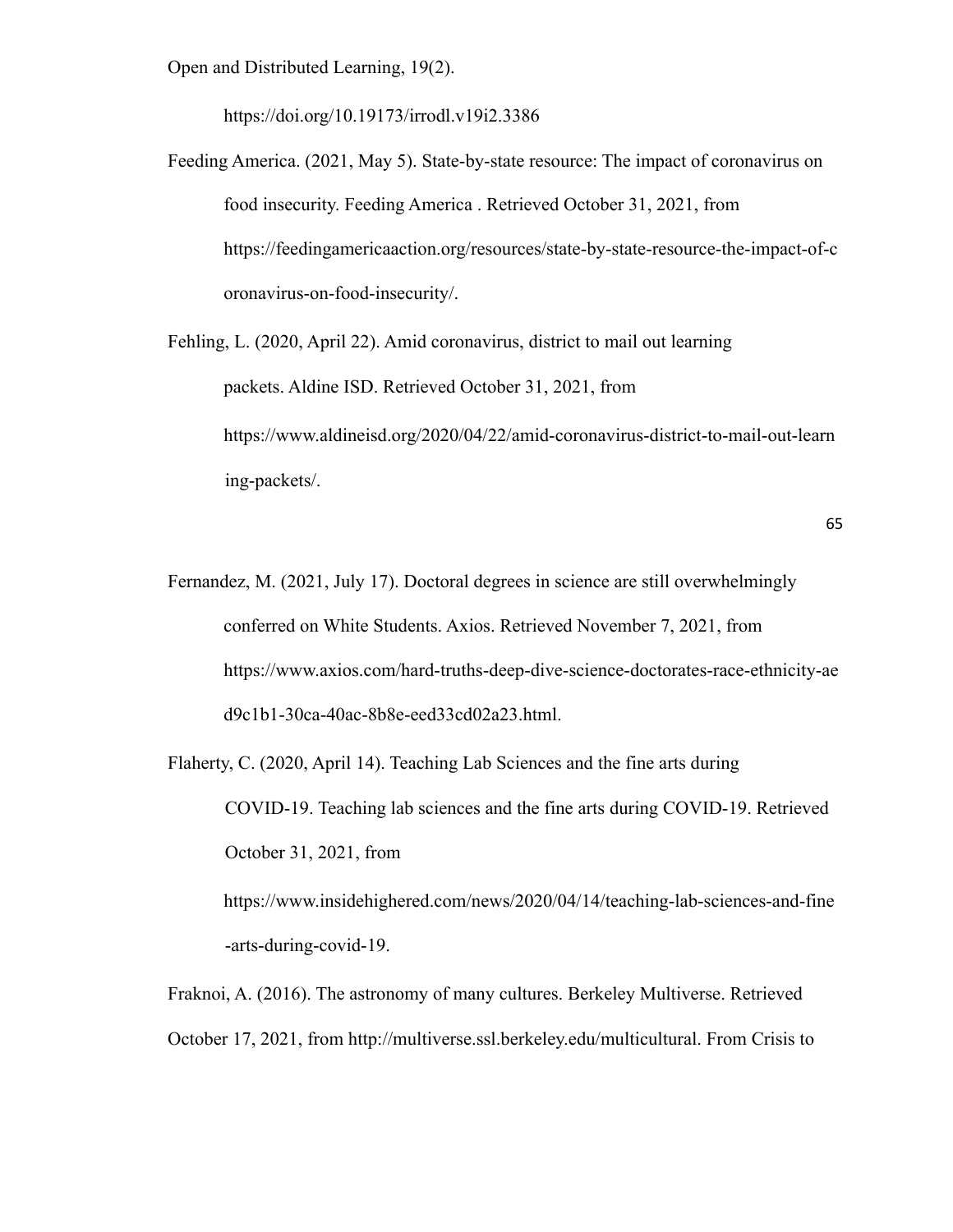Opportunity: Recovering California's Commitment to Equity. Supporting Families with Distance Learning. (2020). In Education Trust-West. Education Trust-West.

Galileo and the telescope: modeling the cosmos: articles and essays: finding our place in the cosmos: From Galileo to Sagan and beyond digital collections: library of Congress. The Library of Congress. (2022). Retrieved April 10, 2022, from https://www.loc.gov/collections/finding-our-place-in-the-cosmos-with-carl-sagan/ articles-and-essays/modeling-the-cosmos/galileo-and-the-telescope#:~:text=While %20there%20is%20evidence%20that,Jacob%20Metius%20independently%20cre ated%20telescopes.

$$
\;\;66
$$

- Gamor, K. I. (2021). Insights on identifying potential types of guidance for supporting student inquiry when using virtual and remote labs in science. Educational Technology Research and Development, 69(1), 1–242. https://doi.org/10.1007/s11423-020-09928-5
- Gibbs, K. (2014, September 10). Diversity in STEM: What it is and why it matters. Scientific American Blog Network. Retrieved November 1, 2021, from https://blogs.scientificamerican.com/voices/diversity-in-stem-what-it-is-and-why it-matters/.
	- Goldfarb, A. (2020). Representation matters. RockEDU. Retrieved November 7, 2021, from https://rockedu.rockefeller.edu/blog/representation-matters/.
- Green, H. (2018, May 14). The medieval Islamicate World: Crash Course History of Science. Youtube. . Retrieved October 18, 2021, from https://www.youtube.com/watch?v=bkVsus8Ehxs.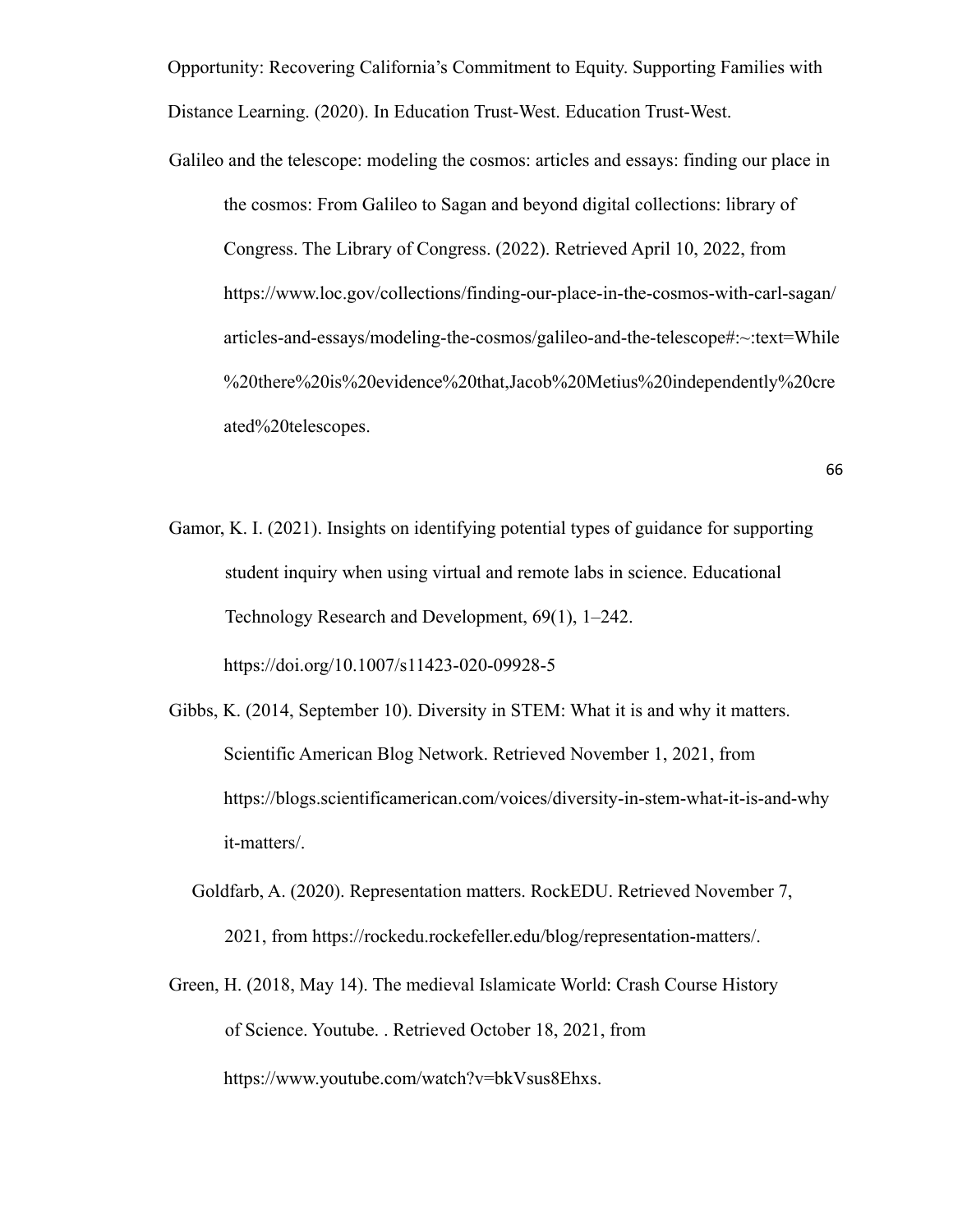Guterl, F. (2014, October 1). Diversity in science: Where are the data? Scientific American. Retrieved November 1, 2021, from https://www.scientificamerican.com/article/diversity-in-science-where-are-the-dat a/.

Hanover Research (2020). Research Brief & Discussion Guide--Culturally Responsive Curriculum. https://www.wasa-oly.org/WASA/images/WASA/6.0%20Resources/Equity/DISC USSION%20GUIDE---CULTURALLY%20RESPONSIVE%20CURRICULUM. pdf

67

Harrington, C. & DeBruler, K. (2020, October 27). Communication & Engagement in the online classroom. Michigan Virtual Learning Research Institute. Retrieved October 28, 2021, from

https://michiganvirtual.org/blog/communication-engagement-in-the-online-classr oom/.

- Harvard Graduate School of Education. (2020). Inquiry-driven teaching and Learning: A general rubric. Project Zero. Retrieved November 24, 2021, from http://www.pz.harvard.edu/resources/inquiry-driven-teaching-and-learning-a-gene ral-rubric
- Hensley, S. (2021, October 25). Moderna says new data supports its COVID vaccine for kids 6 to 11. NPR. Retrieved October 25, 2021, from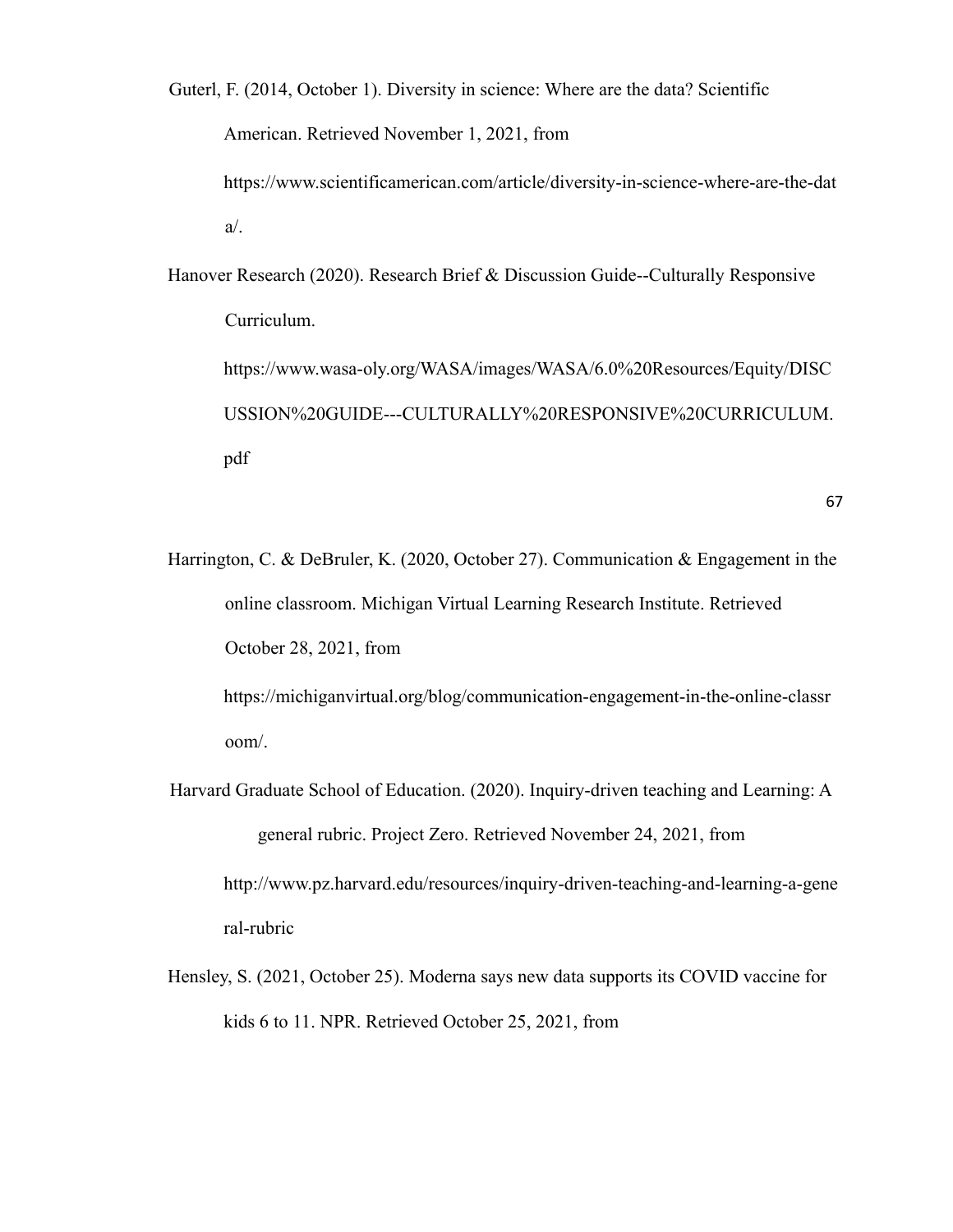https://www.npr.org/sections/health-shots/2021/10/25/1048972990/moderna-covi d-vaccine-children-6-11.

History of astronomy in China. Chinese Astronomy Resource: History of Astronomy in China. (n.d.). Retrieved October 17, 2021, from

http://idp.bl.uk/4DCGI/education/astronomy/history.html.

Howard, M., & Kern, A. (2019). The role of story and place in Indigenous science education: Bigfoot in a youth-designed ecological restoration plan. Cultural Studies of Science Education, 14(4), 915–935.

https://doi.org/10.1007/s11422-018-9888-7

Impey, C., Impey, C., & Buxner, S. (2020). Astronomy education. INSTITUTE OF PHYSICS PUBL.

```
68
```
International Astronomical Union. (2021). The Origin of the Constellations. International Astronomical Union. Retrieved October 19, 2021, from https://www.iau.org/public/themes/constellations/.

Introductory Astronomy: History of Astronomy Lesson Overview. (2020) Pearson Education: Connexus. Retrieved October 16, 2021, from https://www.connexus.com/content/chrome/online/lessonViewer\_responsive.aspx ?header=true&idCourse=108279&idUnit=&idLesson=&page=1&idWebuser=298

5662&idSection=1572270&self=True&menu=on&resizeWindow=true.

Iskander, M. (2007). Innovations in e-learning, instruction technology, assessment, and engineering education. Springer.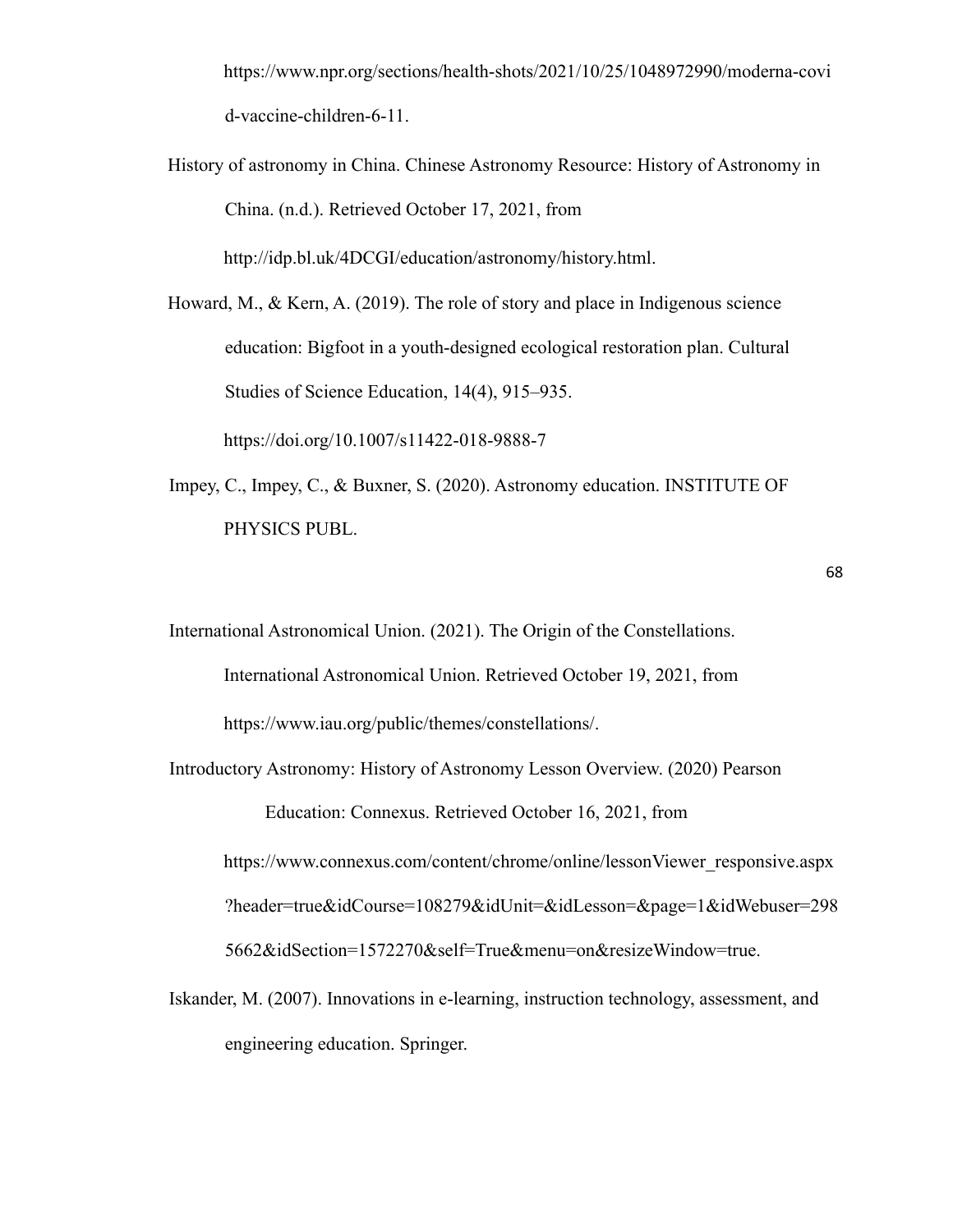Jones, N. (2018). Simulated labs are booming. Nature, 562(7725).

https://doi.org/10.1038/d41586-018-06831-1

Kapici, H. O., Akcay, H., & de Jong, T. (2019). Using Hands-On and Virtual Laboratories Alone or Together―Which Works Better for Acquiring Knowledge and Skills? Journal of Science Education and Technology, 28(3), 231–250.

https://doi.org/10.1007/s10956-018-9762-0

- Kassop, M. (2010, August 30). Ten ways online education matches, or surpasses, face-to-face learning. Backbone Communications. Retrieved October 27, 2021, from
	- http://backbonecommunications.com/news/ten-ways-online-education-matches-or -surpasses-face-to-face-learning/.

```
69
```
Kelley, E. W. (2020). Reflections on Three Different High School Chemistry Lab Formats during COVID-19 Remote Learning. Journal of Chemical Education, 97(9), 2606–2616. https://doi.org/10.1021/acs.jchemed.0c00814

Kemmer, D. (2011). Blended learning and the development of student responsibility for learning: A case study of a 'widening access' university. Widening Participation and Lifelong Learning, 13(3), 60–73. https://doi.org/10.5456/wpll.13.3.60

Kolb, A. (2021, October 22). What is experiential learning? Institute for Experiential Learning. Retrieved November 18, 2021, from

https://experientiallearninginstitute.org/resources/what-is-experiential-learning/.

Ladson-Billings, G. (1995) "But That's Just Good Teaching! The Case for Culturally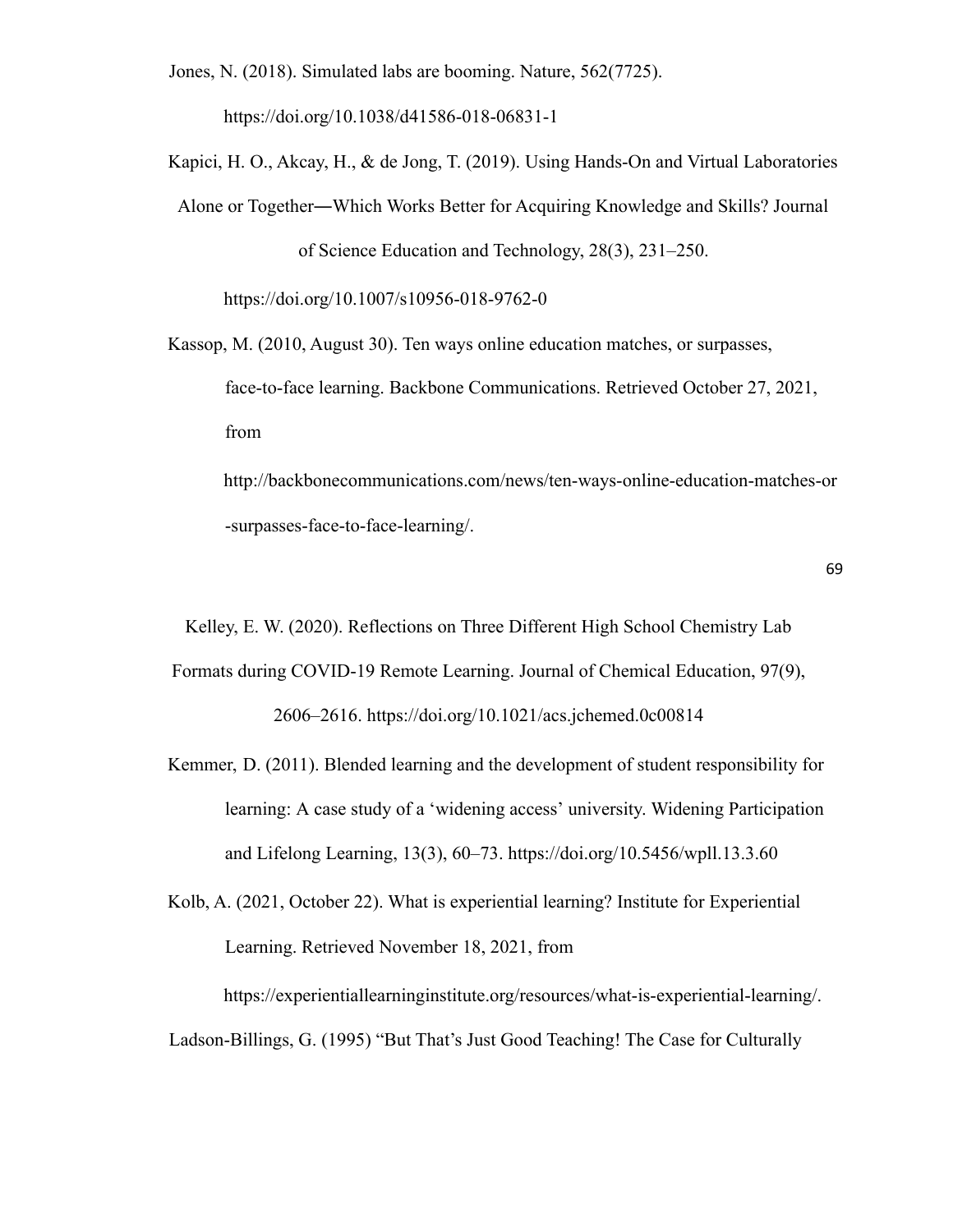Relevant Pedagogy." Theory into Practice, 34:3, p.160-163.

Lee, A. S., Rock, J., & O'Rourke, C. (2014). D(L)akota Star map constellation guidebook : an introduction to D(L)akota Star knowledge. [Native Skywatchers]. Lee, A. S., Wilson, W., Tibbetts, J., & Gawboy, C. (2014). Ojibwe Sky star map constellation guidebook : an introduction to Ojibwe Star knowledge. [Native Skywatchers].

- Lemay, J. D., Doleck, T., & Bazelais, P. (2021). Transition to online teaching during the COVID-19 pandemic. Interactive Learning Environments, 1–12. https://doi.org/10.1080/10494820.2021.1871633
- Lo, J. C., Lee, S. M., Lee, X. K., Sasmita, K., Chee, N. I., Tandi, J., Cher, W. S., Gooley, J. J., & amp; Chee, M. W. (2018). Sustained benefits of delaying school start time

on adolescent sleep and well-being. Sleep, 41(6).

https://doi.org/10.1093/sleep/zsy052

Logothetis, T. A., & Flowers, C. M. (2020). Squaring the Circle by Attempting to Teach a Lab Class in the Cloud: Reflections after a Term in Lockdown. Journal of Chemical Education, 97(9), 3018–3022.

https://doi.org/10.1021/acs.jchemed.0c00872

Mcdaniel, R. (2013, February 3). Blended and online learning. Vanderbilt University. Retrieved October 26, 2021, from

https://cft.vanderbilt.edu/guides-sub-pages/blended-and-online-learning/.

McKinley, E. (2005). Locating the Global: Culture, Language and Science education for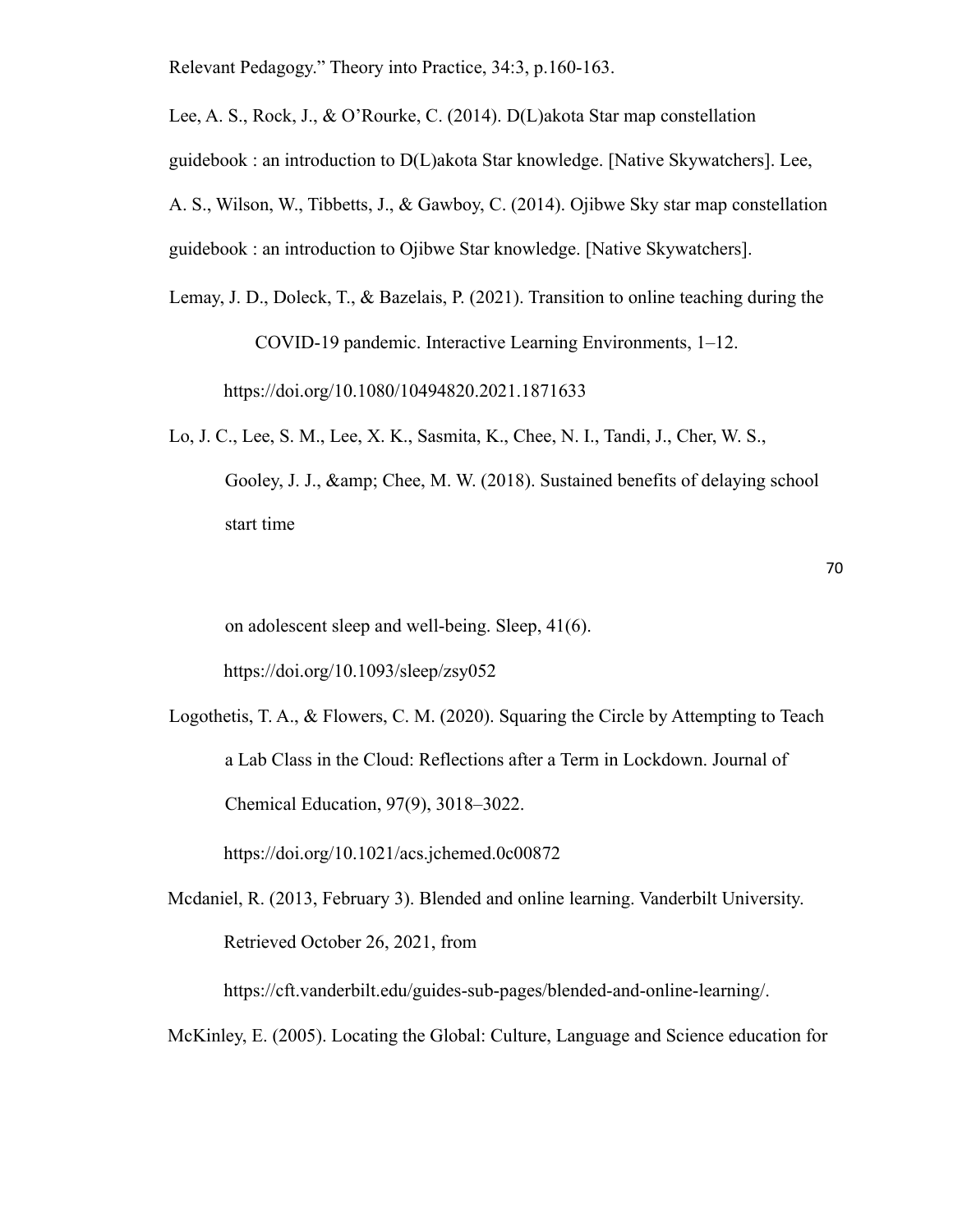Indigenous Students: Science Education in New Zealand. International Journal of Science Education, 27(2), 227–241.

Mcleod, S. (2017). Kolb's learning styles and experiential learning cycle. Kolb's Learning Styles and Experiential Learning Cycle | Simply Psychology. Retrieved November 18, 2021, from https://www.simplypsychology.org/learning-kolb.html.

McMillan, B.A. Inuit Legends, Oral Histories, Art, and Science in the Collaborative Development of Lessons that Foster Two-Way Learning: The Return of the Sun in Nunavut. Interchange 43, 129–145 (2013).

https://doi-org.ezproxy.hamline.edu/10.1007/s10780-013-9189-8

Miles, D. T., & Wells, W. G. (2020). Lab-in-a-Box: A Guide for Remote Laboratory

Instruction in an Instrumental Analysis Course. Journal of Chemical Education, 97(9),

2971–2975. https://doi.org/10.1021/acs.jchemed.0c00709

Milken Institute: School of Public Health. (2021, May 3). Equity vs. equality: What's the difference?: Online public health. George Washington University. Retrieved October 29, 2021, from

https://onlinepublichealth.gwu.edu/resources/equity-vs-equality/.

- Minnesota Department of Education. (2021). Minnesota Science Standards. Minnesota Department of Education Science Standards. Retrieved October 18, 2021, from https://education.mn.gov/MDE/dse/stds/sci/.
- Morales, A. V. (2007). Distance education issues and challenges. Nova Science Publishers.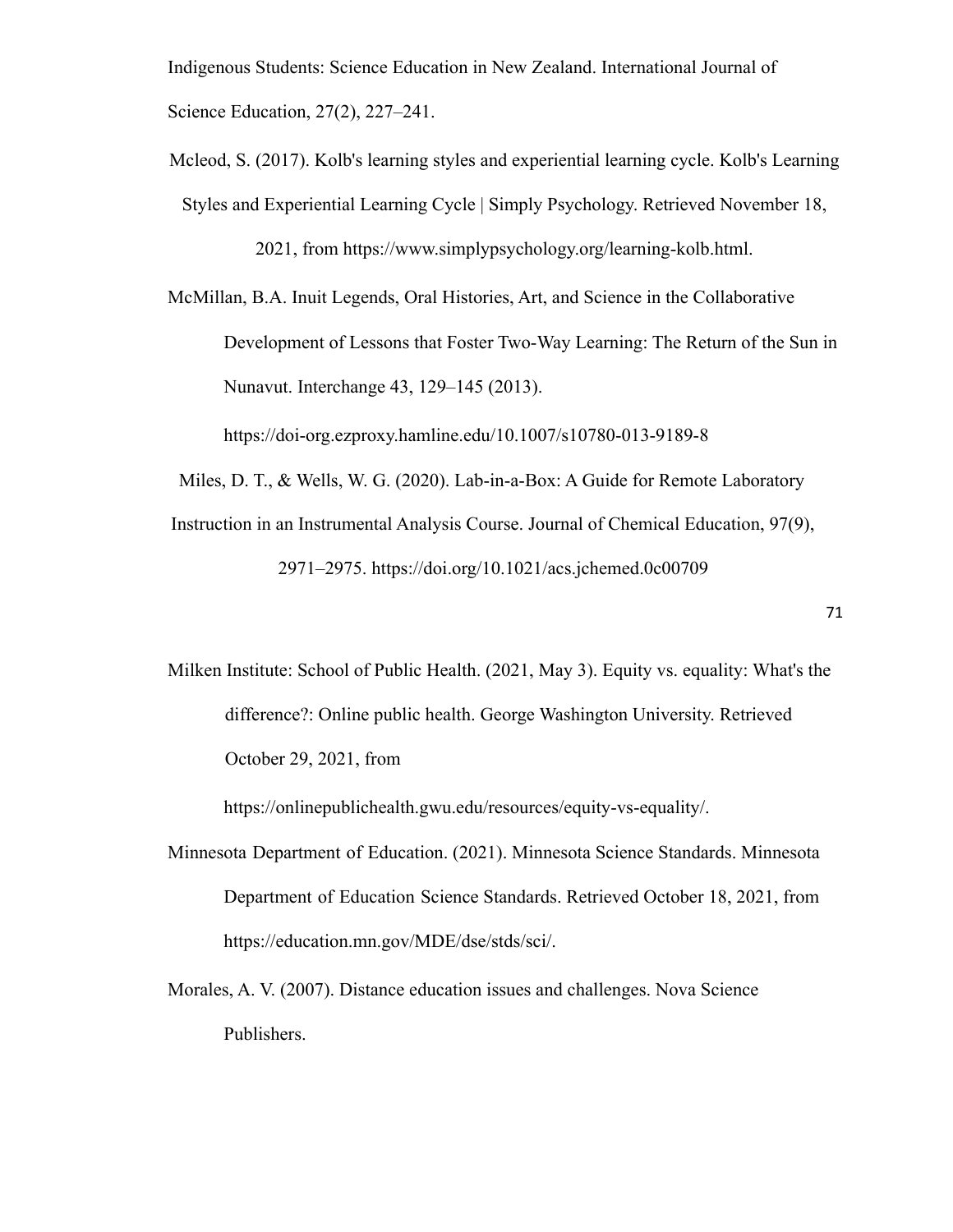Multicultural Development Center of Iowa. (2021). Why representation matters. MDC Iowa. Retrieved November 6, 2021, from

https://www.mdciowa.org/why-representation-matters.

National Center for Education Statistics. (2018). Digest of Education Statistics, 2018.

National Center for Education Statistics (NCES) Home Page, a part of the U.S.

Department of Education. Retrieved November 7, 2021, from

https://nces.ed.gov/programs/digest/d18/tables/dt18\_322.30.asp.

National Center for Education Statistics. (2021 May). Characteristics of Children's Families. IES NCES. Retrieved October 31, 2021, from

https://nces.ed.gov/programs/coe/indicator/cce.

Neff, A. R. (2020). The Effect of Physical Activity Breaks and Distance Learning on the Behavior and Academic Engagement of Middle School Students who are Impacted by Autism Spectrum Disorder. ProQuest Dissertations Publishing.

Njoroge, S. K. (2020). Transactional Distance in Middle and High School Online Learning Environments: An Empirical Study. ProQuest Dissertations Publishing. O'Connor, G., & Clawson, H. (2019, September 8). The school-supply gap. Teach For America. Retrieved October 31, 2021, from

https://www.teachforamerica.org/one-day/top-issues/the-school-supply-gap. Odeh, M. (2021). International Astronomical Center. International Astronomical Center (IAC). Retrieved October 18, 2021, from

https://www.astronomycenter.net/star.html.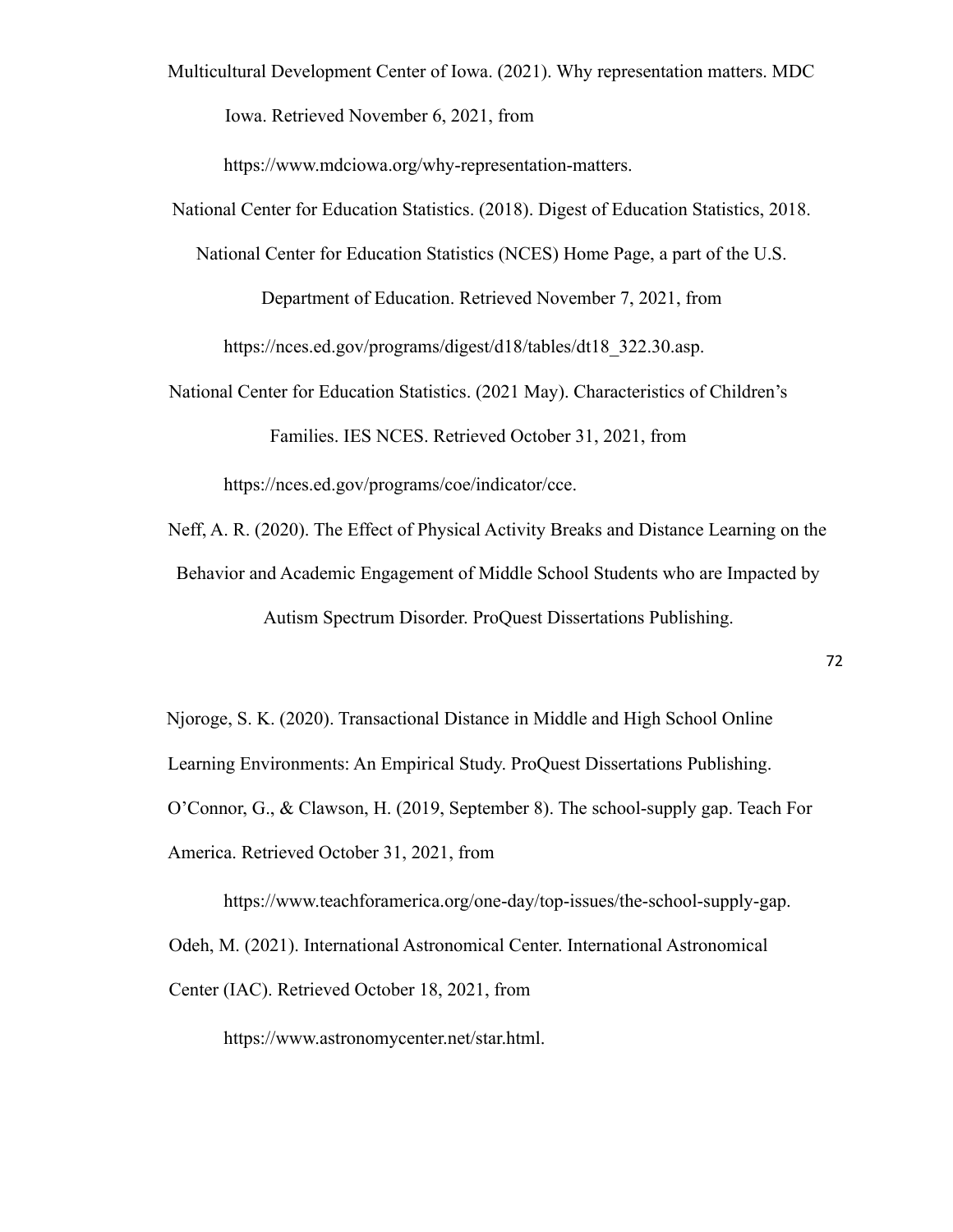The paradox of choice. The Decision Lab. (2022). Retrieved April 10, 2022, from https://thedecisionlab.com/reference-guide/economics/the-paradox-of-choice Paris, D., Alim, H. S., Kinloch, V., Bucholtz, M., Casillas, D. I., Lee, J.-S., Lee, T. S., McCarty, T. L., Irizarry, J. G., San Pedro, T., Wong, C., Pena, C., Ladson-Billings, G., Haupt, A., Rosa, J., Flores, N., Lee, S. J., González, N., Gutiérrez, K. D., … Lee, C. D. (2017). Culturally sustaining pedagogies : teaching and learning for justice in a changing world. Teachers College Press.

- Parsons, E. C. (2019, September 18). Charting ways to make science teaching more inclusive. UNC School of Education. Retrieved November 1, 2021, from https://ed.unc.edu/2019/09/18/charting-ways-to-make-science-teaching-more-incl usive-2/.
- Patel, D. (2021, December 10). Why perfection is the enemy of done. Forbes. Retrieved April 10, 2022, from

https://www.forbes.com/sites/deeppatel/2017/06/16/why-perfection-is-the-enemy of-done/?sh=189af9bf4395

Pearson (2020) Astronomy: Exploring the Universe--Stars. Pearson Education:

Connexus. Retrieved October 16, 2021, from

https://www.connexus.com/content/chrome/online/lessonViewer\_responsive.aspx ?header=true&idCourse=106395&idUnit=&idLesson=&page=1&idWebuser=298 5662&idSection=1572241&self=True&menu=on&resizeWindow=true.

Pedaste, M., Mäeots, M., Siiman, L. A., de Jong, T., van Riesen, S. A. N., Kamp, E. T.,

73